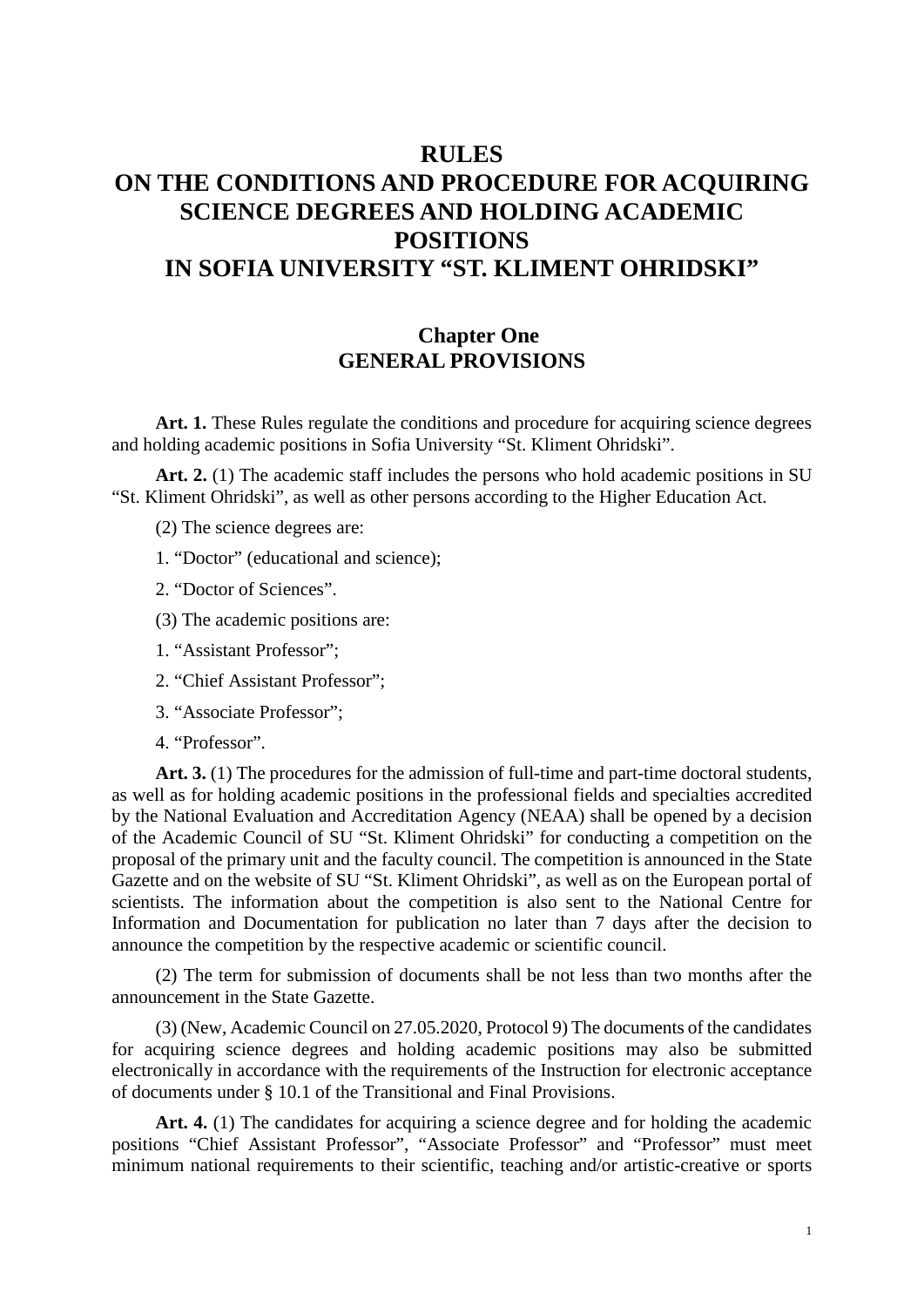activity, defined in the DASRBA and in the Regulations for its implementation (RIDASRBA) for the respective scientific area and/or professional field and for the respective science degree or academic position, hereinafter referred to as "the minimum national requirements".

(2) A candidate who has received not less than the minimum number of points for the respective scientific area or professional field and for the respective science degree and academic position on the basis of his/her individual results is considered to meet the minimum national requirements.

(3) The evaluation of dissertation papers and candidates for holding the academic positions "Chief Assistant Professor", "Associate Professor" and "Professor" shall be performed only for persons, who meet the respective minimum national requirements.

**Art. 5.** (1) (Amended, Academic Council on 29.01.2020, Protocol 3) On the proposal of the faculty (scientific) councils the Academic Council of SU "St. Kliment Ohridski" may determine, by an amendment to these Rules, additional requirements to the candidates for acquiring science degrees and holding academic positions for the procedures conducted by the councils in the respective scientific areas and/or professional fields.

(2) The additional requirements include creation of an additional group/groups and/or increase of the minimum required points by groups of indicators.

(3) In the cases when procedures for acquiring a science degree or for holding an academic position in one professional field are carried out in more than one faculty, the proposal for additional requirements shall be submitted to the Academic Council after preliminary coordination between the interested faculties.

Art. 6. (1) The assessment for compliance with the minimum national requirements and the additional requirements of SU "St. Kliment Ohridski", as well as the evaluation of a dissertation and the candidates for academic positions "Chief Assistant Professor", "Associate Professor" and "Professor", including the results, scientific contribution and originality of the presented works, is performed by a scientific panel. For each specific procedure, its composition is proposed by the primary unit and is approved by open vote and a simple majority of the list of habilitated members of the faculty (scientific) council and members with educational and science degree "Doctor" and/or science degree "Doctor of Sciences". The faculty (scientific) council approves the composition of the scientific panel at its first meeting after the publication of the competition announcement in the State Gazette.

(2) The Rector of SU "St. Kliment Ohridski" determines by order the composition of the scientific panel on the basis of the proposal approved under Para. 1 no later than 14 days from its receipt. Candidates can get acquainted with the order in the Dean's Office of the main unit from the day following the date of issuance of the order.

(3) For members of a scientific panel shall be selected persons who are habilitated in Bulgarian higher schools or scientific organizations, with results in the respective specialty and/or professional field for the announced competition or topic of dissertation, and in case of impossibility - in the respective scientific area, and who are included in the public register of the National Centre for Information and Documentation under Art. 2a of DASRBA, and/or scientists from foreign higher schools or scientific organizations with results in the respective specialty and/or professional field and/or scientific area. In case of interdisciplinarity of the announced competition or topic of dissertation, at least one member of the panel must be from another scientific area to which the announced competition or topic of the dissertation is relevant. The panel consists of two separate groups - external and internal to SU "St. Kliment Ohridski" members. One reserve member from each group is appointed for each panel.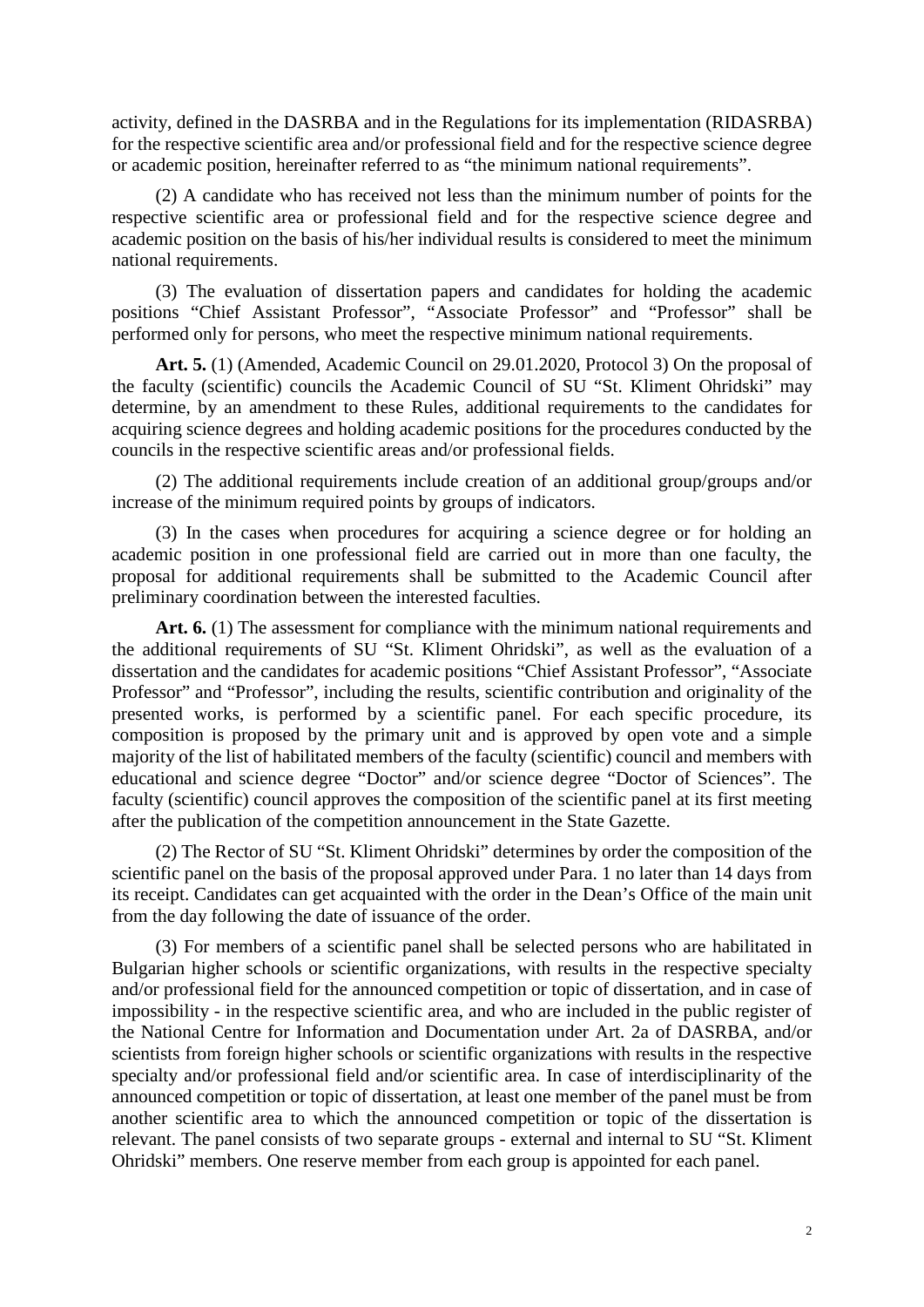(3a) (New, Academic Council on 25.09.2019, Protocol 14) The chairperson and the members of the scientific panel may not reconcile other positions in the procedure.

(4) The members of the scientific panel must meet the respective minimum national requirements for the respective scientific area and/or professional field and for the respective academic position.

(5) For members of the scientific panel under Para. 1 may not be selected persons:

1. who are in a conflict of interests within the meaning of § 1, item 2a of the additional provisions of DASRBA with a candidate for acquiring a science degree or for holding an academic position or for whom there are restrictions under Art. 33 of DASRBA;

2. who are related persons within the meaning of § 1, item 5 of the additional provisions of DASRBA with a candidate for acquiring a science degree or for holding an academic position;

3. for whom plagiarism in the scientific papers has been proved under statutory procedure;

4. who are dismissed from any academic position on the grounds of Art. 35, Para. 1, item 2 of DASRBA;

5. who have been members of the scientific panel under the previous two consecutive procedures for defence of a dissertation and or for holding an academic position in the same professional field at SU "St. Kliment Ohridski", in the cases when there are enough habilitated persons in that professional field.

(6) The members of a scientific panel for awarding a science degree must not be coauthors with the dissertator in publications included in the dissertation.

(7) The circumstances under Para. 5, items 1 - 4 and under Para. 6 shall be established by a declaration of each member of the scientific panel.

(8) The primary unit shall check the fulfillment of the requirements under Art. 4 Para. 6 of DASRBA for each of the members of the scientific panel proposed by it before submitting the proposal to the FC. Within 3 days after the submission of the documents and the papers of the candidates by the secretary of the scientific panel each member of the scientific panel shall sign a declaration according to a template under Art. 4, Para. 6 of DASRBA. The declaration can be signed with an electronic signature or sent as a scanned document. The original declaration must be submitted no later than the final meeting of the scientific panel.

(9) If a member of the scientific panel does not sign a declaration within the term under Para. 8, he/she shall be replaced by the reserve member of the respective quota.

(10) For establishing the circumstances under Para. 5, item 5 SU "St. Kliment Ohridski" maintains a register of the members of scientific panels on completed and open procedures for acquiring science degrees and holding academic positions in professional fields, which includes at least:

(a) name of the competition;

(b) number and date of the State Gazette in which the announcement for the competition is published;

(c) primary unit (department) and faculty, which carries out the procedure;

(c) the full name of each member of the scientific panel;

(d) academic position and science degree of each member of the scientific panel;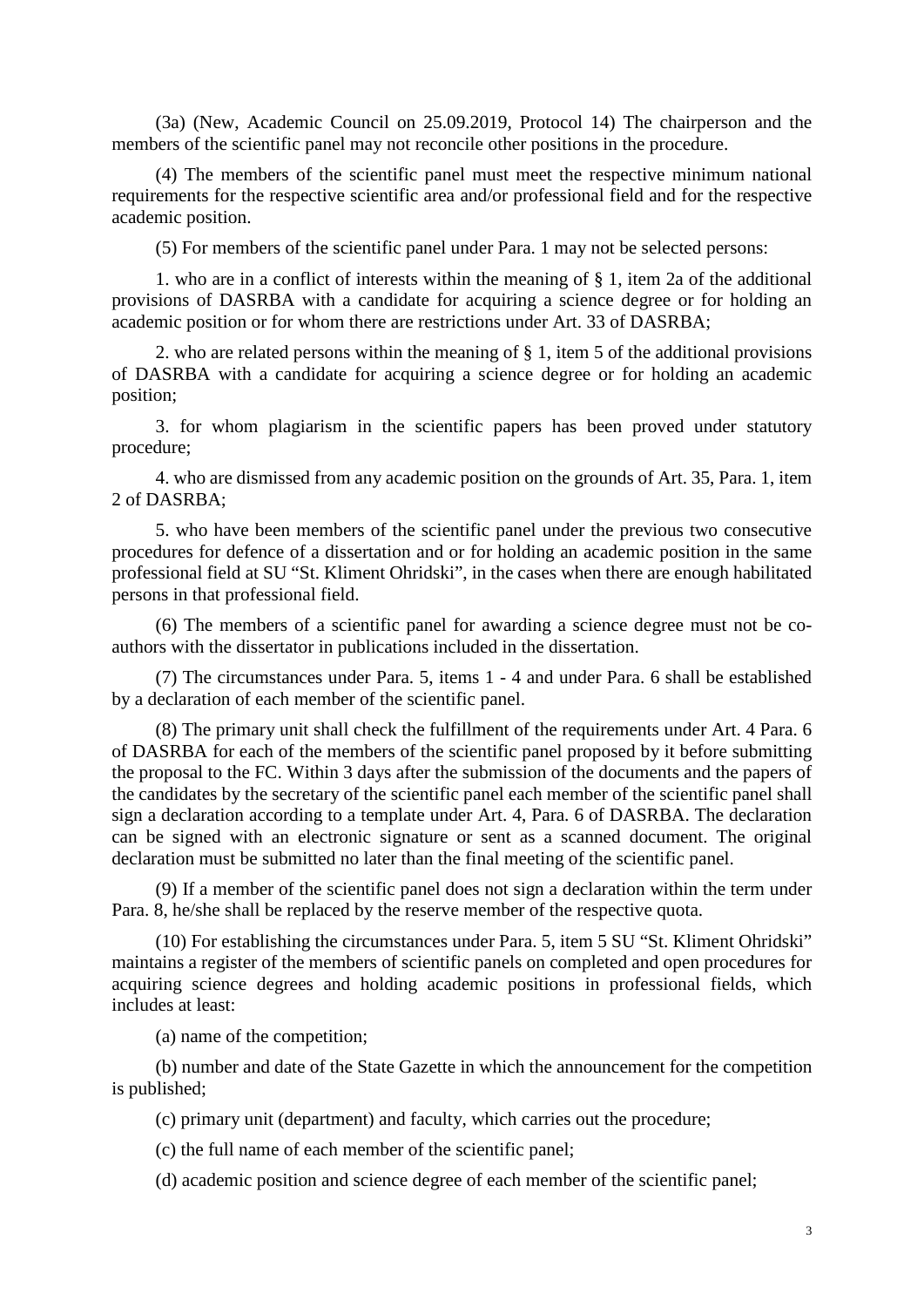(e) place of work of each member of the scientific panel;

f) form of participation in the scientific panel (regular or reserve member);

(g) proposal from the faculty council (number and date of the protocol);

(h) report with a proposal for a scientific panel from the primary unit (incoming number and date);

(i) the order by the Rector for the appointment of a scientific panel (number and date).

(11) (Amended, Academic Council on 23.01.2019, Protocol 6) The primary unit shall check in the register the fulfillment of the requirements under Para. 5, item 5 before preparing a proposal for a scientific panel. The vice-dean for research carries out an inspection in the register of SU "St. Kliment Ohridski" for compliance with the requirements under Para. 5, item 5. If the inspection shows that the proposed composition of the scientific panel does not meet the requirements, the proposal is returned to the primary unit for preparation of a new proposal. Following the decision of the faculty council, the vice-dean for research enters the data for the members of the scientific panel. After the issuance of the Rector's order, the number and date of the order are entered by the Human Resources Department for the procedures for academic positions and by the Doctoral Students Department for the procedures for acquiring the educational and science degree "Doctor" and/or science degree "Doctor of Sciences".

(12) At the request to the faculty (scientific) council of a candidate for acquiring a science degree or for holding an academic position, one member of the panel shall be replaced by another from the respective quota following the procedure for determining the composition of the scientific panel. The request may be made with a written application only once not later than 7 days from the issuance of the order by the Rector under Art. 6, Para. 2. The faculty (scientific) council shall rule on the request not later than 14 days after the expiration of the term for submission of a request for replacement of a member of the panel by a majority under Para. 1. Within 7 days of the proposal, the Rector of SU "St. Kliment Ohridski" issues a new order for the composition of the scientific panel.

(13) Within 3 working days from the issuance of the order by the Rector for appointment of a scientific panel for the procedures for acquiring a science degree, resp. from the expiration of the term for submission of documents on competitions for holding an academic position, the secretary of the scientific panel shall provide to the members of the panel the documents and the papers of the candidates.

(14) For the first meeting the members of the scientific panel shall receive a written notification from the head of the primary unit. At its first meeting, the scientific panel shall:

1. elect one of its members as chairperson;

2. take a decision for admission of the candidates to evaluation in accordance with the minimum national requirements under Art. 4;

3. appoint from its composition reviewers for the admitted candidates.

(15) The decisions of the panel shall be adopted by open vote and simple majority and shall be recorded in minutes. The minutes shall contain as an integral part the reasons for the decision taken, including:

1. the results of the candidate, his/her scientific contribution, originality of the presented papers and reliability of the presented scientific data;

2. the answers of the candidate to the notes, indicated in the reviews and opinions, as well as to the questions addressed to him/her;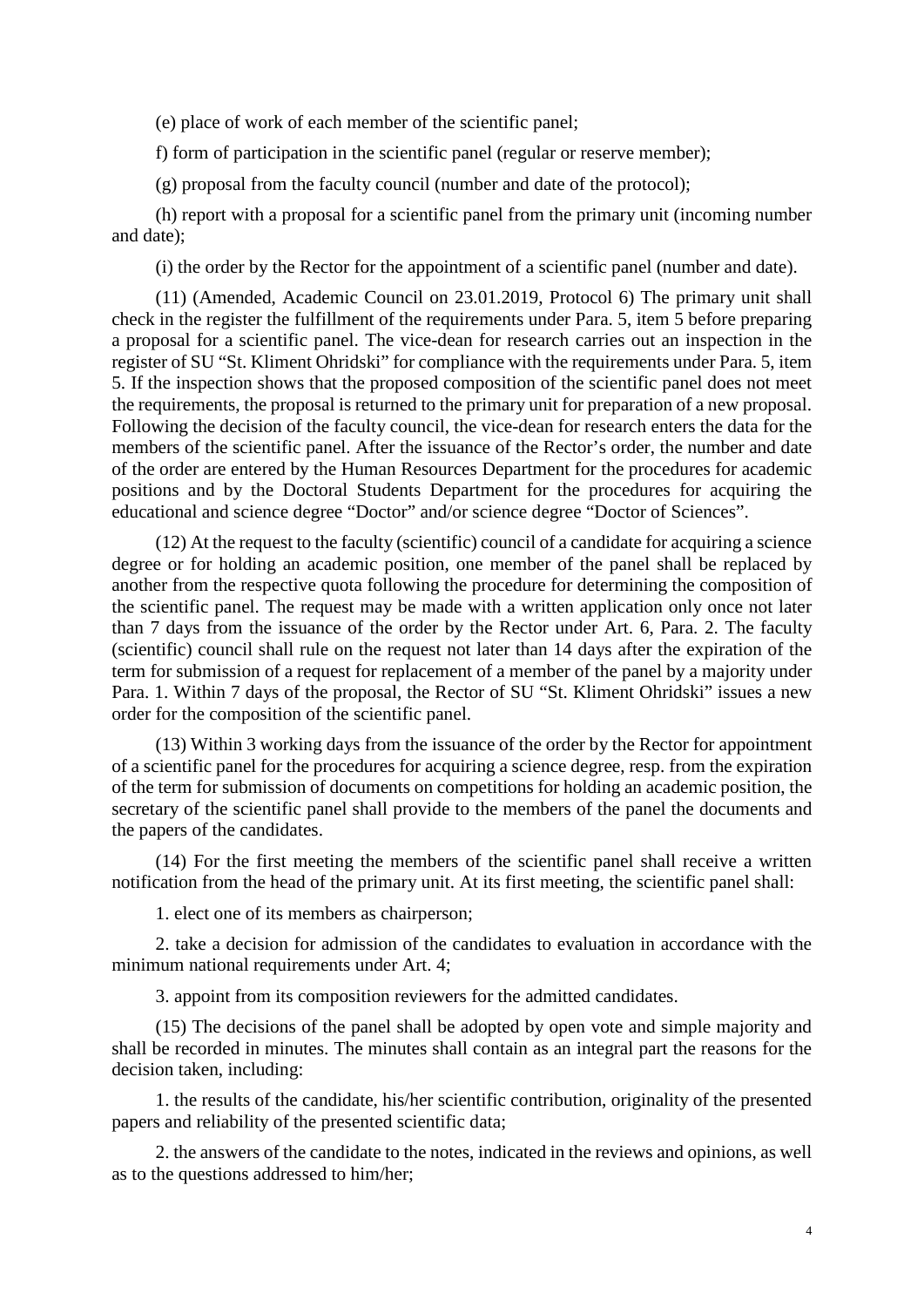3. the acceptance or non-acceptance of the opinion of the candidate in the cases of establishment of plagiarism by a member of the scientific panel or receipt of a written alert for plagiarism under Art. 4 Para. 11 of DASRBA.

(16) Sessions of the panel in reduced composition may not be held. The refusal of a member of the panel to participate in a meeting not for a good reason or the refusal to sign the minutes shall be established by the signatures of the members of the panel present and shall not be grounds for suspension of the procedure.

(17) In the cases under Para. 16 a new meeting of the scientific panel shall be scheduled within 7 days, and the respective reserve member shall sit in the place of the member of the panel who refused to attend.

(18) The decisions of the panel may also be taken in absentia. In these cases, the chairperson of the panel shall establish a telephone or internet connection with the absent members so that each member of the panel has the opportunity to know the opinion of the other members. The absent members of the panel sign the minutes within 7 days. In exceptional and justified cases, the signature may be submitted electronically as a scanned document.

(19) When, on the basis of provided information for lack of plagiarism and/or in the assessment under Para. 1, a member of the scientific panel establishes or receives a written alert for plagiarism, which is not anonymous and is motivated, the scientific panel must take a decision on the presence or absence of plagiarism in the dissertation. The secretary of the scientific panel notifies the candidate by e-mail to the address provided in the application documents within 1 working day from the establishment of plagiarism by a member of the scientific panel or the receipt of the written alert. Within 3 working days the candidate may present his/her opinion through the secretary of the scientific panel.

(20) In case of received alert for plagiarism in started procedure for evaluation under Para. 1, it cannot be terminated due to the withdrawal of the candidate's documents.

(21) In case of a decision for plagiarism under Para. 19 the chairperson of the scientific panel notifies the Rector of SU "St. Kliment Ohridski" with a report.

(22) In case of non-observance of the term for the preparation of the reviews the scientific panel has the right to choose a new reviewer from its composition, and the first one shall not be paid a remuneration for the preparation of a review.

(23) The reviews and opinions, the summaries of the reviewed publications and the dissertations' abstracts are published to public access on the website of SU "St. Kliment Ohridski" in Bulgarian and in one of the languages traditionally used in the respective scientific area by the system administrators of the respective faculties. Public access to the materials is maintained for at least 5 years after the completion of the procedure.

**Art. 7.** (1) (Amended, Academic Council on 23.01.2019, Protocol 6) For the administrative servicing of the scientific panels the Faculty council elects a scientific secretary, who is approved by the order of the Rector for the appointment of scientific panel.

(2) The members of the scientific panel and the secretary shall be paid remuneration according to tariffs, determined by the Academic Council.

(3) The members of the scientific panel, who are from an organization from another city or from foreign higher schools or scientific organizations, shall be paid also travel, daily and accommodation costs according to the Ordinance for the business trips in the country.

**Art. 8.** (1) SU "St. Kliment Ohridski" sends to the National Centre for Information and Documentation one copy of the defended dissertations and their abstracts on paper and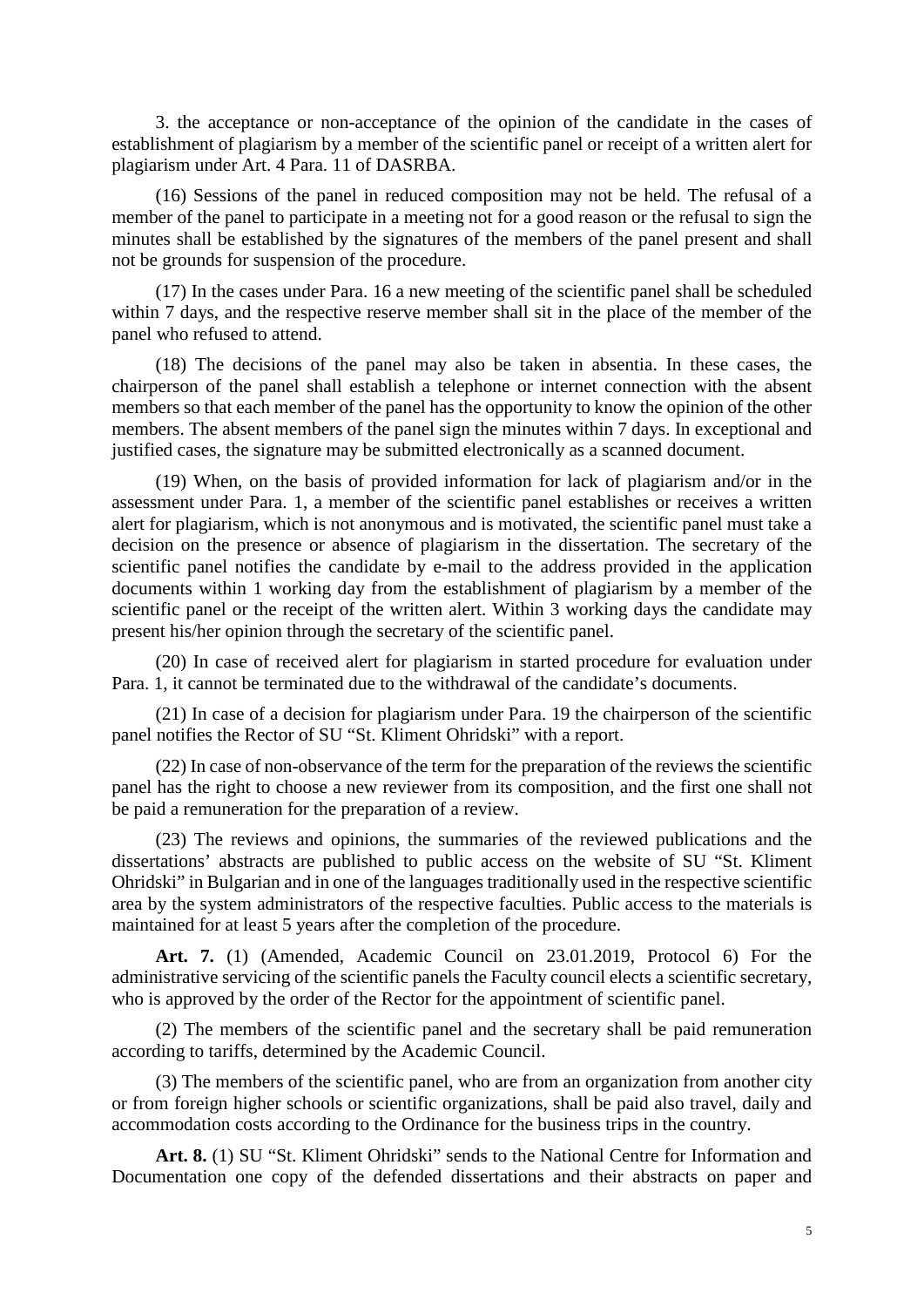electronic media, information about the issued diplomas for the acquired educational and science degree "Doctor" and the science degree "Doctor of Sciences", as well as for the persons selected to academic positions within 14 days from the date of issuance of the diploma, respectively from the date of selection.

(2) An application for entry of the acquired educational and science degree "Doctor" and/or science degree "Doctor of Sciences" and defended dissertation shall be submitted by authorized persons from the sector "Doctoral students" of SU "St. Kliment Ohridski" within 14 days from the issuance of the respective diploma. The following shall be attached to the application under Para. 1:

(a) a copy of the diploma for the acquired educational and science degree "Doctor" or the science degree "Doctor of Sciences" (on paper and electronic media);

(b) the dissertation and its abstract (on paper and electronic media, in machine-readable format);

(c) a declaration by the person who acquired the science degree on the accuracy of the circumstances requested for registration, which are not certified by an official document;

(3) An application for holding an academic position shall be submitted by authorized persons from the Human Resources Department of SU "St. Kliment Ohridski" within 14 days from the date of the act for the establishment of the legal relationship. The following shall be attached to the application:

(a) a copy of the act establishing the legal relationship with the person holding an academic position;

(b) a declaration by the person of the accuracy of the circumstances requested for registration which are not certified by an official document;

(c) other documents.

(4) The application under Para. 3 shall be submitted by authorized persons from the Human Resources Department of SU "St. Kliment Ohridski", and in the cases of dismissal of a person from an academic position - within 14 days from the dismissal, where, except the documents under Para. 3, letters "b" and "c", the act for dismissal shall be also attached.

(5) An application for a recognized acquired science degree abroad shall be submitted by authorized persons from the "Doctoral students" sector of SU "St. Kliment Ohridski" within 14 days of the decision of the Academic Council for the recognition. The following shall be attached to the application:

(a) a copy of the diploma for acquired educational and science degree "Doctor" or science degree "Doctor of Sciences";

(b) the dissertation in the original language in which it is defended and an abstract in the original language (on paper and electronic media), in case the awarding of the degree requires such;

(c) certificate for recognition of the science degree from SU "St. Kliment Ohridski" ;

(d) a declaration by the person, who has acquired a science degree abroad, for the accuracy of the circumstances applied for registration, which are not certified by an official document;

(e) other documents.

(6) The applications under Paras. 2-5 are submitted electronically, signed with an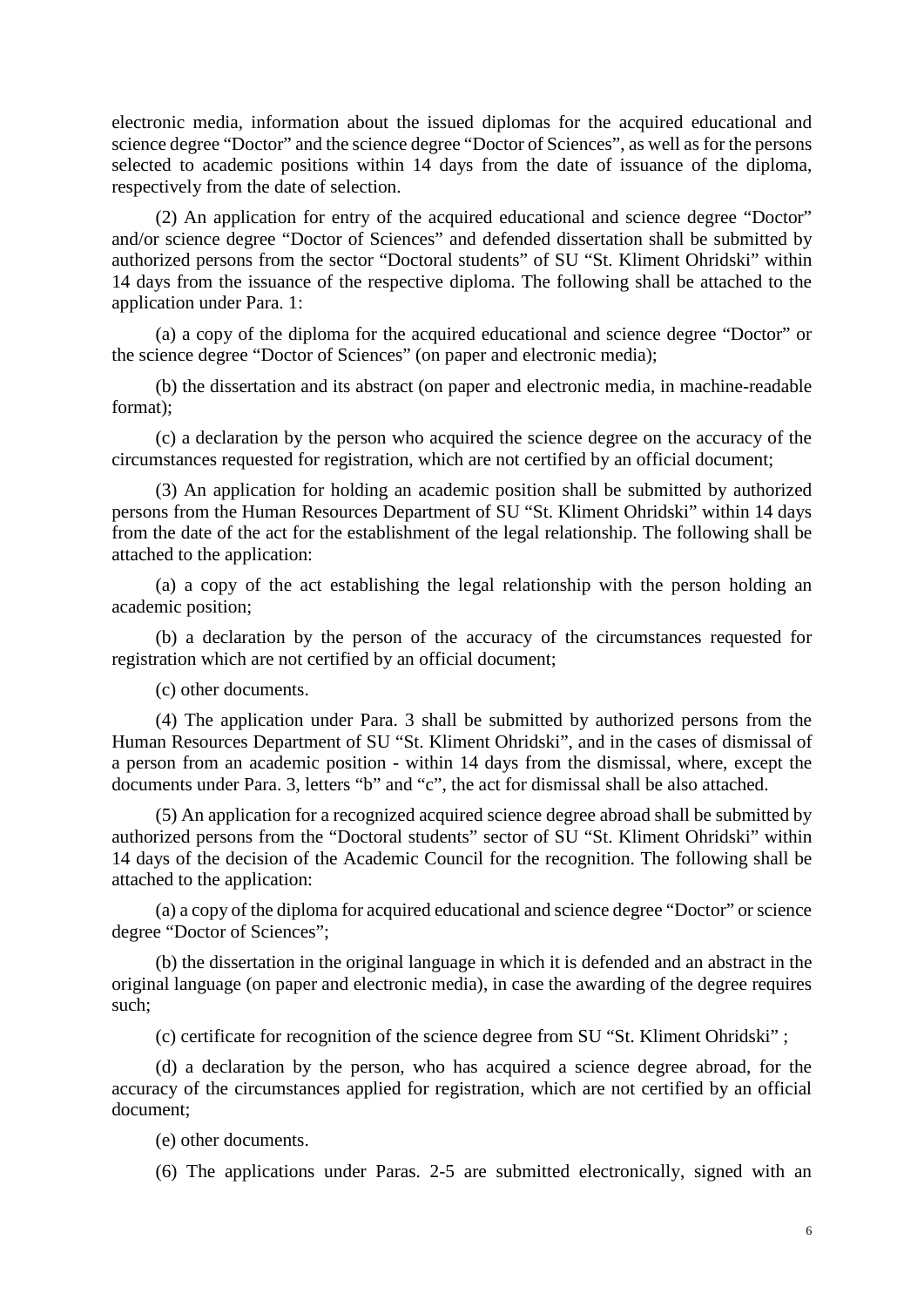electronic signature. The annexes to them are submitted as scanned copies of the required documents. The defended dissertations are also submitted on paper - on site at NCID or through a licensed postal operator.

(7) After the expiration of the terms under Paras. 2-5, if the circumstances have not been declared for registration by SU "St. Kliment Ohridski", the interested person who has obtained a science degree, has held an academic position, has been released from an academic position or has been recognized a science degree obtained abroad also has the right to submit an application.

(8) Within the term under Para. 1 SU "St. Kliment Ohridski" provides the National Library "Cyril and Methodius" with one copy of the habilitation papers and defended dissertations.

(9) An electronic copy of the habilitation papers and dissertations and the abstracts shall be stored in the archives of SU "Kliment Ohridski".

Art. 9. (1) SU "Kliment Ohridski" shall provide to the National Centre for Information and Documentation data for the circumstances under Art. 2a, Para. 5 of DASRBA for the persons, entered in the register under Art. 2a of DASRBA, in accordance with the requirements of Art. 5 of Ordinance No 3 on the terms and conditions for keeping the register of persons who have acquired the educational and science degree "Doctor" and/or the science degree "Doctor of Sciences", of the defended dissertations and of the habilitated persons in the Republic of Bulgaria.

(2) The data for the respective profiles shall be updated annually by January 31 by authorized persons for the respective units of SU "Kliment Ohridski", determined by an order of the Rector.

(3) If necessary, the information for the profile may be updated also upon a written motivated request of the interested person.

(4) For the maintenance of the electronic profiles the authorized persons shall use data from the electronic systems of SU for scientific activity and the world scientific databases. In the absence of information in the electronic systems, such shall be required by an order of the dean.

(5) Within a term determined by an order of the Rector, the persons for whom information is maintained in the NCID register shall declare the accuracy of the data for them.

(6) Other requirements in connection with the maintenance of electronic profiles under Para. 1 shall be determined by an order of the Rector.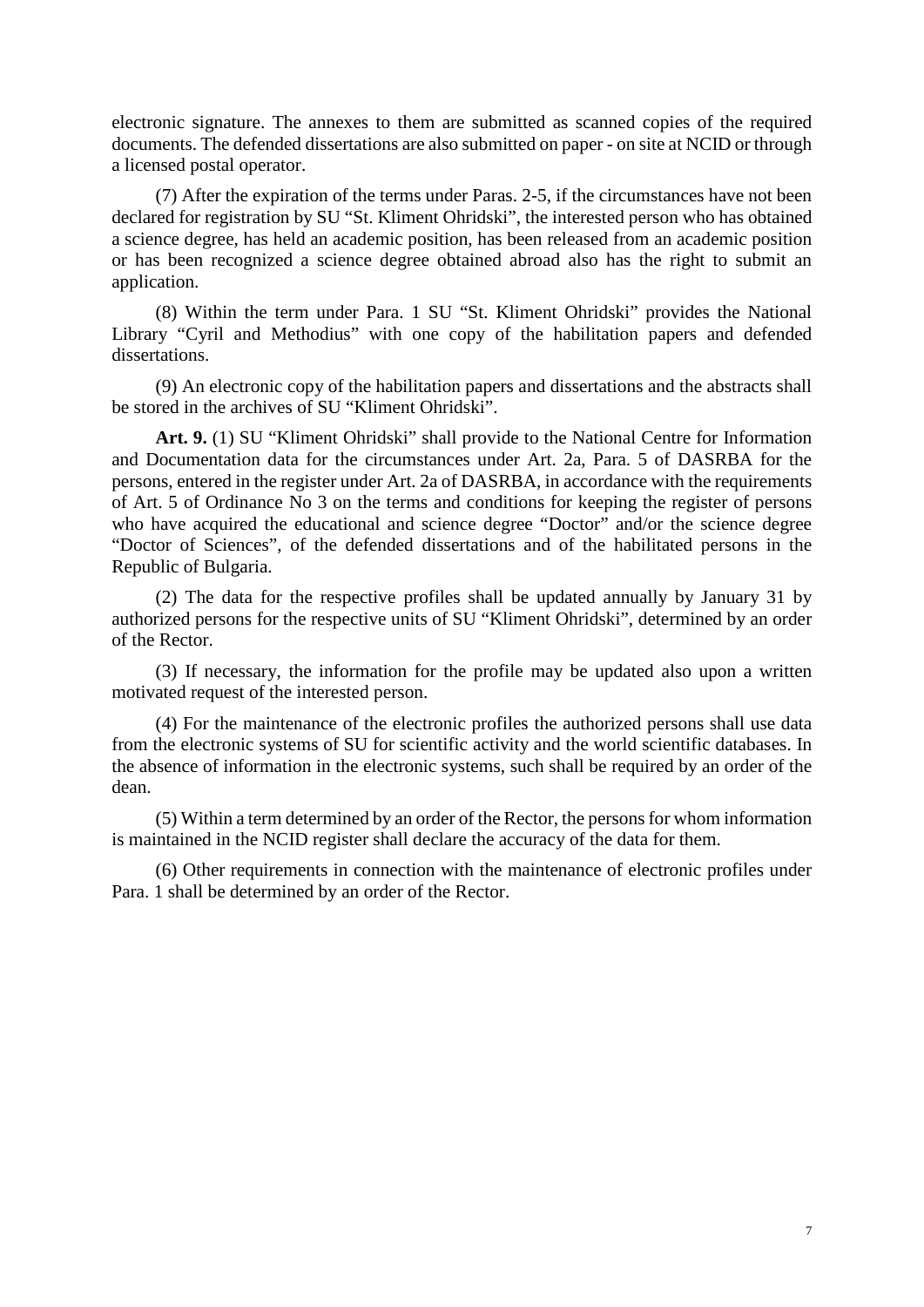# **Chapter Two ACQUISITION OF THE EDUCATIONAL AND SCIENCE DEGREE "DOCTOR" AND THE SCIENCE DEGREE "DOCTOR OF SCIENCES"**

### *1.1 Section I General provisions*

Art. 10. (1) The educational and science degree "Doctor" and the science degree "Doctor" of Sciences" shall be acquired in professional fields and specialties from the regulated professions that have received accreditation for training in educational and science degree "Doctor" from the National Evaluation and Accreditation Agency, under the conditions and procedure of the Higher Education Act.

(2) The educational and science degree "Doctor" and the science degree "Doctor of Sciences" shall be indefinite and shall be valid on the territory of the whole country.

**Art. 11.** (1) Science degrees acquired abroad shall be recognized by SU "St. Kliment Ohridski" under conditions and procedure determined by the Rules of SU "St. Kliment Ohridski" for recognition of acquired higher education and completed periods of study in foreign higher schools, as well as recognition of ESD "Doctor" and the science degree "Doctor of Sciences", acquired in other higher schools and scientific organizations.

(2) The recognition procedure under Para. 1 is organized by SU "St. Kliment Ohridski" in the cases when it is necessary for providing access to training for enhancing the qualification, for concluding contracts with postdoctoral students and for holding academic positions in SU "St. Kliment Ohridski", as well as for the recognition of the science degree "Doctor of Sciences".

(3) For the performed recognition SU "St. Kliment Ohridski" issues a certificate, which is sent for the entry of the persons in the public register of NCID.

# *Section II Admission and training of doctoral students*

Art. 12. (1) Persons with acquired educational-qualification degree "Master" may apply for doctoral students.

(2) The training for acquiring the educational and science degree "Doctor" shall be carried out in full-time, part-time, self-preparation or distance form of training. The full-time and self-preparation form of training last up to 3 years, and the part-time and distance - up to 4 years.

(3) Exceptionally, the term may be extended, but for not more than one year.

(4) The training in doctoral studies shall be carried out according to doctoral programs accredited by NEAA.

(5) The University shall train the number of accepted doctoral students (state-subsidized) and doctoral students with individual payment (paid doctoral studies) approved by the Council of Ministers under programs that have received accreditation by NEAA, under the conditions and the procedure of the Higher Education Act.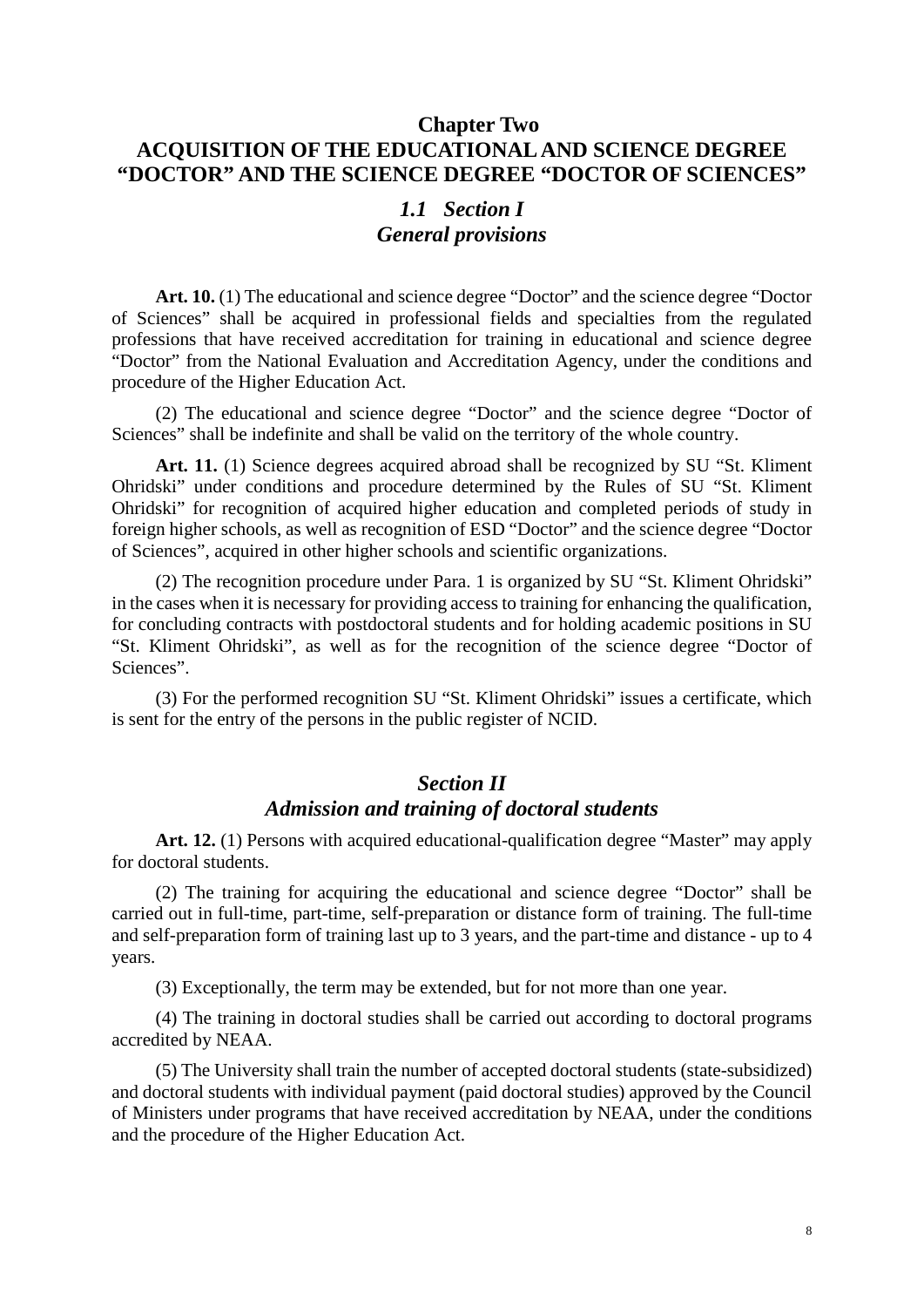(6) The doctoral education is carried out in a primary unit of SU "St. Kliment Ohridski", where there is at least one habilitated person from the respective accredited professional field.

Art. 13. (1) The educational and science degree "Doctor" may be acquired in the conditions of joint guidance by a Bulgarian supervisor in a higher school or scientific organization, who have received accreditation for training in the educational and science degree "Doctor" from NEAA, and a foreign supervisor from a higher education institution or scientific organization accredited in the respective country for training in the educational and science degree "Doctor" or its corresponding degree.

(2) The educational and science degree "Doctor" under Para. 1 shall be acquired in Bulgarian and in foreign higher schools and scientific organizations upon a contract concluded between them for joint guidance for training under Para. 1 and observance of the normative regulations of the respective countries and of the rules of the respective higher schools and scientific organizations.

(3) The conditions for admission, joint guidance, distribution of the periods of mobility of the doctoral student, defence of the dissertations and issuance of the diploma shall be determined in the contracts for joint guidance for training under Para. 1.

(4) For the training performed under Para. 1, the Bulgarian and foreign higher schools or scientific organizations, which carry out the joint training, shall jointly issue a diploma for the educational and science degree "Doctor" or separate diplomas with indication of the joint guidance in them.

**Art. 14.** SU "St. Kliment Ohridski" announces annually in the State Gazette the number of doctoral students approved by the Council of Ministers.

Art. 15. (1) The admission in full-time or part-time doctoral studies shall be carried out via a competition, which shall be held not earlier than one month after the expiration of the term for submission of documents.

(2) The competition shall be announced in the State Gazette and on the website of SU "St. Kliment Ohridski". The announcement shall indicate the term and place for submission of the documents, as well as the period in which the competitive examinations will be held.

Art. 16. (1) The candidates, wishing to participate in competitive examinations for doctoral students, shall submit an application to the Rector, to which they shall attach:

1. curriculum vitae;

2. a diploma for completed higher education at the educational qualification degree "Master" and the appendix to it - in original and one copy, or a certificate for completed educational qualification degree for the candidates for whom the diploma is not yet prepared;

3. certificate for recognized higher education, if the diploma has been issued by a foreign higher school;

4. a document for paid application fee in an amount determined by a Decree of the Council of Ministers;

5. other documents, certifying the interests and the achievements of the candidate in the respective scientific area;

6. declaration according to a template that the candidate has not been trained as a doctoral student in a state-subsidized education.

(2) The application with the documents attached to it shall be submitted to the "Doctoral students" sector according to the schedule approved by the Rector for admission of doctoral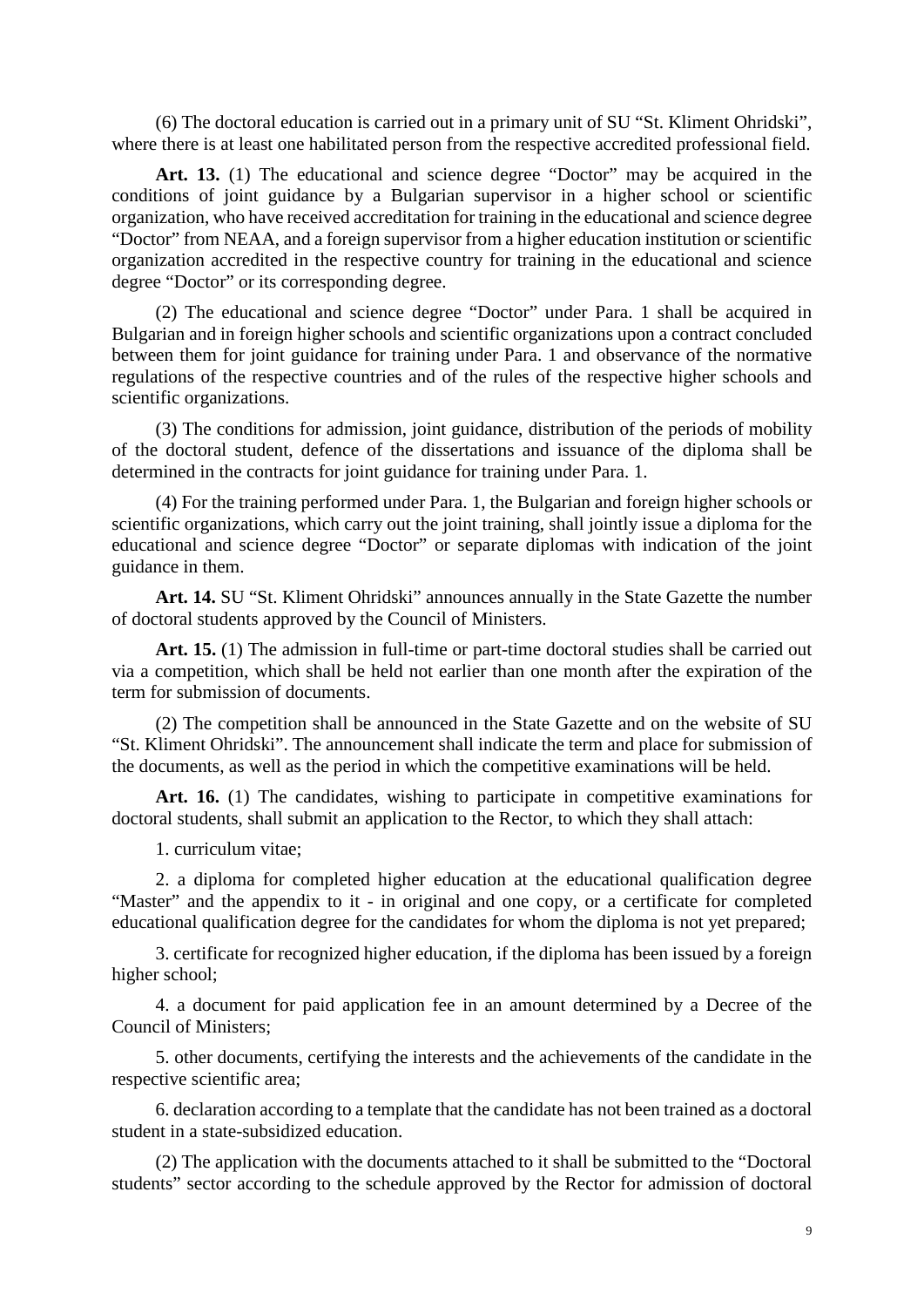students to a state-subsidized education and a year-round (excluding July and August) for doctoral studies against payment.

Art. 17. (1) The admission of the candidates to participation in the competition shall be carried out by a commission including the head of the accepting structural unit, the head of the primary unit and a lecturer in the doctoral program, appointed by order of the Rector of SU "St. Kliment Ohridski" .

(2) The Commission shall consider the documents of the candidates for their compliance with the requirements for admissibility of DASRBA, of RIDASRBA and of the Rules of SU "St. Kliment Ohridski", deciding on admission within 20 days after the deadline for submission of documents.

(3) The head of the receiving structural unit shall notify the candidates in writing at email address provided in the application documents for the results of their admission to participation in the competition, and for the ineligible candidates the reasons for their nonadmission shall be indicated. The notification shall be sent no later than one month before the date of the first examination.

(4) The admitted candidates shall be notified by the deans of the respective faculties to an e-mail address provided in the application documents for the date of the examinations not later than 15 days before the date of the first examination. A list of questions for the specialty exam is attached to the notification.

Art. 18. (1) The candidates not admitted to participation in the competition may within 7 days from the date of the notification make an objection to the head of the receiving structural unit.

(2) The head of the receiving structural unit shall assign to a new commission of three persons - habilitated persons, to rule on the objection. Based on the report of the commission, the Rector makes a final decision within 10 days of receiving the objection.

Art. 19. (1) The competition shall consist of an examination in the specialty and in a foreign language, chosen by the candidate. Candidates for doctoral students in foreign languages and foreign literature take an exam in a foreign language, different from the exam in the specialty.

(2) The competitive examinations shall be carried out by a commission, appointed by the Rector upon proposal of the head of the accepting structural unit, in which at least three habilitated lecturers or doctors of sciences in the same specialty shall be included.

(3) The competitive examinations in a foreign language shall be carried out by a twomember commission, appointed by the Rector upon proposal of the Dean of the Faculty of Classical and Modern Philology, in which non-habilitated persons may be included.

(4) The programs for the competitive examinations shall be prepared by the primary units and shall be published on the website of the University not later than 60 days before the holding of the competitive examinations.

Art. 20. (1) The examination in the specialty shall be written and oral with two individual assessments. The written exam lasts four hours. Those who have received at least a very good grade (4.50) on the written exam are admitted to the oral exam. Successfully passed the competition are the candidates who receive at least "very good" (5.00) as an arithmetic mean of the written and the oral exams for doctoral students in state-subsidized education and "very good" (4.50) for doctoral students against payment.

(2) Only candidates who have successfully passed the examinations in the specialty shall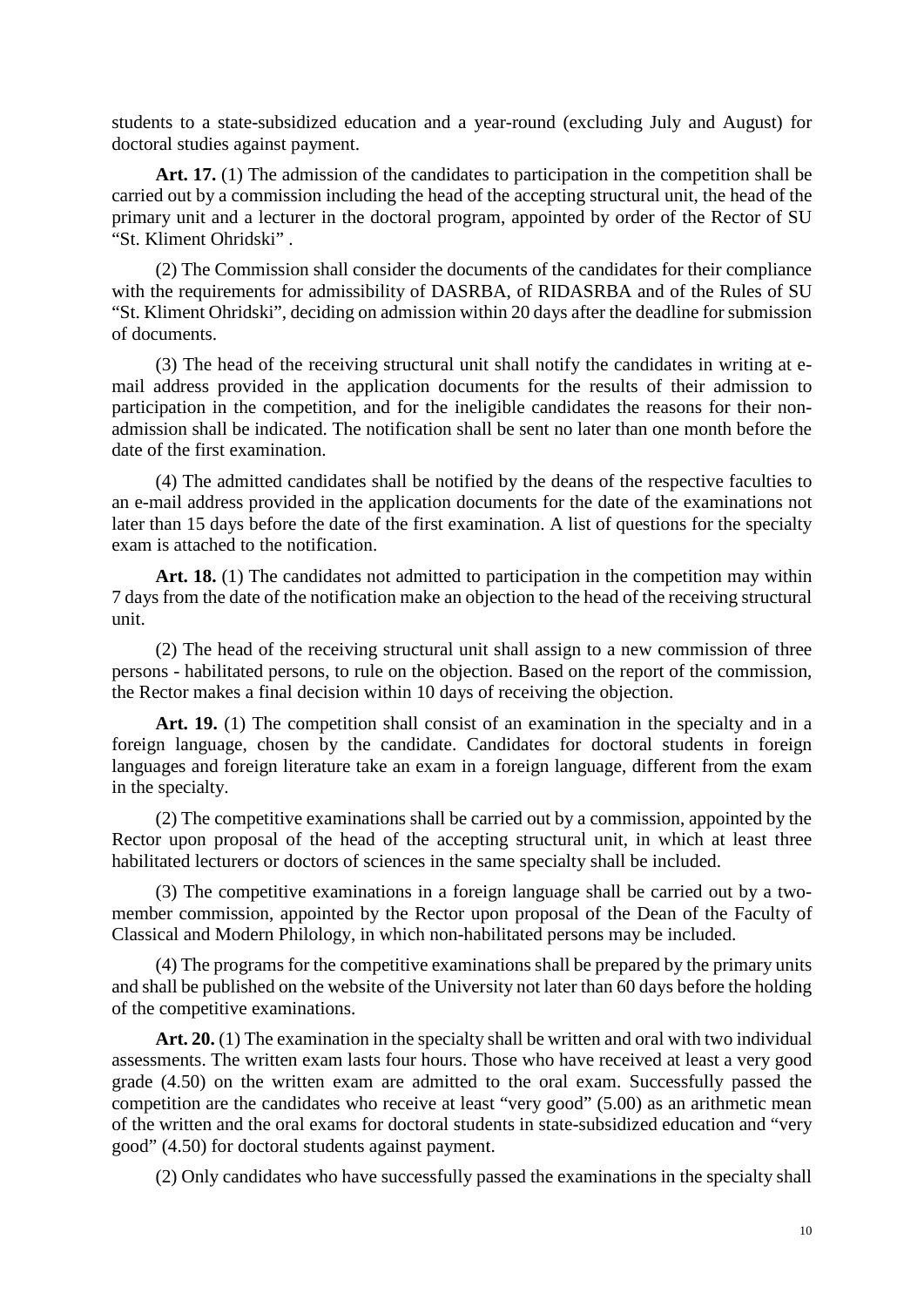be admitted to an examination in a foreign language. Successfully passed the language exams are the candidates who receive a minimum grade of "good" (4.00).

(3) The scores from the competitive examinations shall be formed with an accuracy of 0.25.

(4) The competitive examinations for doctoral students in state-subsidized education shall be conducted according to a schedule approved by the Rector.

(5) The competitive examinations for doctoral students in paid form of education shall be held throughout the year, without the months of July and August.

(6) The results of each examination shall be entered in the minutes of the examination commission and shall be communicated to the candidates not later than two days after its completion.

(7) Blind doctoral candidates shall take the written examinations in oral form.

(8) The right under Para. 7 shall be exercised upon application submitted by the doctoral candidate to the Rector, to which a copy of the decision of the Medical-labour expert committee (MLEC) for establishing the disability shall be attached. The application shall be notified in good time to the chair of the relevant examination board.

**Art. 21** (1) The candidates, who have successfully passed the examinations under Art. 19, shall be classified according to the assessment of the examinations in the specialty.

(2) The protocols of the examination commissions and all documents of the candidates under Art. 16 shall be provided to the head of the accepting structural unit, in which the training will be conducted, and shall be stored in the Dean's Office.

Art. 22. The chairperson of the commission shall prepare, within seven days after the end of the competitive examinations, a written report with a complex assessment for each candidate, ending with a proposal for selection.

**Art. 23** (1) The head of the primary unit shall submit, within 7 days after the receipt of the documents under Art. 22, a report to the Faculty (scientific) council on the results of the competition. The report is made available to the doctoral candidates and the members of the Faculty (scientific) council within 7 days before the council meeting. Candidates may make written objections to the Faculty (scientific) council on the proposal of the commission no later than the day before the meeting.

(2) The decisions of the Faculty (scientific) council are taken by open vote and by a simple majority of those present. Habilitated members and members with science degrees have the right to vote. The faculty (scientific) council can approve each of the successful candidates as a doctoral student.

(3) In case two or more candidates with equal scores from the examination in the specialty are ranked first, the Faculty (scientific) council shall choose one of them, taking into account the score from the examination in a foreign language, the average score from the diploma for higher education, as well as the documents certifying the interests and achievements of the candidates in the respective scientific area. When neither candidate receives a majority, a new vote shall be held with the participation of the two candidates who received the most votes in the first vote and the candidate who received the most votes shall be considered selected.

(4) The faculty (scientific) council shall take a decision by open vote and a simple majority of those present for enrolment of the candidates who have successfully passed the competition. The decision shall also specify the scientific supervisor of each doctoral student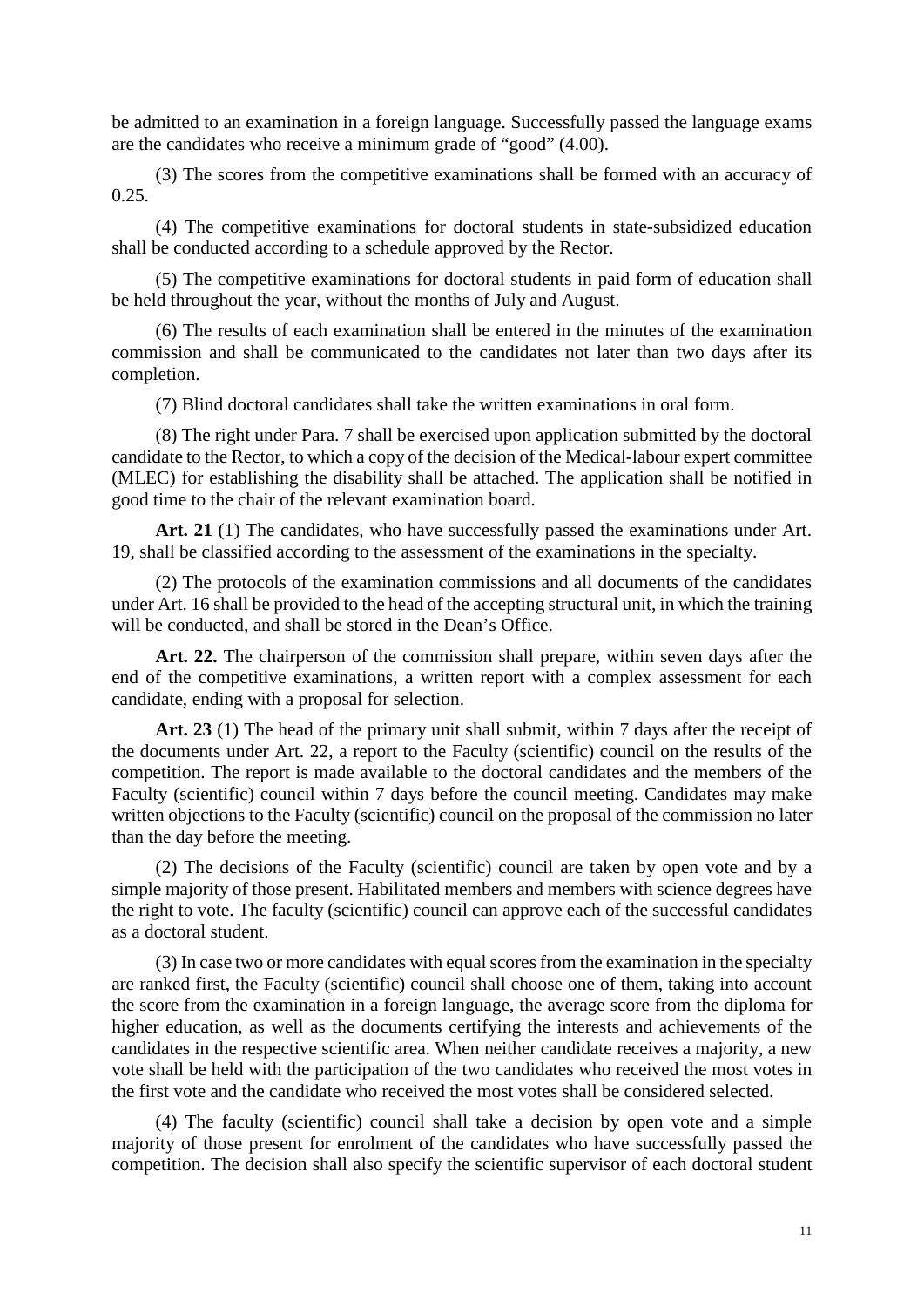on the proposal of the council of the primary unit. A habilitated person may be a scientific supervisor. A scientific supervisor cannot supervise more than five doctoral students at the same time.

(5) When the nature of the preparation and the topic of the dissertation so require, two scientific supervisors of one doctoral student may be appointed by a decision of the Faculty (scientific) council.

(6) In case of prolonged absence of a scientific supervisor due to illness, business trip abroad and other objective reasons, the Faculty (scientific) council may appoint another habilitated lecturer in his/her place or a second supervisor.

Art. 24. (1) The admission in self-preparation form of training of doctoral students, who have prepared in the main part a dissertation for educational and science degree "Doctor", shall be carried out without examination during the whole academic year, except for the months of July and August.

(2) The candidate shall submit to the primary unit a draft of the dissertation paper, prepared in its main part, and a bibliography.

(3) The candidate shall submit an application to the Rector, to which he/she shall attach:

1. curriculum vitae;

2. a copy of the diploma for completed higher education for educational qualification degree of Master and the appendix to it;

3. a document for a payment in the amount under Para. 5 - for the candidates under Art. 21, Para. 5 of the Higher Education Act, who do not work under a main employment relationship with SU "St. Kliment Ohridski".

(4) The head of the primary unit shall appoint a habilitated person to review the presented part of the dissertation and to report to the primary unit. If the nature of the dissertation so requires, there may be two reviewers.

(5) For reviewing the draft dissertation the reviewers will be paid a remuneration in the amount according to tariffs, determined by the Academic Council.

(6) The draft of the dissertation paper shall be discussed by the council of the primary unit within 3 months from the submission of the application in the presence of the candidate. If the council of the primary unit approves the work of the candidate, the head of the primary unit makes a proposal to the head of the accepting structural unit on the topic of the dissertation, the scientific area and the individual curriculum for the work of the doctoral student.

(7) The meeting of the primary unit shall be regular if at least 2/3 of its members are present. The decision is taken by an open vote and a simple majority of those present.

(8) On the basis of the proposal under Para. 6 the Faculty (scientific) council decides, by open vote and a simple majority of those present, on the enrolment of the doctoral student and approves the topic of the dissertation paper and the individual curriculum of the doctoral student.

(9) Doctoral students, admitted in self-preparation form of doctoral studies under Art. 21, Para. 5 of the Higher Education Act, who do not work under a main employment relationship with SU "St. Kliment Ohridski", pay annually for their training an amount determined by an order of the Rector based on a decision of the Academic Council.

(10) The expenses for training of the doctoral students admitted in a self-preparation form of doctoral studies, who work under a main employment relationship with SU "St. Kliment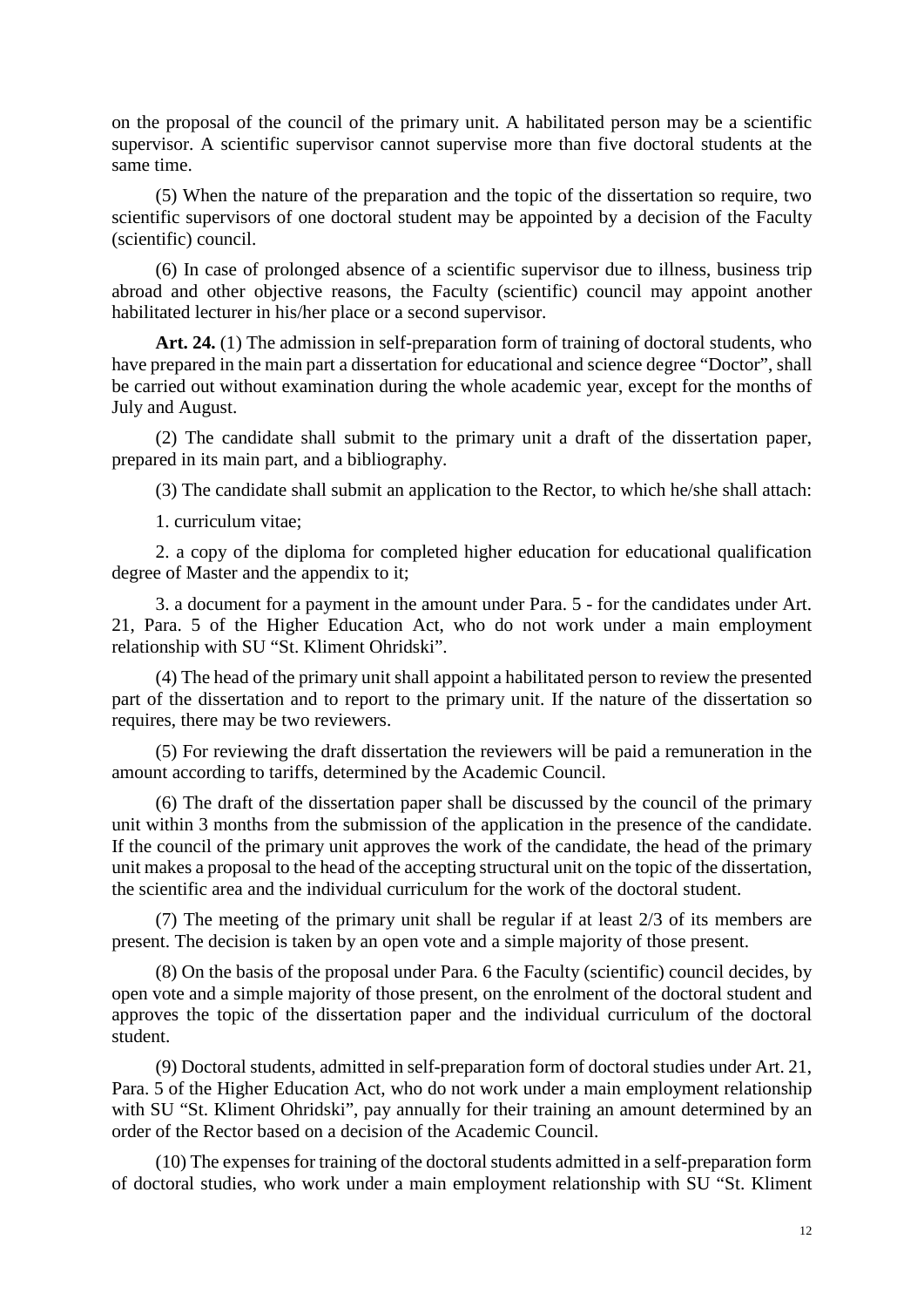Ohridski", shall be paid by the accepting main unit in the amount under Para. 9. In cases when the lecturer is employed at another faculty of the Sofia University, he/she is obliged to attach a referral letter from the Dean to the accepting unit, whereby the financial support of the procedure is undertaken.

(11) Employees on a main employment relationship at SU shall have the right to benefit once from the preferential conditions, described in Para. 10.

**Art. 25.** Based on the decision of the Faculty (scientific) council under Art. 23, Para. 4 and Art. 24, Para. 8 the Rector shall issue an order for the enrolment of a doctoral student. The order specifies: the form of the doctorate; the primary unit in which the training is organized; the term of training; the scientific area or areas; the accredited doctoral program; the amount of the annual tuition fee, if any, or of the amount under Art. 24, Para. 9 and Art. 26, Para. 2. In the cases when the training is conducted in full-time or part-time form of training, the scientific supervisor shall also be indicated.

Art. 26. (1) Doctoral students, who are trained in full-time or part-time form of training, with the exception of those admitted under Art. 21, Para. 5 of the Higher Education Act, shall pay annually a fee in an amount determined under Art. 9, Para. 3, item 7 of the Higher Education Act. They shall be exempt from the fee for the last two years.

(2) Doctoral students, admitted under Art. 21, Para. 5 of the Higher Education Act, pay annually for their training an amount determined by an order of the Rector on the basis of a decision of the Academic Council.

**Art. 27.** Persons who have graduated from foreign higher education institutions may apply for doctoral students after their higher education has been recognized in accordance with the Ordinance on the state requirements for recognition of higher education and completed periods of study in foreign higher education institutions and the Rules of SU "St. Kliment Ohridski" for recognition of acquired higher education and completed periods of study in foreign higher schools, as well as recognition of ESD "Doctor" and the science degree "Doctor of Sciences", obtained in other higher schools and scientific organizations.

Art. 28. (1) Persons who are not Bulgarian citizens and are not citizens of another member state of the European Union, of another state – a party to the Agreement on the European Economic Area, or of the Swiss Confederation, may apply for and study in doctoral studies:

1. in implementation of intergovernmental agreements for educational, cultural and scientific exchange;

2. according to acts of the Council of Ministers;

3. under the conditions of Art. 95, Para. 7 of the Higher Education Act.

(2) The candidates under Para. 1, items 1 and 2 shall be admitted under the conditions and the procedure determined in the respective agreement or in the act of the Council of Ministers.

(3) The persons under Para. 1, item 3 shall be admitted under the conditions and the procedure determined in these Rules.

(4) Persons may also be admitted under Art. 95, Para. 7 of the Higher Education Act for the preparation of a dissertation for the acquisition of the science degree "Doctor of Sciences".

(5) The persons under Para. 1 may apply for doctoral students also under the conditions and the procedure for admission of Bulgarian citizens, if they: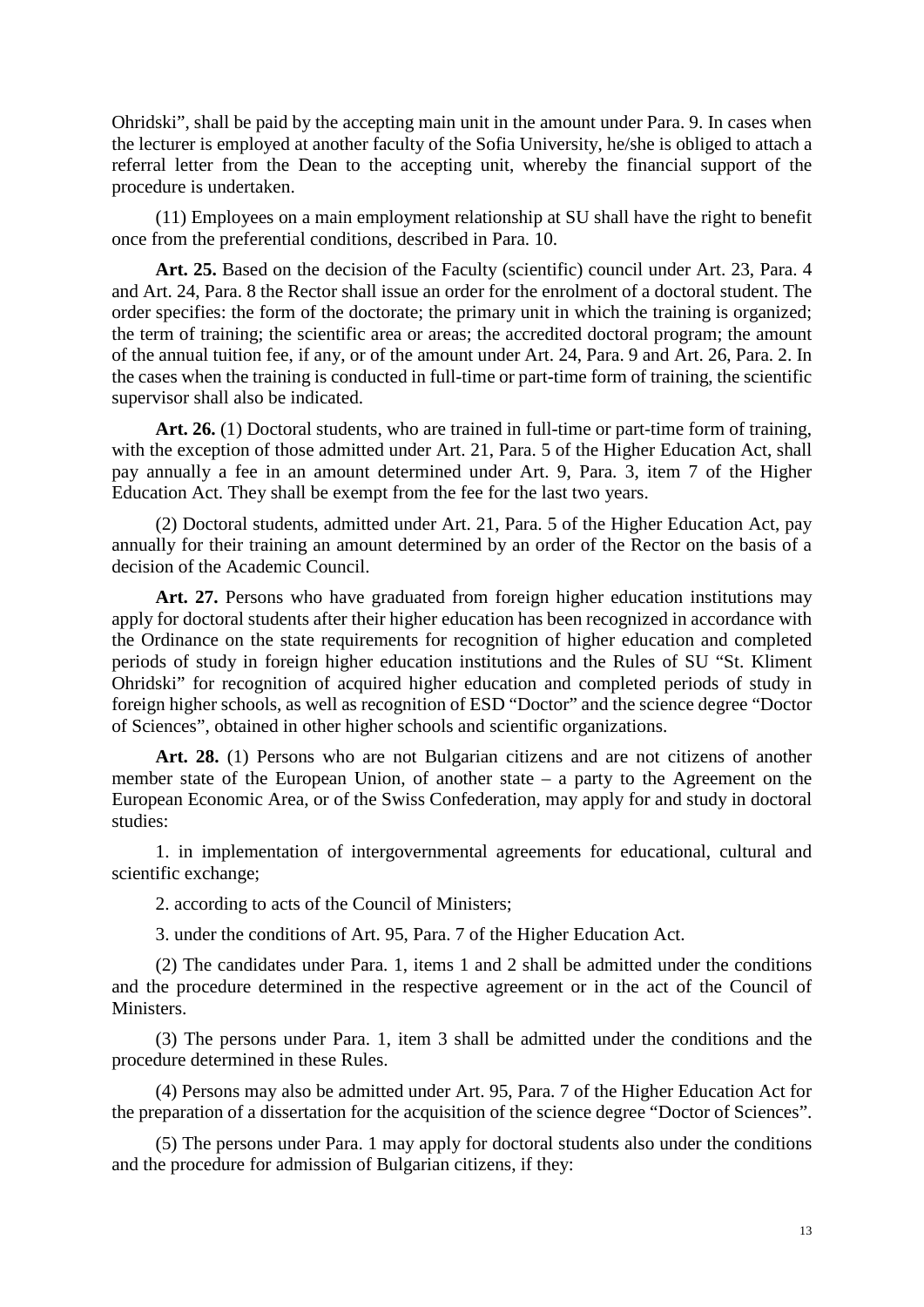1. have the status of permanent residents on the territory of the Republic of Bulgaria;

2. have refugee status;

3. are of Bulgarian nationality, certified under the procedure determined by the Council of Ministers.

**Art. 29.** (1) The candidates for doctoral students under Art. 28, Para. 1 shall submit the following documents:

1. an application form, containing brief biographical data and the degree of proficiency in foreign languages;

2. a copy of the document for higher education, from which it is evident that the candidate holds a master's degree;

3. a medical certificate, issued within one month before the date of the application and certified by the respective bodies in the country from which the person is applying;

4. list of publications, if any;

5. copy of the documents for citizenship;

6. certificate for recognized higher education, if the diploma has been issued by a foreign higher school;

7. two photos.

(2) The documents under Para. 1, items 2 and 3 must be legalized, translated and certified in accordance with the provisions of the international treaties of the Republic of Bulgaria with the state in which they are issued, and in the absence of such - according to the general procedure for legalizations, translations and certifications of documents and other papers.

(3) The candidates under Art. 28, Para. 1, items 1 and 2 shall submit the documents under Para. 1 in the Ministry of Education and Science.

(4) The candidates under Art. 28, Para. 1, item 3 shall submit the documents under Para. 1 in SU "St. Kliment Ohridski".

(5) A decision for approval of the candidates shall be taken by the accepting structural unit within one month from the receipt of the documents.

Art. 30. The candidates for doctoral studies under Art. 28, Para. 1, item 3 shall submit an application to the Rector with short biographical data and indication of the scientific area in which they wish to prepare a dissertation. The following shall be attached to the application:

1. a medical certificate, issued within one month before the date of application, translated and certified in accordance with the international agreements in force;

2. diploma for completed higher education, legalized, translated and certified in accordance with the international agreements in force.

**Art. 31.** (1) SU "St. Kliment Ohridski" sends to the Ministry of Education and Science the documents of the candidates approved by them under Art. 28, Para. 1, item 3 - citizens of countries for which a visa for long-term residence in the Republic of Bulgaria is required, as well as information on:

1. personal data of the candidate - the names on the passport in Latin, date of birth, place of birth, citizenship;

2. name of the scientific specialty, educational and science degree, form and term of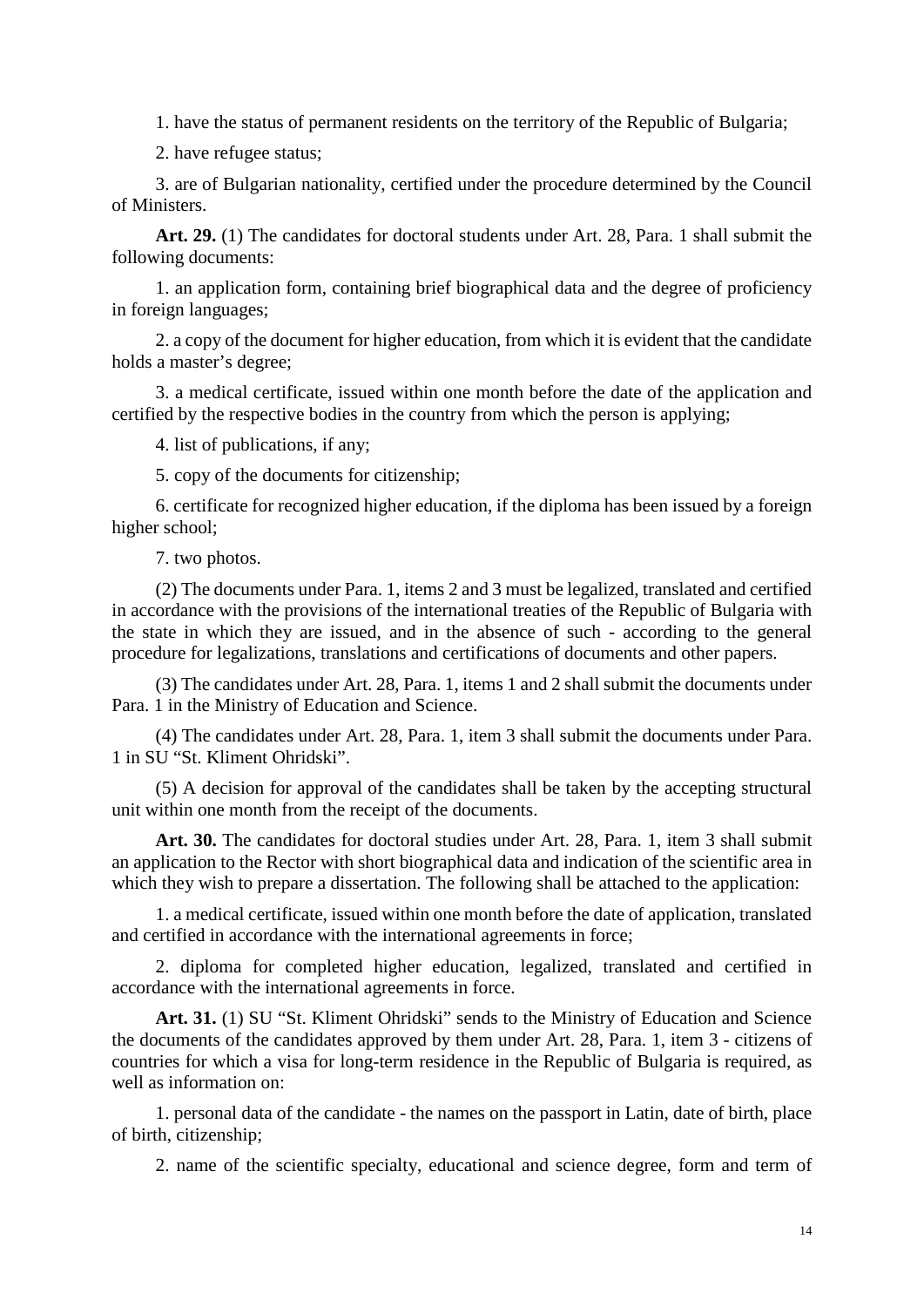education;

3. the language and specialized training - degree of proficiency in the Bulgarian language, name of the main unit in which the training will be conducted, duration of the training;

4. the amount of the annual fee for education and for the language and specialized training;

5. the number of the bank account to which the tuition fee or the fee for the language and specialized training should be transferred.

(2) The information and the documents under paragraph 1 shall be prepared by the "Doctoral Students" sector.

(3) The persons, applying under Art. 95, Para. 7 of the Higher Education Act, pay tuition fees after obtaining a visa type "D" and their arrival in the Republic of Bulgaria.

Art. 32. (1) After discussion of the submitted documents in the primary unit and by decision of the Faculty (scientific) council, the Rector shall issue an order for the enrolment of approved candidates for doctoral students under Art. 28, Para. 1.

(2) SU "St. Kliment Ohridski" notifies in writing the Ministry of Education and Science about the enrolled doctoral students under Para. 1.

**Art. 33.** (1) The doctoral students under Art. 28, Para. 1 shall pay an annual tuition fee in an amount determined under Art. 9, Para. 3, item 7 of the Higher Education Act.

(2) Doctoral students with dual citizenship, one of which is Bulgarian, pay 50 per cent of the fee for foreign citizens.

**Art. 34** (1) SU "St. Kliment Ohridski" provides the language and specialized training for foreigners admitted as doctoral students. The faculty (scientific) councils decide on the need for language training of foreign doctoral students.

(2) The language and specialized training of the doctoral students shall last not less than 6 months and shall be carried out according to a curriculum and study programs including two groups of academic disciplines with a minimum number of hours as follows:

1. for the humanitarian specialties - 550 hours of Bulgarian language;

2. for all other specialties - 430 hours of Bulgarian language and 230 hours of specialized subjects.

**Art. 35.** (1) The education in Bulgarian language shall end with a written and oral examination, which shall be taken before a commission.

(2) The persons under Art. 28, Para. 1, who speak Bulgarian, may appear at the examinations under Para. 1 without having undergone language training.

(3) The specialized preparation shall end with examinations in all academic disciplines, provided in the curriculum, which shall be taken before a commission.

(4) A certificate shall be issued to the persons, who have successfully completed the language and specialized training.

Art. 36. (1) The training of the doctoral students shall include the following activities:

1. research (artistic) activity;

2. attending lectures and participating in other forms of doctoral training;

3. teaching and/or expert activity, participation in scientific forums (national and/or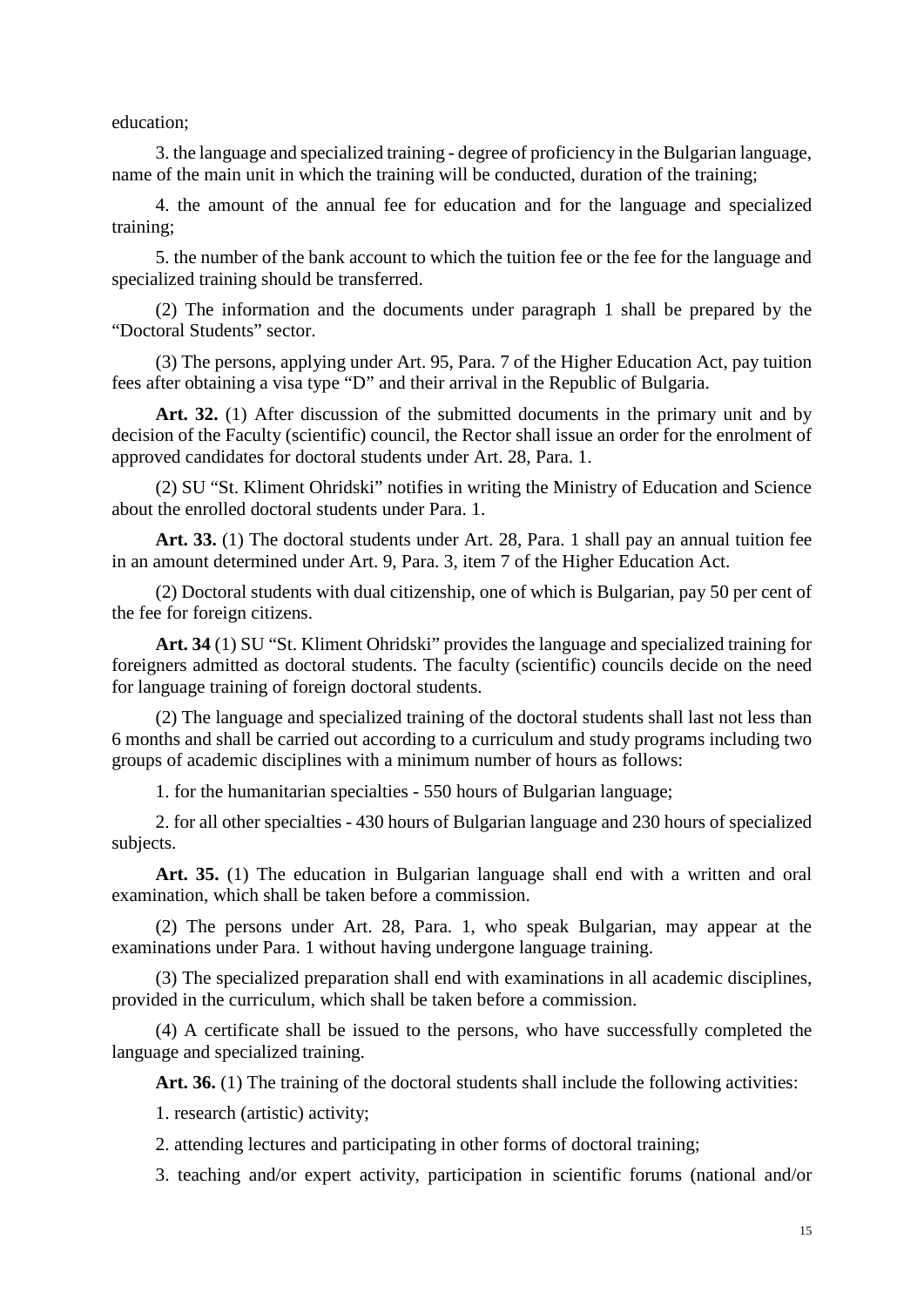international);

4. examinations for doctoral minimum;

5. development of a doctoral dissertation.

(2) The provision under Para. 1, item 2 shall not apply to the doctoral students on selfpreparation.

(3) The doctoral students on self-preparation preparation shall not take an examination in a foreign language.

(4) The distribution by types of activities for the term of the training shall be carried out on the basis of a standard, determined by the Academic Council, in observance of the obligatory requirements approved in these Rules.

Art. 37. The faculties conduct an organized educational process in accordance with a general curriculum, for the implementation of which credits are awarded to doctoral students.

Art. 38. (1) The training of doctoral students shall be carried out according to an individual curriculum, compliant with the general curriculum of the accredited doctoral program.

(2) The individual curriculum determines the orientation of the doctoral studies and consists of a general curriculum for the whole period of study and a work plan by years. The individual curriculum contains:

1. the topic of the dissertation paper;

2. the distribution of all activities by years;

3. the examinations and the terms for their passing;

4. the attendance of a certain cycle of lectures and exercises, the participation in courses, seminars, conferences and other public scientific events;

5. teaching activity of the doctoral student after passing the examinations under item 3;

6. participation in scientific forums (national and/or international), expert activity

7. the stages and the terms for preparation of the dissertation paper.

(3) The individual curriculum shall be prepared by the doctoral student and his/her scientific supervisor and shall be approved by the Faculty (scientific) council not later than three months after the enrolment of the doctoral student upon proposal of the primary unit.

(4) Change of the topic of the dissertation paper and of the scientific supervisor is allowed as an exception but not later than 3 months before the date of the meeting of the primary unit for the preliminary discussion. The change is carried out by order of the Rector of SU "St. Kliment Ohridski" on the basis of a decision of the faculty (scientific) council on a proposal of the council of the primary unit.

**Art. 39.** (1) (Amended, Academic Council on 30.10.2019, Protocol 1) Doctoral students shall take the examinations according to their individual curricula before a commission appointed by the head of the accepting structural unit in a composition of at least 3 habilitated persons and with the participation of the scientific supervisor of the doctoral student.

(2) The examination in Western language shall be conducted by lecturers in the respective language, proposed by the Dean of FCMPh.

(3) (New, Academic Council on 30.10.2019, Protocol 1; amended, Academic Council on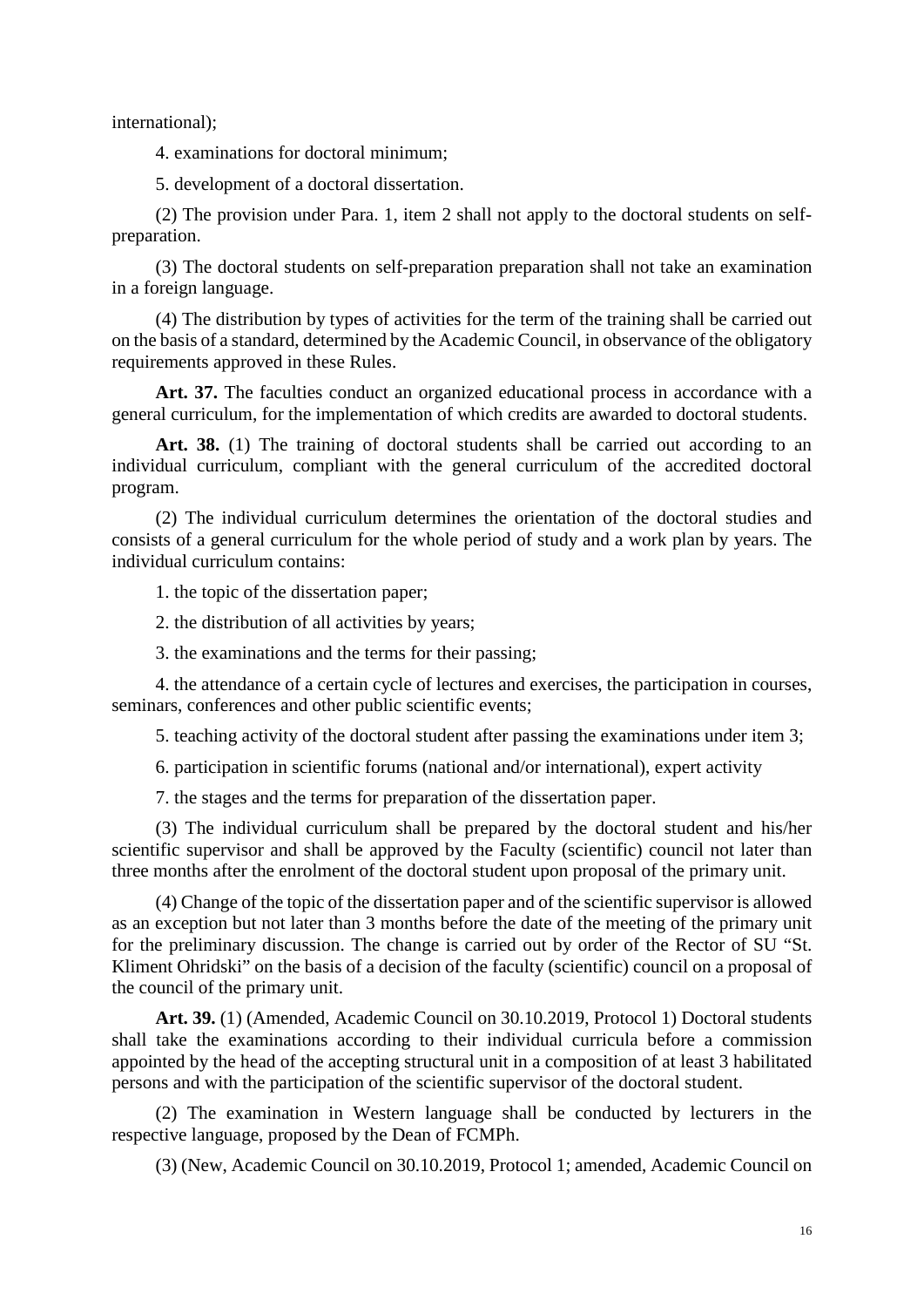29.01.2020, Protocol 3)The attendance of lectures included in the individual curriculum of a doctoral student shall end with a positive or negative assessment by the main lecturer of the doctoral course after an order is issued by the head of the accepting structural unit.

Art. 40. Scientific supervisors organize the overall preparation of doctoral students supervised by them. Scientific supervisors are obliged to give students consultations, to provide additional consultation with other specialists, if necessary, and regularly monitor the implementation of the tasks assigned to the students by their individual curricula.

Art. 41. (1) Doctoral students shall be attested by the faculty (scientific) council at the end of each academic year.

(2) Each doctoral student shall submit to the council of the primary unit a report on the performed activities, which shall contain a scientific part (reporting of the obtained results) and a report on the implementation of the individual curriculum, as well as a short information from his/her profile in the information system for the scientific activity of SU "Kliment Ohridski", which reflects all the scientific achievements of the doctoral student mentioned in his\her report.

(3) Scientific supervisors shall give written opinions on the work of the doctoral students before the council of the primary unit.

(4) Each supervisor may propose together with the doctoral student a specification of the individual curriculum of the doctoral student in the following year.

(5) The council of the primary unit shall adopt:

1. an opinion on the implementation of the individual curriculum and assessment of the activity of the doctoral student;

2. proposal for attestation of the doctoral student;

3. proposal for concrete specification of the individual curriculum for the next year;

4. recommendations for the further development of the doctoral studies; if necessary, it shall recommend the topic to be specified or the supervisor to be replaced.

(6) The proposal under Para. 5, items 2 and 3 shall be approved by the faculty (scientific) council.

Art. 42. (1) Besides the reporting under Art. 41 the full-time doctoral students report on their work at the end of each quarter, presenting to the head of the accepting structural unit reports on the implementation of their individual curricula, to which they attach:

1. report on the work performed on the dissertation paper or the doctoral minimum, certified by the scientific supervisor and confirmed with evidence;

2. report on the teaching work, certified by the head of the accepting structural unit.

(2) On the basis of the reports under Para. 1, the head of the accepting structural unit shall submit a report to the Rector of SU "St. Kliment Ohridski" for the fulfillment of the obligatory requirements under Art. 36, Para. 1 by the full-time doctoral students.

**Art. 43.** SU "St. Kliment Ohridski" provides the material base and covers the costs of enrollment, training and defence of dissertations of doctoral students in full-time and part-time training, subsidized by the state, in accordance with the differentiated standards for training of doctoral students set by the Council of Ministers.

**Art. 44.** The funds for the training of the doctoral students are annually included in a separate item to the budgets of the faculties in the amount of the state subsidy according to the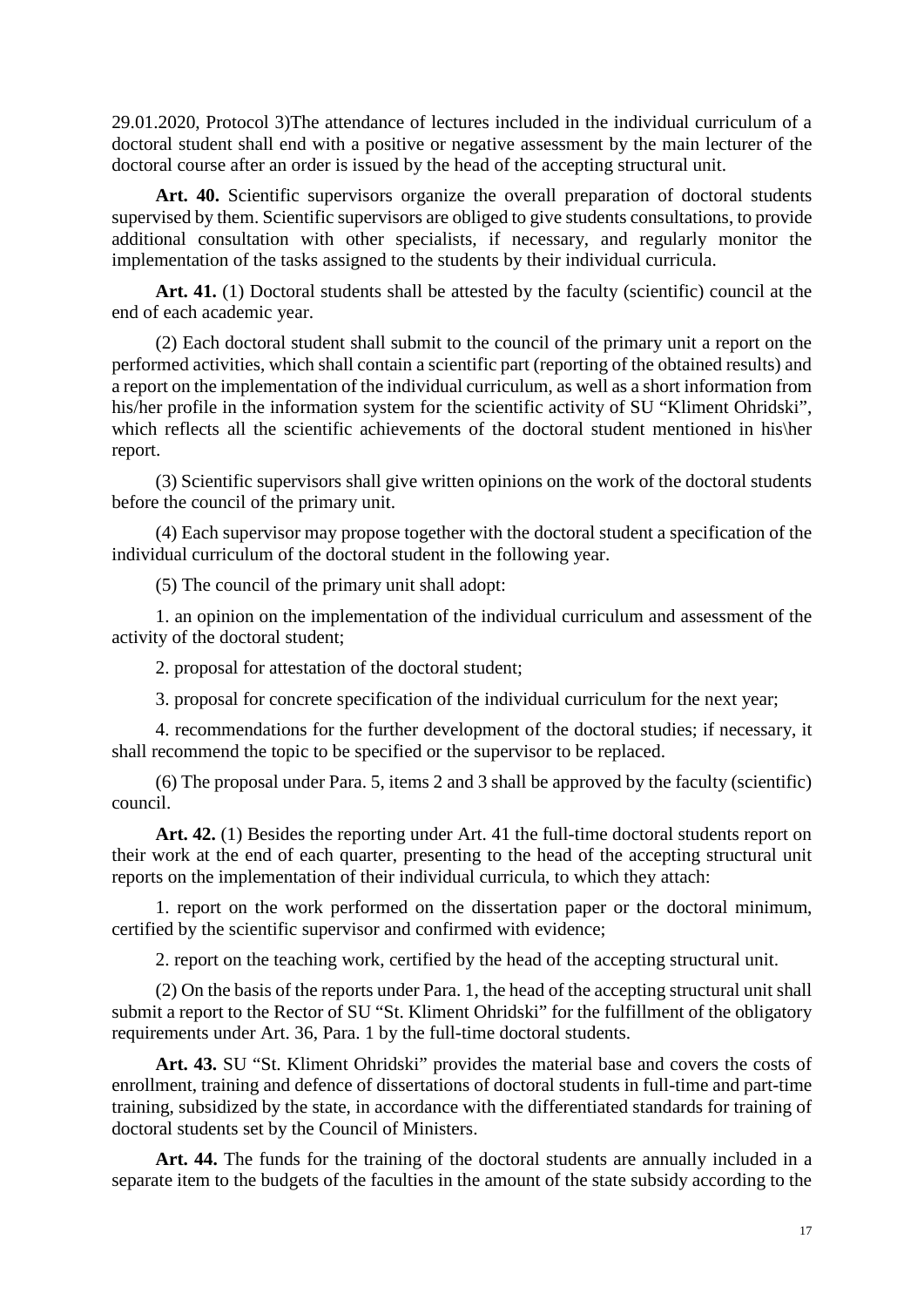number of the enrolled doctoral students.

**Art. 45.** (1) Scientific supervisors shall be recognized 60 lecture hours per year for the guidance of each full-time doctoral student, 45 hours - for the guidance of each part-time doctoral student, and 30 hours - for the guidance of each doctoral student on self-preparation. These hours are reported in the total teaching and pedagogical employment of the supervisor as out-of-audotirum activities.

(2) In case of proven full study load for one lecture hour, remuneration shall be paid in an amount determined by a decision of the Academic Council.

(3) A remuneration in the amount of 10 per cent of the tuition fee shall be paid for the guidance of a foreign doctoral student.

(4) A research supervisor who does not fulfill his/her duties may be deprived, by a decision of the Faculty (scientific) council, of remuneration for the doctoral student supervised by him/her for a certain period of time and/or may be replaced.

**Art. 46.** (1) For conducting competitive examinations for doctoral students, each member of the examination commission shall be credited with two hours of exercises for each examinee.

(2) All participants in the candidate doctoral campaign shall be paid remuneration for the work performed according to an order of the Rector.

(3) Each lecturer who is a member of a commission for conducting an examination within an individual curriculum, shall be credited with two hours of exercises for each examinee.

**Art. 47.** Full-time doctoral students are entitled to a scholarship in an amount determined by the Council of Ministers.

**Art. 48.** A full-time doctoral student, seconded according to his/her individual curriculum, has the right to travel, daily and accommodation costs according to the Ordinance for the business trips in the country and the Ordinance for the business trips and specializations abroad.

Art. 49. The funds for conducting lecture courses, seminars and other forms related to the preparation of doctoral students, for scientific guidance, as well as for financing the experimental work shall be at the expense of the budget of the training faculty.

Art. 50. (1) The faculties shall secure financially the defences of the dissertation papers of the state-subsidized full-time and part-time doctoral students, who have successfully passed the discussion of their dissertation papers in the primary unit within one year from expiration of the term under Art. 12, Para. 2.

(2) The defences of dissertations of part-time doctoral students and doctoral students on self-preparation training, who work under a main employment relationship with SU "St. Kliment Ohridski" and have successfully passed the discussion of their dissertation papers in the primary unit within one year from the expiration of the term under Art. 12, Para. 2, shall be secured financially by the faculties in which they work.

Art. 51. (1) Doctoral students participate in the work of the departments by:

1. attending the meetings of the department council, at which issues related to the doctoral degree are considered, for which the students must be invited;

2. supporting the work with the graduates, if necessary;

3. participating as invigilators when examinations are conducted;

4. participating in organizing and conducting seminars, meetings, conferences and other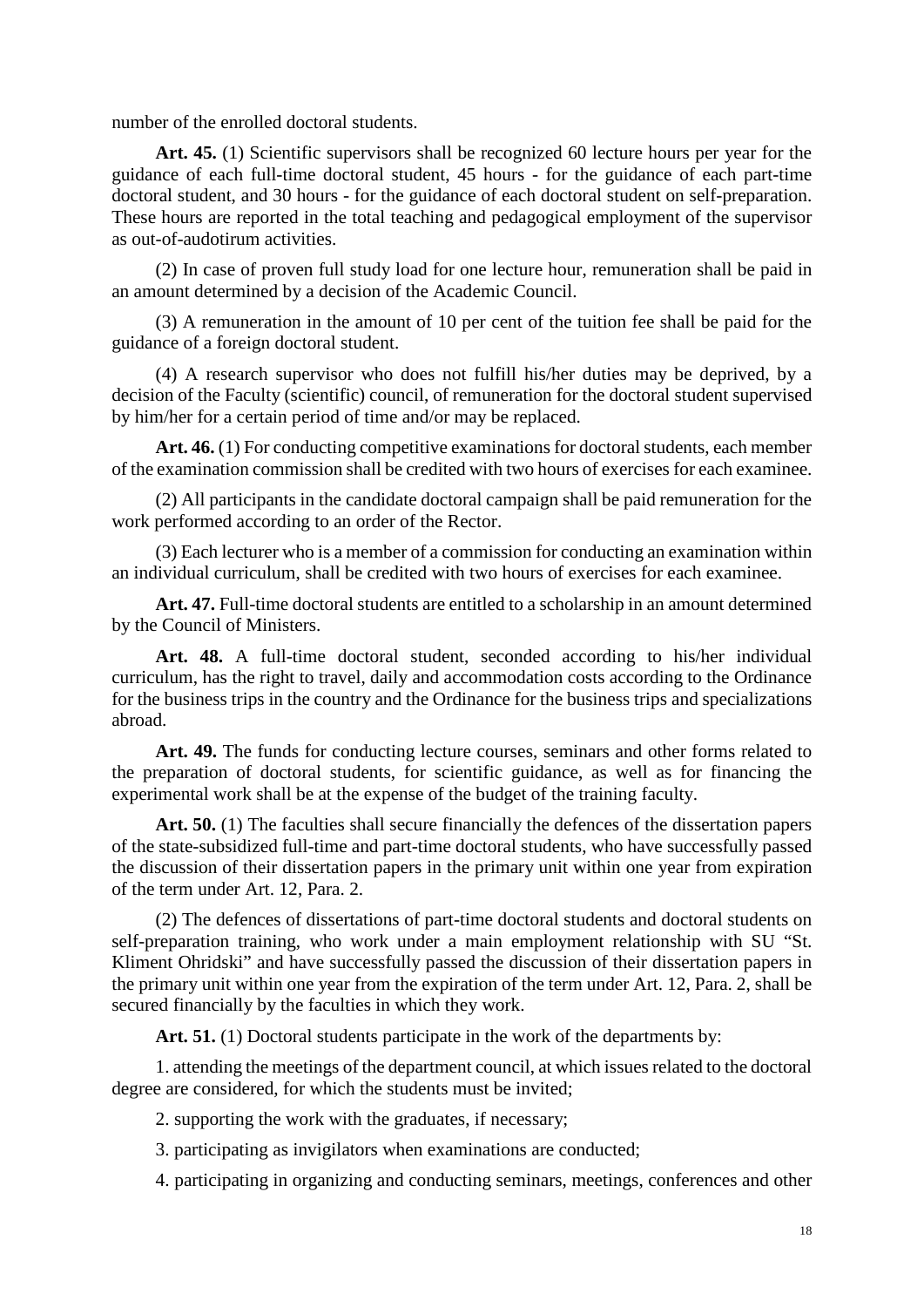initiatives.

(2) Doctoral students have the right to use the libraries and laboratories for preparation of their dissertations.

(3) Doctoral students have the right to give feedback on their satisfaction with the doctoral studies.

**Art. 52.** SU "St. Kliment Ohridski" provides health insurance to the state-subsidized fulltime doctoral students.

Art. 53. Full-time doctoral students are accommodated with priority in a dormitory of the Sofia University.

**Art. 54.** Doctoral students on self-preparation have the rights of part-time doctoral students.

Art. 55. (1) Interruption of the doctoral studies at the request of the doctoral student shall be permitted by the Rector for a period of up to two years:

1. due to pregnancy, childbirth and raising a child;

2. due to severe and prolonged illness on the basis of a conclusion of medical advisory committee (MAC) or MLEC.

3. in the presence of other important reasons, which hinder the fulfillment of the educational obligations.

(2) In the cases under Para. 1, item 3 the doctoral student shall submit an application for interruption for each academic year separately.

(3) Interruption of the training is allowed by the Rector upon proposal of the dean, to which documents are attached certifying the existence of grounds for interruption for each academic year.

**Art. 56.** Extension of the term of the doctoral program under Art. 12, Para. 3 shall be allowed by the Rector on the basis of a motivated proposal by the council of the primary scientific unit in the case of passed examinations from the individual curriculum and availability of at least one publication on the topic of the dissertation. No scholarship is due during this period.

Art. 57. (1) The transfer of doctoral students from one scientific organization to another shall be allowed by decision of the respective Faculty council.

(2) The transition from full-time to part-time doctoral studies is allowed by decision of the respective Faculty council.

Art. 58. In the preparation of their dissertations the doctoral students have the right to healthy and safe working conditions same as the workers and employees who work under the same conditions.

**Art. 59.** (1) A full-time doctoral student may work under an employment contract with working hours not exceeding half of the statutory hours for the respective position. The circumstances under sentence one shall be certified by a declaration submitted by the doctoral student.

(2) After passing the examinations from the individual curriculum, a full-time doctoral student may be assigned teaching activity 45 hours a year without payment and up to 120 hours with payment of remuneration for the hours over 45.

(3) A full-time doctoral student, who has won a competition for an assistant professor,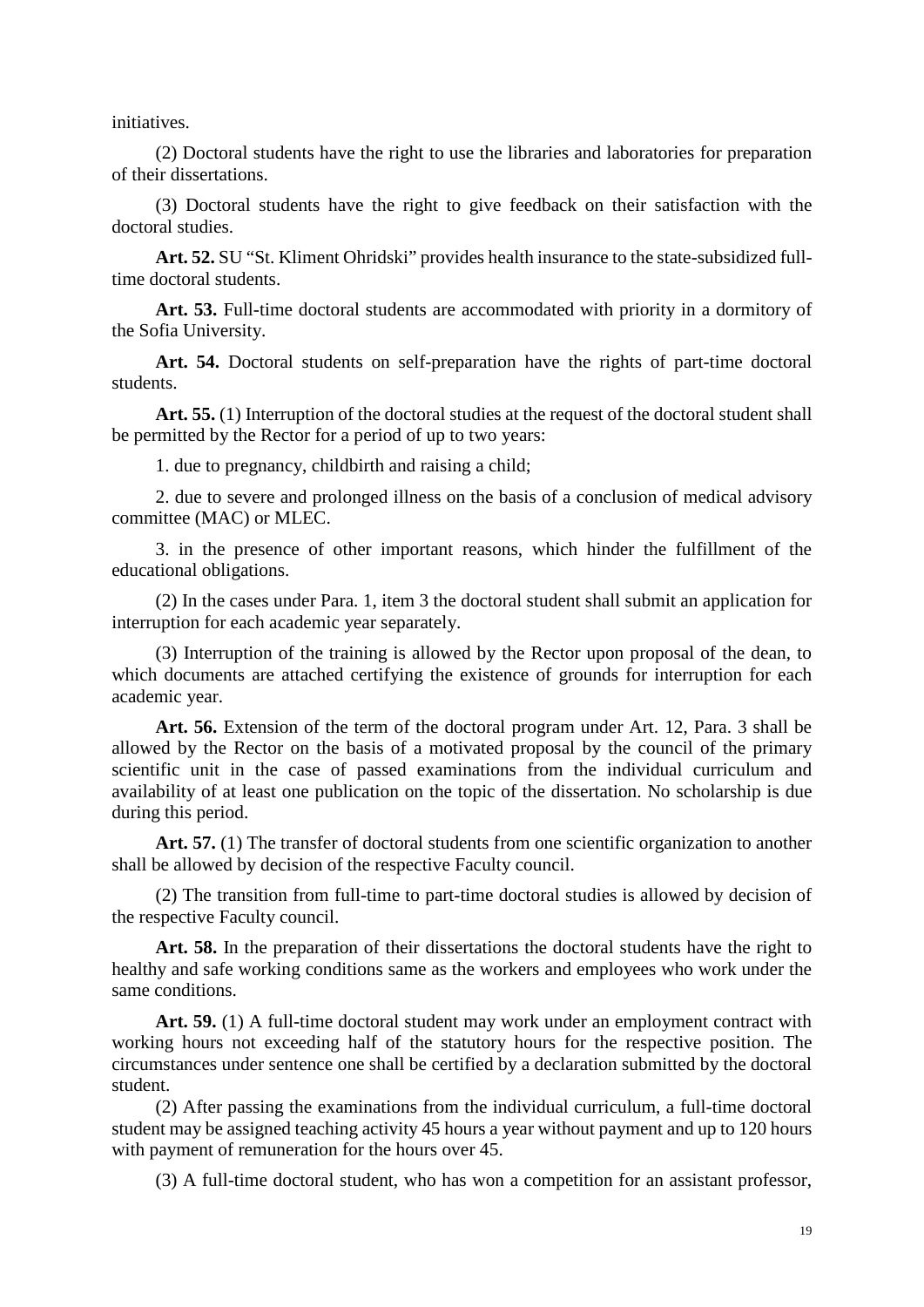after taking the position shall pass into part-time form of training.

Art. 60. (1) A doctoral student shall be struck off the doctoral studies without right of defence, when he/she:

1. does not take his/her exams without valid reasons;

2. fails to perform his/her tasks within the terms determined by their individual curriculum;

3. does not attend lectures, courses and seminars related to his/her preparation.

(2) The removal shall be carried out by a decision of the Faculty (scientific) council on a proposal of the council of the primary unit on the basis of a report of the scientific supervisor.

(3) The Faculty council shall exercise control over the timely defence of the dissertations.

**Art. 61.** SU "St. Kliment Ohridski" creates a database for each doctoral student and stores all materials and documents related to the work of the doctoral student on the preparation and development of the dissertation one year after the defence.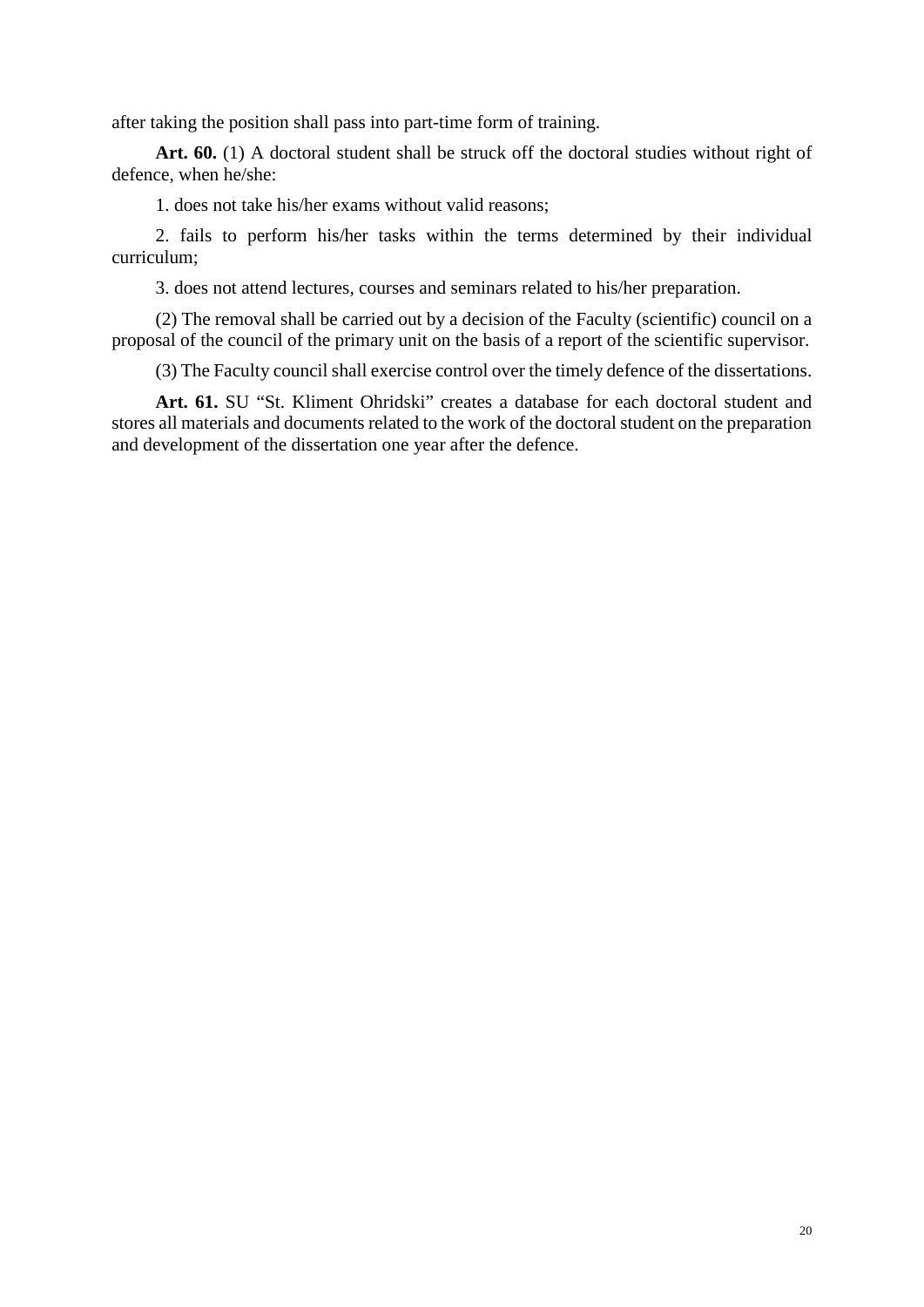### *Section III Conditions and procedure for acquiring the educational and science degree "Doctor"*

Art. 62. (1) The educational and science degree "Doctor" shall be awarded to persons who possess the educational-qualification degree "Master" and meet the minimum national requirements for the respective scientific area and/or professional field, and after training in doctoral studies and successful defence of dissertation paper under the conditions and the procedure of DASRBA, RIDASRBA and these Rules.

(2) (New, Academic Council on 29.01.2020, Protocol 3) The additional requirements to the candidates for acquiring the science degree "Doctor" in the Faculty of Physics of SU "St. Kliment Ohridski" in the professional field 4.1. Physical sciences are defined in Annex No 1, which is an integral part of these Rules.

Art. 63. (1) A doctoral student, who has:

1. successfully passed the exams and completed the other tasks according to his/her individual curriculum;

2. prepared a dissertation with the results of his/her research;

3. been taken out with the right of defence;

4. met the minimum national requirements,

is allowed to public defence of a dissertation for the award of educational and science degree "Doctor".

(2) Within one month after the expiration of the term of study the primary unit shall propose to the faculty (scientific) council that the doctoral student be taken out with or without the right of defence.

(3) (New, Academic Council on 21.10.2020, Protocol 1) The primary unit proposes to the faculty (scientific) council doctoral student to be expelled with the right for defense before the expiration of the term of training under Art. 12, para. 2, under the following conditions:

1. the training activities have been completed, the examinations from the individual plan have been successfully passed, collecting the mandatory number of credits.

2. in case of a positive decision of the primary unit for the readiness for defense of the dissertation in front of a scientific jury under Art. 67 para. 1 and para. 2 and a decision for taking the student out.

(4) (Amended, Academic Council on 21.10.2020, Protocol 1) The faculty (scientific) council shall take its decision on the proposal of the primary unit under Para. 2 at its first meeting after the meeting of the primary unit.

(5) The right of defence may be exercised not later than 5 years from the decision of the faculty (scientific) council under Para. 4.

(6) Doctoral students shall be taken out by an order of the Rector of SU "St. Kliment Ohridski".

**Art. 64.** A dissertation for the award of the ESD "Doctor" must contain scientific or applied scientific results that represent an original contribution to science. The dissertation must show that the candidate has in-depth theoretical knowledge in the relevant specialty and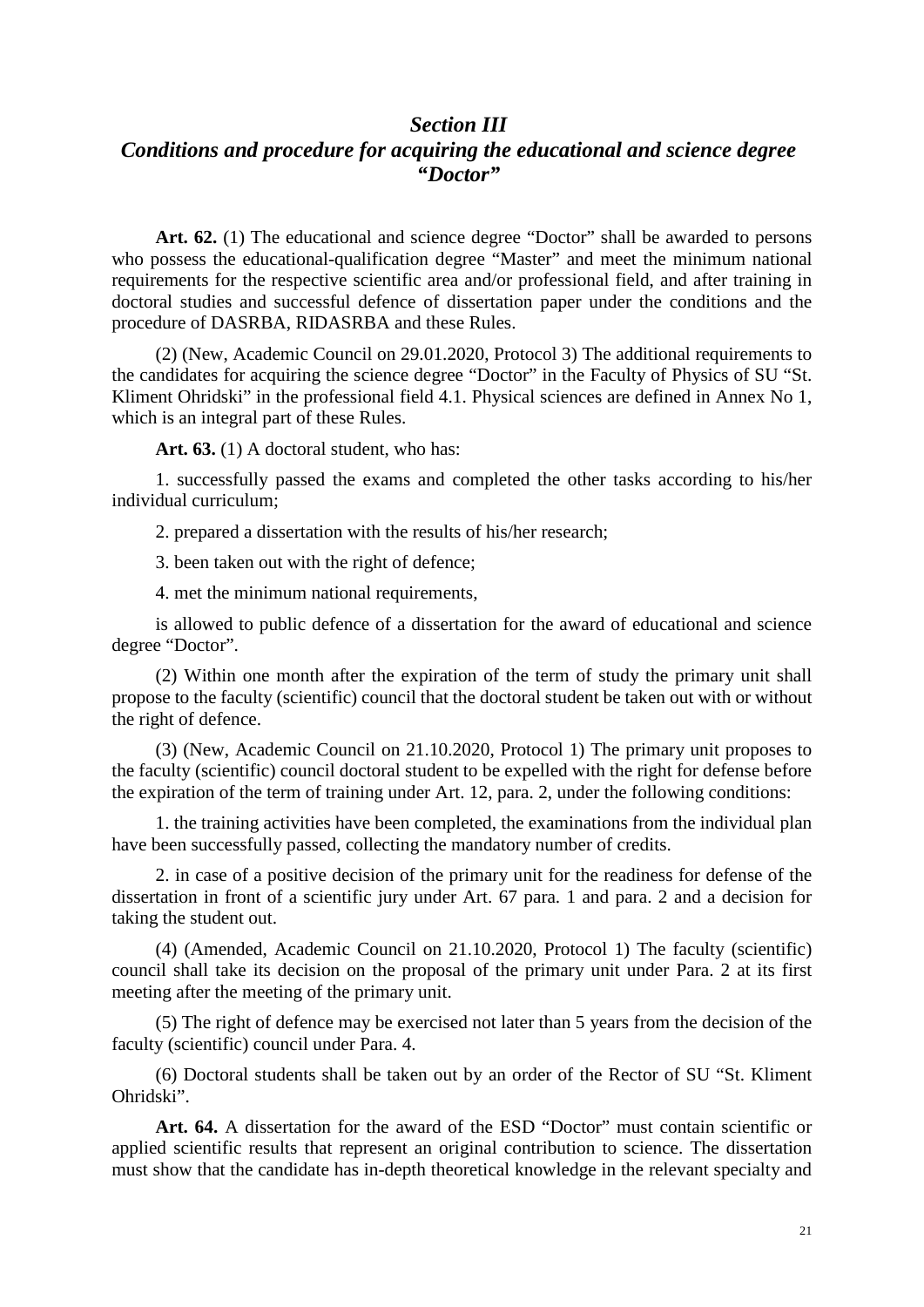abilities for independent scientific research.

(2) The dissertation shall be presented in a form and volume determined by the primary unit. The dissertation must contain: title page; content, introduction; exposition; conclusion summary of the results obtained with a declaration of originality; bibliography.

Art. 65. (1) The doctoral student shall present his/her dissertation to the scientific supervisor, who shall assess its readiness for defence within one month. A doctoral student on self-preparation, who does not have a designated supervisor, submits his/her dissertation to a habilitated member of the primary unit, appointed by its head, who assesses its readiness for defence within the same term.

(2) In case of positive assessment of the readiness of the doctoral student for defence of the dissertation paper the scientific supervisor, respectively the habilitated person under Para. 1, proposes to the council of the primary unit at its first meeting the opening of a procedure for preliminary discussion and proposes a date for its holding.

(3) The procedure for preliminary discussion shall be conducted before the council of the primary unit.

(4) In case of a negative assessment under Para. 1, as well as in case of no decision within the term under Para. 1 the doctoral student may refer the issue for consideration before the council of the primary unit within 7 days after the expiration of the term under Para. 1. The council shall make a final decision on the readiness for defence before a scientific panel within one month from the application of the doctoral student.

(5) Not later than 14 days before the date for preliminary discussion of the dissertation the doctoral student shall present to the head of the primary unit:

1. application to the head of the primary unit;

2. dissertation paper in 2 copies and in pdf format on digital media;

3. abstract in 2 copies and in pdf format on digital media;

4. (New, Academic Council on 17.07.2019, Protocol 12) report on similarity within the electronic system available at SU for prevention against plagiarism, confirmed by the scientific supervisor;

Within the same period the head of the primary unit shall be provided ex officio with:

1. the order of the Rector for enrolment in doctoral studies;

2. the order of the Rector for taking the student out with the right of defence;

3. certificate for exams passed under the individual curriculum.

Art. 66. (1) A proposal to the Faculty (scientific) council for opening a procedure for public defence of a dissertation shall be made by the council of a primary unit, in which there are at least five habilitated lecturers and persons with science degrees, of which at least three are habilitated or are doctors of sciences in the respective scientific area.

(2) When the requirements of the previous paragraph are not present, the Rector shall issue an order, upon proposal of the accepting structural unit, for one-time expansion of the composition of the council of the primary unit.

Art. 67. (1) The council of the primary unit discusses the dissertation and decides on the readiness for defence before a scientific panel within one month from the report of the scientific supervisor under Art. 65, Para. 1, respectively from the submission of the application of the candidate under Art. 65, Para. 4.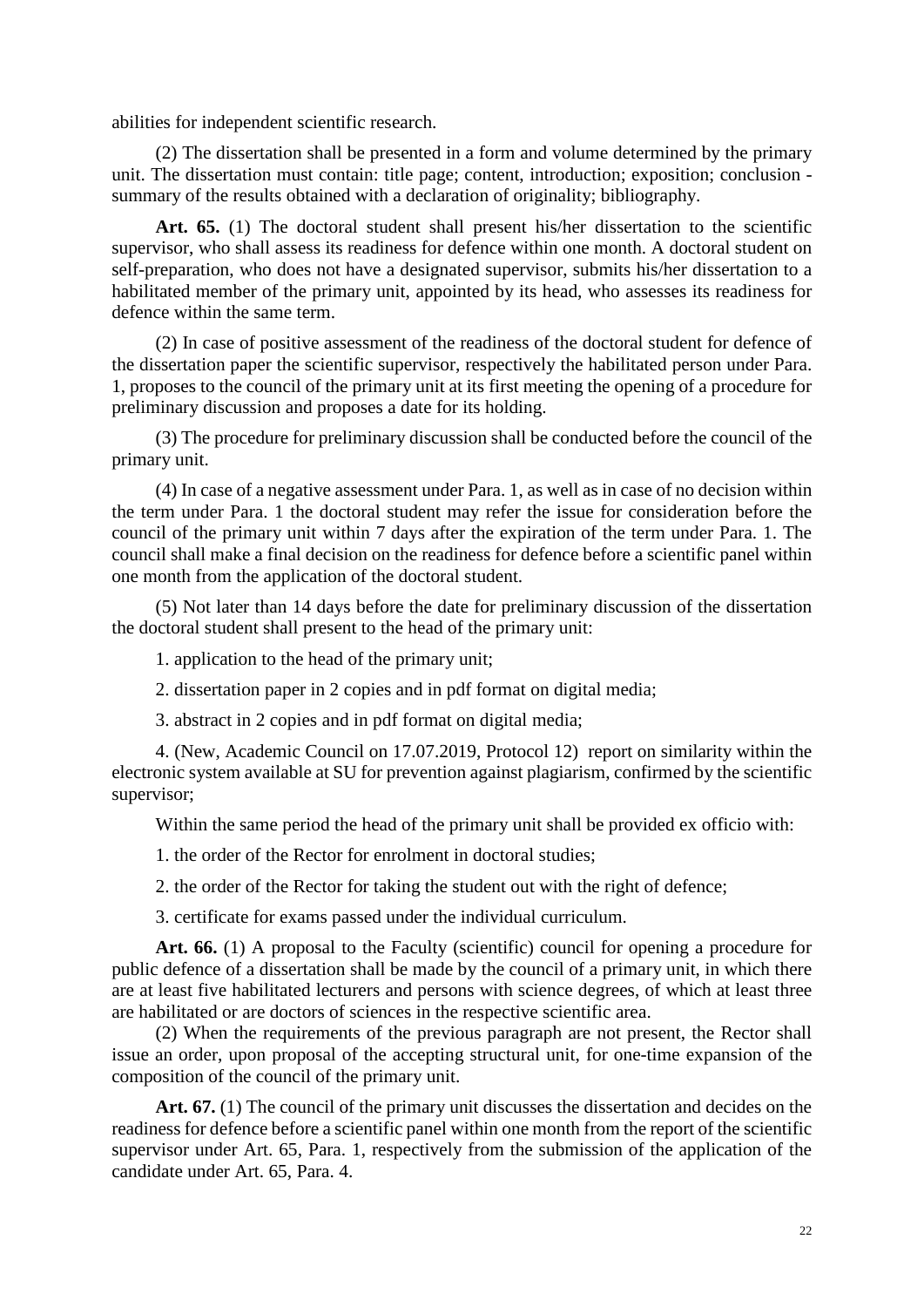(2) In case of a positive decision for the readiness for defence the council of the primary unit shall discuss and make a proposal for the composition of the scientific panel. The scientific supervisor and the doctoral student must participate in the discussion of the composition of the scientific panel and can give their proposals for members.

(3) The head of the primary unit shall submit a report to the head of the accepting structural unit for the decisions taken under Paras. 1 and 2.

(4) In case of a negative decision of the primary unit within one month from the date of the preliminary discussion the doctoral student shall be provided with a copy of the report under Para. 3. Within the same period, the doctoral student may submit his/her dissertation to the Faculty (scientific) council, if he/she submits a positive feedback from three habilitated persons or doctors of sciences in the same professional field, regardless of their place of work. In case of a positive decision, the primary unit proposes a composition of a scientific panel for the next meeting of the faculty (scientific) council.

(5) In case of a positive decision for the readiness for defence before a scientific panel under Para. 1 or Para. 4 within 14 days the doctoral student shall present in the main unit:

1. curriculum vitae;

2. diploma for higher education and the appendix to it - in their original for verification and 3 copies of them;

3. dissertation paper in 4 copies;

4. abstract in 5 copies in Bulgarian language and in a language that is traditionally used in the respective scientific area;

5. published or accepted for publication scientific papers or materials for implemented creative achievement, related to the dissertation paper;

6. declaration of authorship in 5 copies;

7. reference for compliance with the national minimum requirements for ESD "Doctor" for the respective scientific area in 5 copies;

(6) All documents shall be also submitted in pdf format on 6 digital media.

Art. 68. (1) On the basis of the proposal of the primary unit and not later than one month after receiving it the faculty (scientific) council shall determine the scientific panel and shall make a proposal to the Rector of SU "St. Kliment Ohridski" for approving its composition and for setting a date for the defence.

(2) Within 7 days from the proposal of the faculty (scientific) council under Para. 1 the Rector of SU "St. Kliment Ohridski" approves the scientific panel by an order, which also determines the date of the defence. Within 7 days from the issuance of the order of the Rector, the candidates may get acquainted with the order in the dean's office of the main unit and request replacement of a member of the panel under Art. 6, Para. 12 of these Rules.

(3) The faculty (scientific) council shall decide on the request not later than 14 days after its receipt. Within 7 days from the decision of the faculty (scientific) council, the Rector issues a new order for approval of the composition of the scientific panel and for the date of the defence.

Art. 69. (1) The scientific panel shall consist of five habilitated persons in the respective scientific area or areas given the topic of the dissertation. At least one of the members of the panel is a professor. At least three of the members of the panel are external to SU "St. Kliment Ohridski". The scientific supervisor cannot be a member of the panel.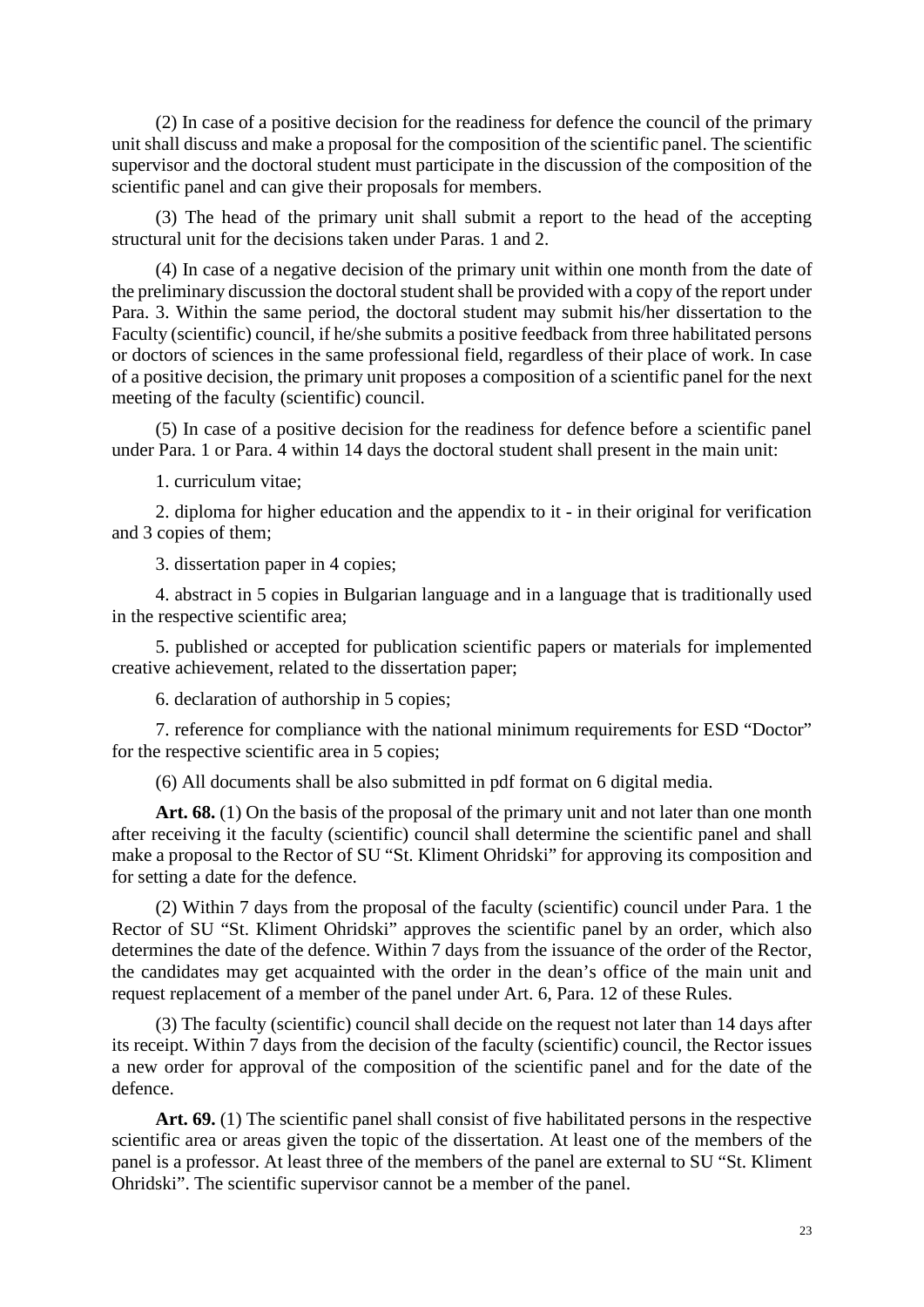(2) The chairperson of the scientific panel is a person who works under a main employment relationship with SU "St. Kliment Ohridski".

(3) The candidates for acquiring the educational and science degree "Doctor", who meet the respective minimum national requirements, shall be admitted to the defence of dissertation. In the case where a candidate has prepared a dissertation in a foreign language, which is traditionally used in the respective scientific area, at the written request of the candidate the scientific panel may accept the defence to be conducted in that language, for which it takes a decision and records it. The secretary of the panel shall notify the candidate of the decision under sentence two within three days.

(4) The members of the panel shall prepare two reviews, one of which from an external to SU "St. Kliment Ohridski" person, and three opinions. Reviews and opinions must end with positive or negative assessment and are submitted to the secretary of the scientific panel in Bulgarian and in one of the languages traditionally used in the scientific area within three months following the Rector's order for nomination of the panel.

(5) The reviews, opinions and the abstract of the dissertation are published on the website of SU "St. Kliment Ohridski" under Art. 6, Para. 23 of these Rules together with the date set for an open hearing of the public defence not later than 15 days before the date of the defence.

(6) When, on the basis of provided information for lack of plagiarism and/or during the evaluation of the dissertation paper, a member of the scientific panel establishes, or receives a written alert for, plagiarism under Art. 4, Para. 11 of DASRBA, the members of the scientific panel are obliged to give an opinion in their reviews and opinions on the presence or absence of plagiarism in the dissertation paper submitted for evaluation. The secretary of the scientific panel shall notify the candidate at his/her e-mail address, indicated in the application under **Art. 67**, Para. 5, within 1 working day from the establishment of plagiarism by a member of the scientific panel or the receipt of written alert. The candidate may present his/her opinion through the secretary of the scientific panel within 3 working days.

Art. 70. (1) In the cases under Art. 69, Para. 6 the scientific panel shall issue a decision to be taken by simple majority regarding the presence or absence of plagiarism. The decision is taken within a period not longer than 7 days after the deadline for submission of reviews and opinions.

(2) The candidate for acquiring the educational and science degree "Doctor" shall not be admitted to the defence of the dissertation paper if the scientific panel has taken a decision for the presence of plagiarism in the evaluated paper.

(3) A candidate who has not been admitted to defence under Paras. 1 and 2, shall be notified to his/her e-mail address not later than 1 working day after the decision of the panel under Paras. 1 and 2.

(4) The decision of the scientific panel may be challenged before the faculty (scientific) council within 7 days from the notification of the candidate.

(5) The faculty (scientific) council shall take a decision by a majority under **Art. 6,** Para. 1 for the presence or absence of plagiarism, resp. for the admission of the candidate to participate in the competition within 14 days from the application of the candidate.

Art. 71. (1) The scientific panel shall hold an open session for the defence of the dissertation paper of the candidate, who has been admitted to defence, within one month after the publication of the abstract, the reviews and the opinions.

(2) At the open session under Para. 1: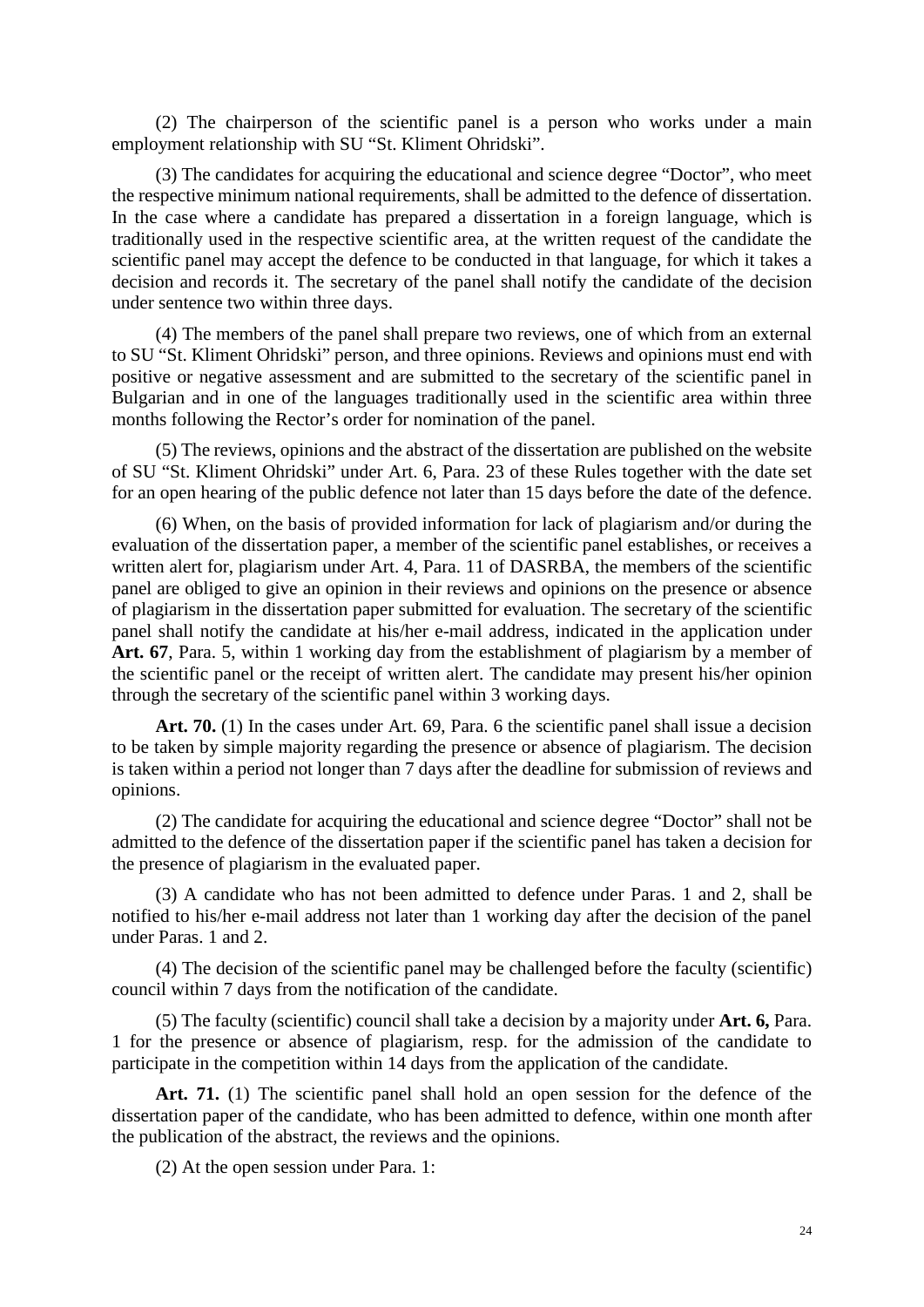1. the chairperson of the scientific panel presents the doctoral student;

2. the doctoral student makes a short exposition of the main results of the dissertation paper;

3. each of the members of the scientific panel presents his/her review or opinion;

4. the members of the panel and each of those present at the public defence may ask questions and make comments;

5. the doctoral student answers the questions asked and the critical remarks made;

6. each member of the scientific panel publicly announces his/her assessment - positive or negative; if, as a result of the defence, a member of the panel changes the assessment he/she or the member of the panel, whom he/she replaces, has given in the review, respectively in his/her opinion, he/she is obliged to motivate it;

7. the chairperson of the scientific panel announces the result of the defence.

(3) Dissertation paper, which has received three or more positive marks at the defence, shall be considered successfully defended.

(4) Unsuccessfully defended dissertation shall be returned for revision. If the applicant wishes, not later than one year after the date of return, a new procedure for defence shall be opened under **Art. 65** of these Rules. The second defence procedure is final.

**Art. 72.** (1) The defence of a dissertation for obtaining the educational and science degree "Doctor" shall be conducted publicly in Bulgarian language.

(2) A foreign citizen, who has prepared a dissertation in a foreign language, may defend it in that language, provided that:

1. an official translation of the paper in its essential parts or an extended abstract is presented;

2. a licensed translator is provided from the respective foreign language into Bulgarian and vice versa during the public defence; the funds for the translator's remuneration are at the expense of the doctoral student.

Art. 73. (1) The educational and science degree "Doctor" shall be acquired from the day, in which the dissertation paper is successfully defended.

(2) The educational and science degree "Doctor" shall be certified with a diploma, which shall be issued in Bulgarian, and upon a request from the person, an appendix shall be issued in English.

(3) The diploma for acquired educational and science degree "Doctor" shall be issued by SU "St. Kliment Ohridski" within 14 days from the date of the defence.

(4) The diploma under Para. 2 shall be issued by SU "St. Kliment Ohridski" in a uniform template, approved by the Minister of Education and Science, and shall be sent to the Ministry of Education and Science for registration within three days after its issuance.

#### *Section IV*

## *Conditions and procedure for acquiring the science degree "Doctor of Sciences"*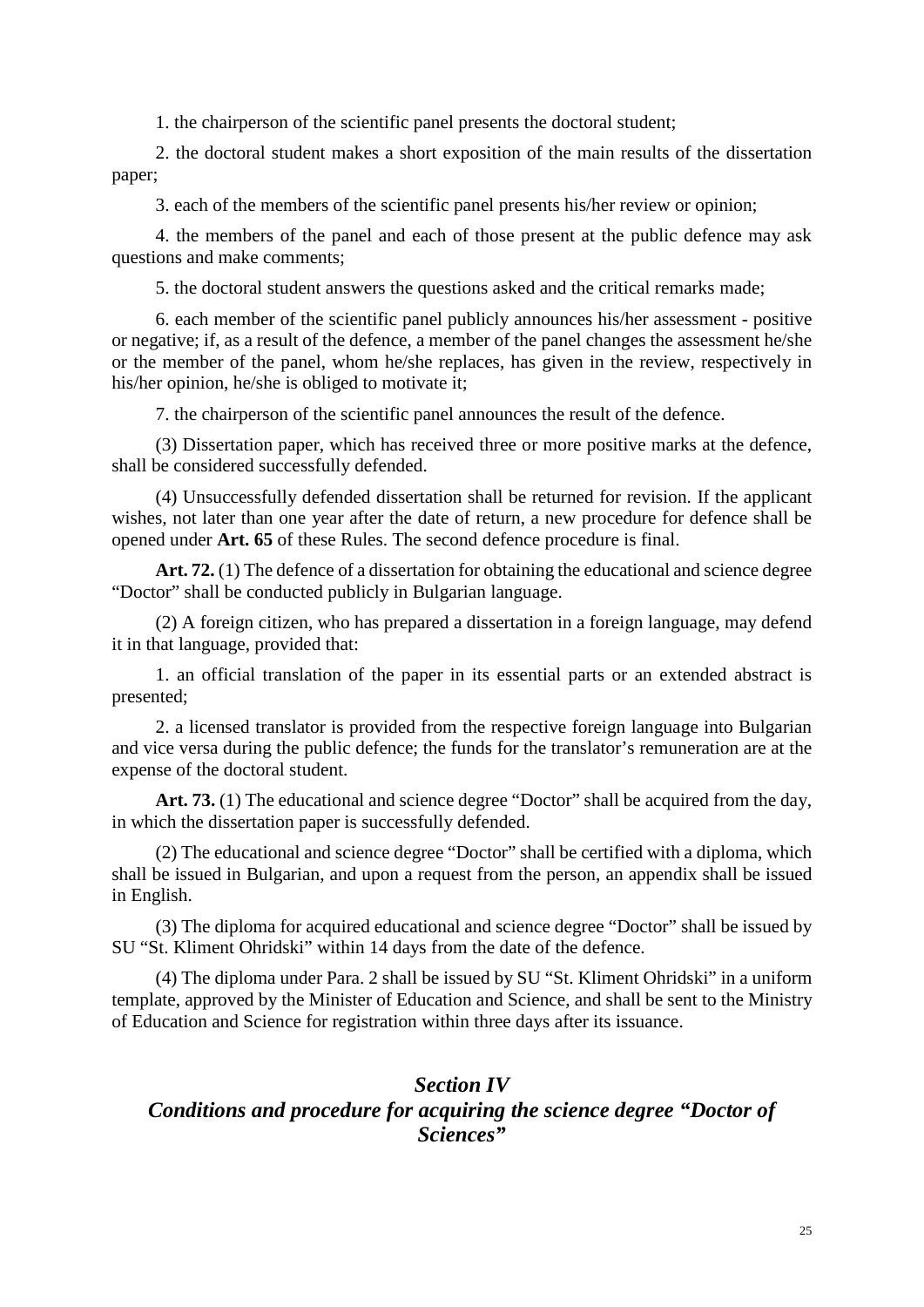Art. 74. (1) The science degree "Doctor of Sciences" shall be awarded to persons who possess the educational and science degree "Doctor", meet the minimum national requirements for the respective scientific area and/or professional field, and after successful defence of a dissertation under the conditions and procedure of DASRBA, RIDASRBA and these Rules.

(2) (New, Academic Council on 29.01.2020, Protocol 3) The additional requirements to the candidates for acquiring the science degree "Doctor of Sciences" in the Faculty of Physics of SU "St. Kliment Ohridski" in the professional field 4.1. Physical sciences are defined in Annex No 1, which is an integral part of these Rules.

Art. 75. (1) The dissertation for awarding the science degree "Doctor of Sciences" must contain theoretical summaries and solutions of major scientific or scientific-applied problems, which correspond to the modern achievements and represent a significant and original contribution to science.

(2) The dissertation for awarding the science degree "Doctor of Sciences" shall be prepared independently and may not literally repeat the topic and a significant part of the content of the paper presented for acquiring the educational and science degree "Doctor".

**Art. 76.** (1) The candidate shall propose the dissertation paper under **Art. 75** in the respective primary unit for its discussion.

(2) The candidate shall submit to the head of the primary unit:

1. an application for discussion of the dissertation paper; in the cases when the candidate is employed at another faculty of Sofia University, a referral letter from the Dean to the accepting unit is attached to the application, whereby the financial support of the procedure is undertaken;

2. dissertation paper in 2 copies and in pdf format on digital media;

3. abstract in 2 copies and in pdf format on digital media;

(3) The discussion of the dissertation paper shall be conducted by the council of the primary unit in the presence of the candidate.

(4) If the council of the primary unit approves the paper of the candidate, the head of the primary unit shall propose to the Faculty council (respectively, the scientific council) to open a procedure for preliminary discussion.

(5) The faculty (scientific) council shall take a decision on the proposal under Para. 4 within one month.

Art. 77. (1) A proposal to the Faculty (scientific) council for opening a procedure for public defence of a dissertation shall be made by a primary unit, in which there are at least five habilitated lecturers and persons with science degrees, of which at least three are habilitated or doctors of sciences in the respective scientific area.

(2) When the requirements of the previous paragraph are not present, upon proposal of the accepting structural unit the Rector shall issue an order for one-time expansion of the composition of the council of the primary unit.

Art. 78. (1) The procedure for preliminary discussion shall be carried out before the council of the primary unit in the presence of the candidate within one month from the decision of the Faculty (scientific) council under Art. 76, Para. 5.

(2) The council of the primary unit shall take a decision for the readiness of the dissertation for defence before a scientific panel.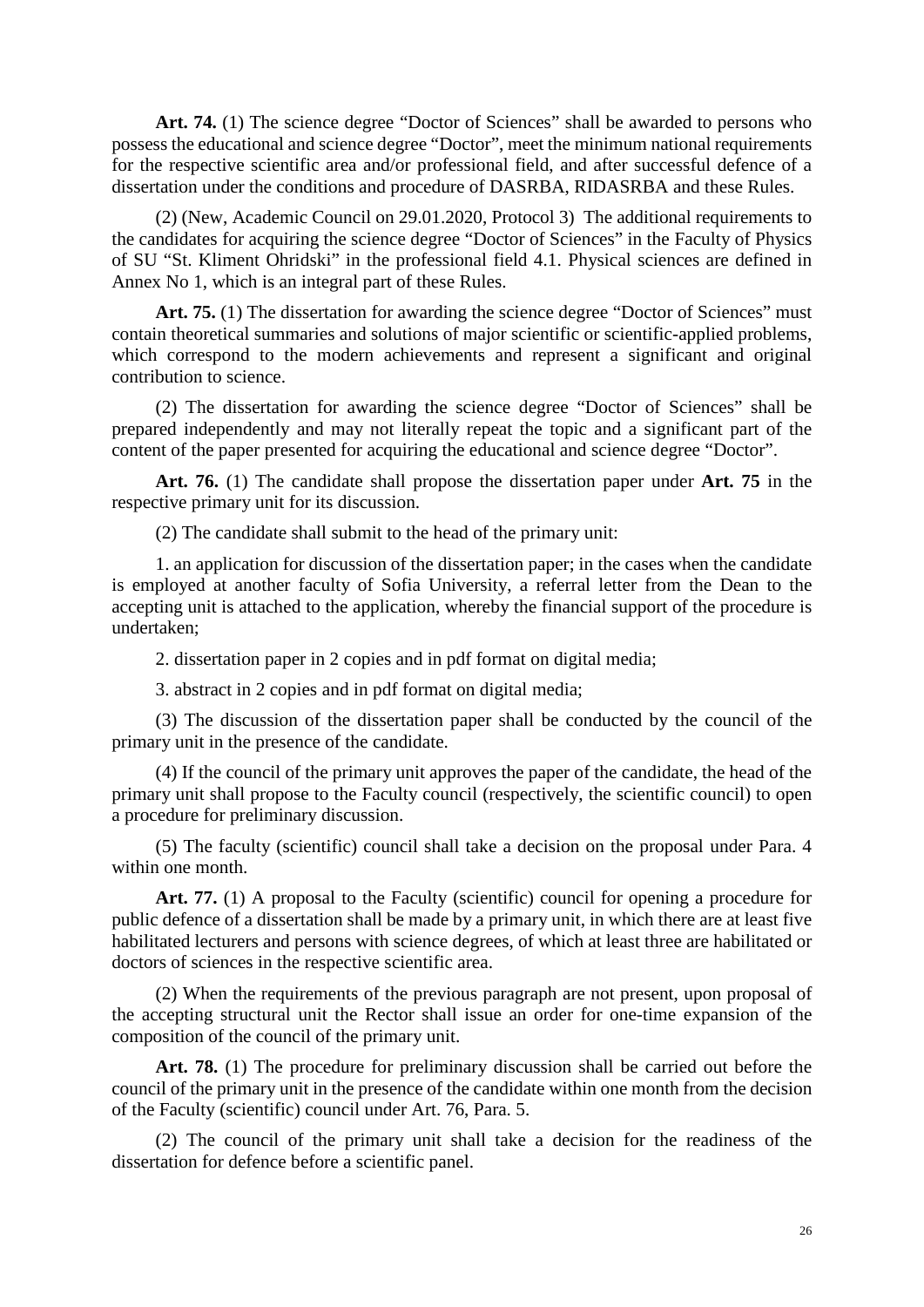(3) In case of a positive decision for the readiness for defence the council of the primary unit shall propose to the Faculty (scientific) council a composition of the scientific panel.

(4) In case of a negative decision of the primary unit within one month from the date of the preliminary discussion the doctoral student shall be provided with a copy of the report under Para. 3. Within the same period, the dissertator may submit its dissertation to the Faculty (scientific) council, if he/she attaches positive feedback from three habilitated persons or doctors of sciences in the same professional field, regardless of their place of work. In case of a positive decision, the primary unit proposes a composition of the scientific panel for the next meeting of the Faculty (scientific) council.

(5) In case of a positive decision for the readiness for defence before a scientific panel under Para. 2 or Para. 4 within 14 days the doctoral student shall present in the main unit:

1. curriculum vitae;

2. diploma for higher education and the appendix to it - in their original for verification and 4 copies of them;

3. diploma for educational and science degree "Doctor" - in its original for verification and 4 copies;

4. dissertation paper in 4 copies;

5. abstract of the dissertation in Bulgarian and in a language that is traditionally used in the respective scientific area in 7 copies;

6. published or accepted for publication scientific papers or documents for implemented creative achievement, related to the dissertation;

7. declaration of authorship in 7 copies;

8. Certificate of compliance with the minimum national requirements for the science degree "Doctor of Sciences" for the respective scientific area in 7 copies;

9. (New, Academic Council on 26.05.2021, Protocol 9) report on similarity within the electronic system available at SU for prevention against plagiarism.

(6) All documents shall be also submitted in pdf format on 8 digital media.

**Art. 79.** (1) On the basis of the proposal of the primary unit the faculty (scientific) council shall determine the scientific panel within not later than one month after the proposal of the primary unit or of the respective application of the candidate under Art. 78, Para. 4, and shall make a proposal to the Rector of SU "St. Kliment Ohridski" for approval of its composition, as well as for the date of the defence.

(2) Within 7 days from the proposal of the faculty (scientific) council under Para. 1 the Rector of SU "St. Kliment Ohridski" shall approve the scientific panel by an order, which determines the date of the defence. Within 7 days from the issuance of the order of the Rector, the candidates may get acquainted with the order in the Dean's Office of the main unit and request replacement of a member of the panel under Art. 6, Para. 12 of these Rules.

(3) The faculty (scientific) council shall decide on the request not later than 14 days after its receipt. Within 7 days from the decision of the faculty (scientific) council, the Rector issues a new order for approval of the composition of the scientific panel and determination of the date of the defence.

Art. 80. (1) The defence of the dissertation paper for acquiring the science degree "Doctor of Sciences" shall be carried out publicly before a panel of seven habilitated persons,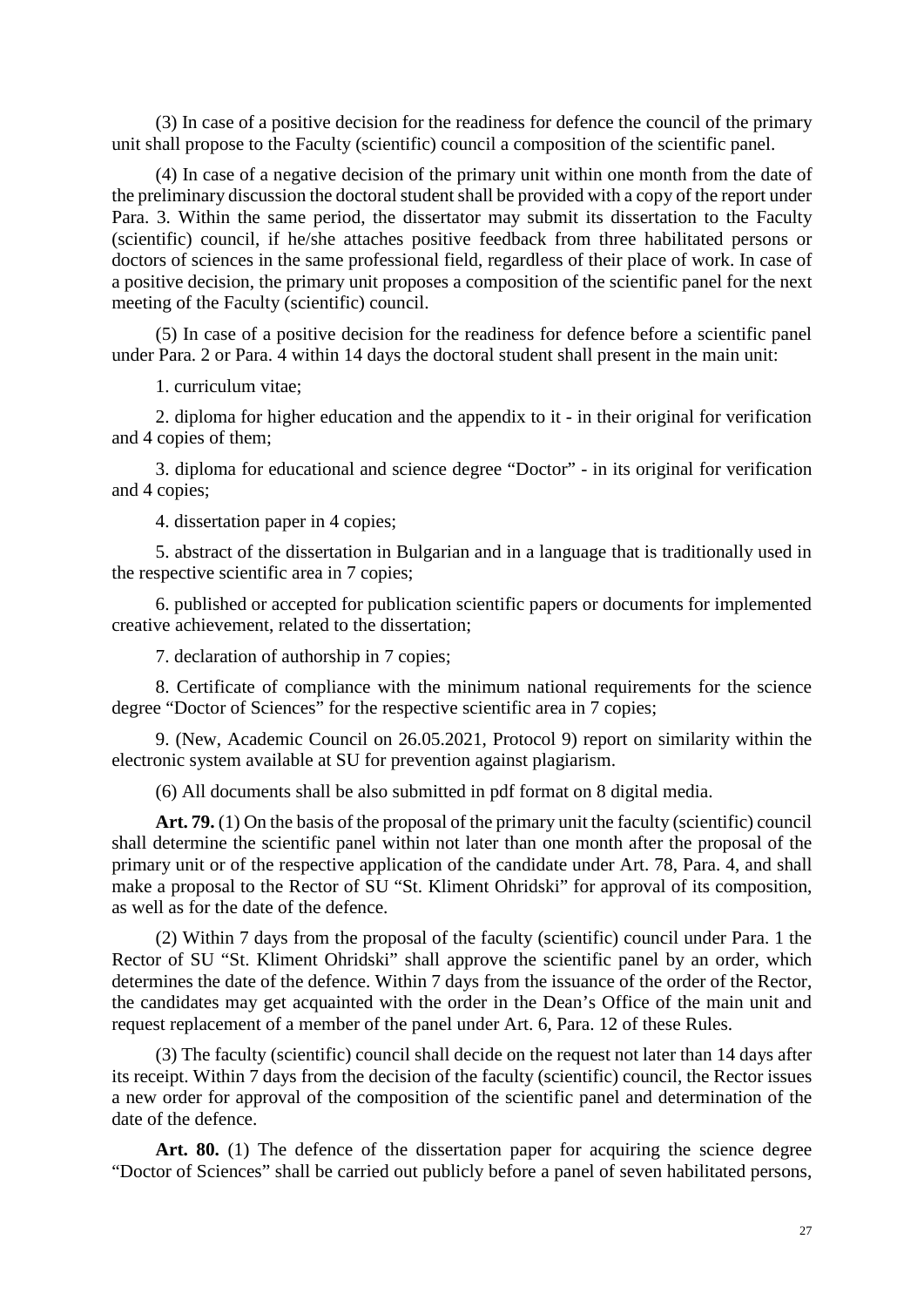at least three of whom are professors. At least four of the members of the scientific panel are external persons to SU "St. Kliment Ohridski".

(2) A person who works under a main employment relationship with SU "St. Kliment Ohridski" shall be appointed the chairperson of the scientific panel.

(3) The candidates for acquiring the science degree "Doctor of Sciences", who meet the respective minimum national requirements, shall be admitted to defence of dissertation. In case a candidate has prepared a dissertation in a foreign language, which is traditionally used in the respective scientific area, the scientific panel may accept, at the written request of the candidate, the defence to be conducted in this language, for which the panel takes a decision and records it. The secretary of the panel shall notify the candidate of the decision under sentence two within three days.

(4) Three of the members of the panel shall prepare reviews, the rest - opinions. Two of the reviews shall be from professors and at least one review - from a person external to SU "St. Kliment Ohridski". Reviews and opinions must end with a positive or negative assessment and must be submitted to the secretary of the scientific panel within three months of the panel's appointment in Bulgarian and in one of the languages traditionally used in the respective scientific area.

(5) The reviews, opinions and the abstract of the dissertation are published on the website of SU "St. Kliment Ohridski" under Art. 6, Para. 23 of these Rules together with the date set for an open hearing of the public defence not later than 15 days before the date of the defence.

(6) When, on the basis of provided information for lack of plagiarism and/or during the evaluation of the dissertation paper, a member of the scientific panel establishes, or receives a written alert for, plagiarism under Art. 4, Para. 11 of DASRBA, the members of the scientific panel are obliged to give in their reviews and opinions an opinion on the presence or absence of plagiarism in the dissertation paper submitted for evaluation. The secretary of the scientific panel shall notify the candidate to the e-mail address indicated in the application under Art. 76, Para. 2, item 1 within 1 working day from the establishment of the plagiarism by a member of the scientific panel or the receipt of a written alert. The candidate may present his/her opinion within 3 working days through the secretary of the scientific panel.

Art. 81. (1) In the cases under Art. 80, Para. 6 the scientific panel shall take a decision regarding the presence or absence of plagiarism, which shall be adopted by a simple majority. The decision is taken within a period not longer than 7 days after the deadline for submission of reviews and opinions.

(2) The candidate for acquiring the science degree "Doctor of Sciences" shall not be admitted to defence of dissertation paper if the scientific panel has taken a decision for presence of plagiarism in the evaluated paper.

(3) A candidate who has not been admitted to defence under Paras. 1 and 2 shall be notified to the e-mail address indicated in the application not later than one working day after the decision of the panel under Paras. 1 and 2.

(4) The decision of the scientific panel may be challenged before the faculty (scientific) council within 7 days from the notification of the candidate.

(5) The faculty (scientific) council shall take a decision by a majority under **Art. 6**, Para. 1 for the presence or absence of plagiarism, resp. for admission of the candidate to participate in the competition within 14 days from the application of the candidate.

**Art. 82.** (1) The scientific panel shall hold an open session for the defence of the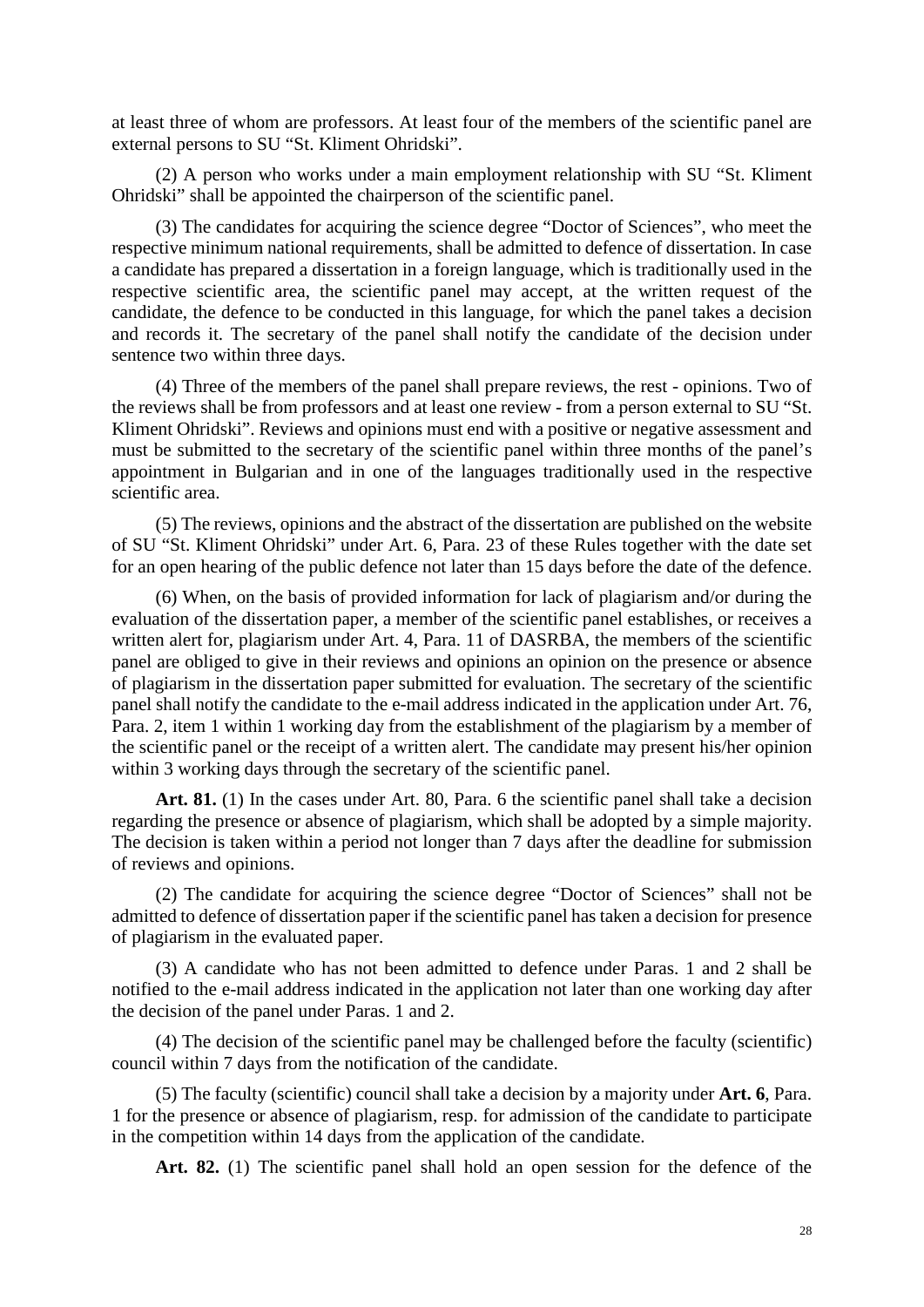dissertation paper of the candidate, who has been admitted to defence, within one month after the publication of the abstract, the reviews and the opinions.

(2) For conducting the defence Art. 71, Para. 2 shall be applied.

(3) A dissertation, which has received at least four positive marks at its defence, shall be considered successfully defended.

(4) The unsuccessfully defended dissertation shall be returned for revision. If the applicant wishes, not later than one year after the date of return, a new procedure for defence shall be opened under Art. 76 of these Rules. The second defence procedure is final.

Art. 83. (1) The defence of a dissertation for obtaining the science degree "Doctor of Sciences" shall be conducted publicly in Bulgarian.

(2) A foreign citizen, who has prepared a dissertation in a foreign language, may defend it in that language upon fulfillment of the conditions under Art. 72, Para. 2.

Art. 84. (1) The science degree "Doctor of Sciences" shall be acquired from the day, in which the dissertation paper is successfully defended.

(2) The science degree "Doctor of Sciences" shall be certified with a diploma, which shall be issued in Bulgarian, and upon a request by the person, an appendix shall be issued in English.

(3) The diploma for the acquired science degree "Doctor of Sciences" shall be issued by SU "St. Kliment Ohridski" within 14 days from the date of the defence.

(4) The diploma under Para. 2 is issued by SU "St. Kliment Ohridski" according to a uniform template, approved by the Minister of Education and Science and sent for registration in the Ministry of Education and Science through NCID within 3 days after its issuance.

Art. 85. All other conditions being equal, the persons who have acquired the science degree "Doctor of Sciences" shall have a privilege when taking academic positions at SU "St. Kliment Ohridski".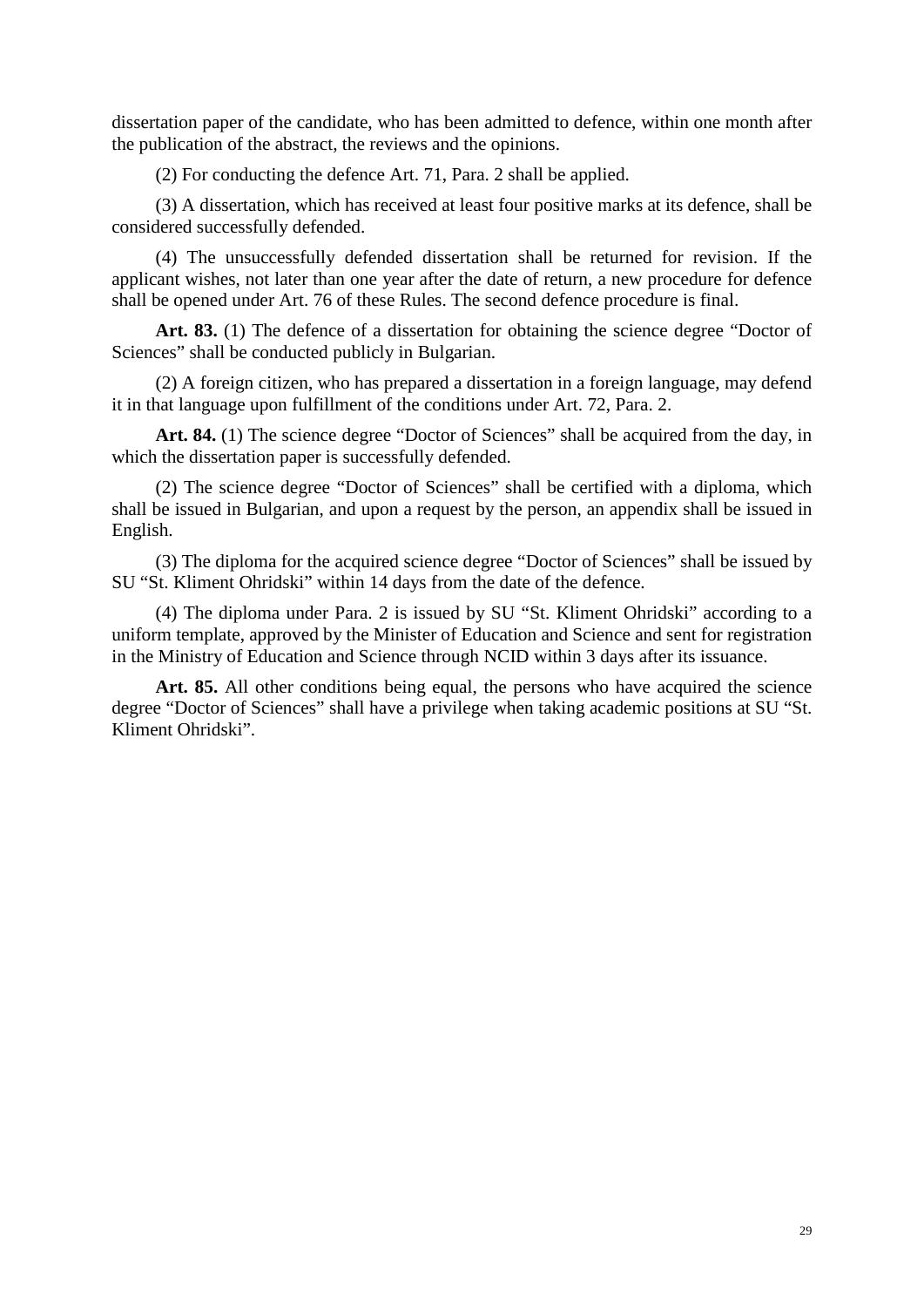### **Chapter Three HOLDING OF ACADEMIC POSITIONS**

# *Section I General provisions*

Art. 86. (1) The academic positions in SU "St. Kliment Ohridski" are opened under the conditions and the procedure, determined by the Higher Education Act, DASRBA, the Rules on the structure and the activity of the Sofia University "St. Kliment Ohridski" and these Rules. The specific requirements for holding relevant positions are determined by the Academic Council on the proposal of the relevant faculty councils and are an integral part of these Rules.

(2) (Amended, Academic Council on 25.09.2019, Protocol 14; amended, Academic Council on 30.10.2019, Protocol 1) Announcement of a competition for holding an academic position shall be made by a decision of the Academic Council on the basis of a proposal of the primary unit, approved by the faculty council, when for the competition are provided at least 270 academic hours (equivalent to exercises), of which at least 180 hours in a bachelor's EQD (or a master's EQD for regulated professions), of which at least 90 hours in mandatory subjects or in proportion to the minimum defined above when announcing a part-time competition, as well as for academic positions under main employment contract in the institutes under Art. 26b, Para. 2 of the Higher Education Act. When including hours for master's EQD in the workload of the competition, the hours for each of the planned disciplines are calculated as the arithmetic mean of the hours reported for the discipline in individual reports during the last 5 academic years.

(3) Pursuant to § 3 of the additional provisions of RIDASRBA, the ratio of 15:30: 35:20 is defined in SU "St. Kl. Ohridski" of those holding academic positions "Assistant Professor", "Chief Assistant Professor", "Associate Professor" and "Professor".

(4) Every year until October  $30<sup>th</sup>$  the faculty councils shall propose to the Academic Council, on the basis of financial justification, a plan for announcing competitions for the holding of academic positions in the next calendar year.

(5) Competitions for holding academic positions shall be announced according to a schedule adopted by a decision of the Academic Council.

(6) An academic position shall be held under an employment contract.

(7) Upon termination of the employment contract through no fault of the habilitated person, all personal rights arising from the respective academic position shall be preserved, including the right to participate in scientific panels, determined under this Act.

(8) Persons who hold academic positions shall be subject to periodic attestation not less than once in 5 years under a procedure determined in the Higher Education Act and the Rules on the structure and activity of SU "St. Kliment Ohridski".

(9) (Amended, Academic Council on 29.01.2020, Protocol 3) The transfer from the academic position of Chief Assistant Professor, Associate Professor or Professor, held in another higher school or scientific organization, to the same or to the respective academic position at SU "St. Kliment Ohridski" can be done without a competition but with a selection under the conditions and the procedure specified in Section VI.

(10) A person may apply for holding academic position in the professional field 7.6 "Sports" or in the area of higher education 8. "Arts" if he/she has artistic or sports achievements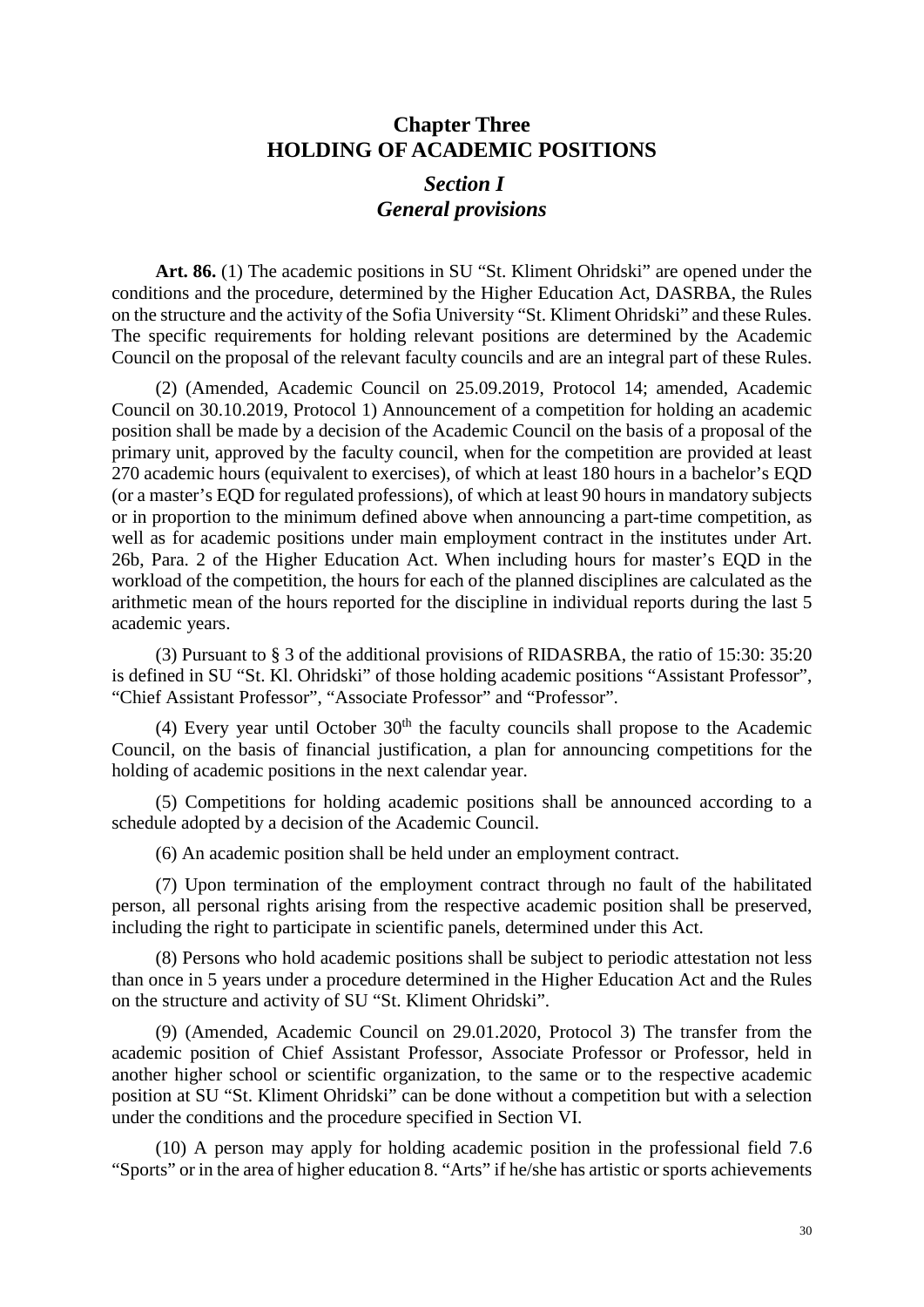specific for the respective area.

(11) (New, Academic Council on 25.09.2019, Protocol 14) Persons holding an academic position at the University may be transferred to the respective position from one unit to another without a competition.

(12) (New, Academic Council on 29.01.2020, Protocol 3) The additional requirements to the candidates for holding academic positions in the Faculty of Physics of SU "St. Kliment Ohridski" in the professional field 4.1. Physical sciences are defined in Annex No 2, which is an integral part of these Rules.

(13) (New, Academic Council on 26.02.2020, Protocol 4) Candidates for academic positions in the professional field 3.6. "Law" must have a master's degree in "Law".

(14) (New, Academic Council on 16.12.2020, Protocol 3) Candidates for holding the positions "lecturer" and "senior lecturer" take place after a selection.

#### *Section II*

#### *Terms and procedure for holding the academic position of Assistant Professor*

Art. 87. (1) The position "Assistant Professor" in SU "St. Kliment Ohridski" is hold on the basis of a competition for a fixed-term employment contract under the terms and conditions of the Labour Code.

(2) A doctoral student who is taken out with the right of defence, but who has not yet completed the procedure for defence of his/her dissertation, may be appointed to the position of "Assistant Professor". The appointment on employment contract for a period not exceeding two years is made by the Rector of SU "St. Kliment Ohridski" at the proposal of the head of the primary unit in coordination with the head of the accepting structural unit.

Art. 88. (1) The competition for the position "Assistant Professor" shall be announced in a central daily newspaper and on the Internet site of SU "St. Kliment Ohridski", as well as on the European portal for career development of scientists.

(2) The announcement shall indicate: SU "St. Kliment Ohridski", faculty, department, professional field, place and nature of work, requirements for the position, the manner of conducting the competition, the necessary documents, the place and deadline for their submission and other conditions for participation in the competition.

(3) The primary unit shall prepare a questionnaire for the examination. The questionnaire approved by the Dean of the Faculty is presented together with the announcement for the competition.

Art. 89. (1) For admission to participation in a competition for Assistant Professor an application form shall be submitted, to which shall be attached:

1. curriculum vitae

2. diploma for higher education, educational qualification degree "Master" and the appendix to it - in their original for verification and one copy of them;

3. diploma for the educational and science degree "Doctor", if the candidate has such degree - in its original for verification and one copy;

4. certificate for work experience in the given specialty;

5. list of publications, inventions and other scientific-applied results.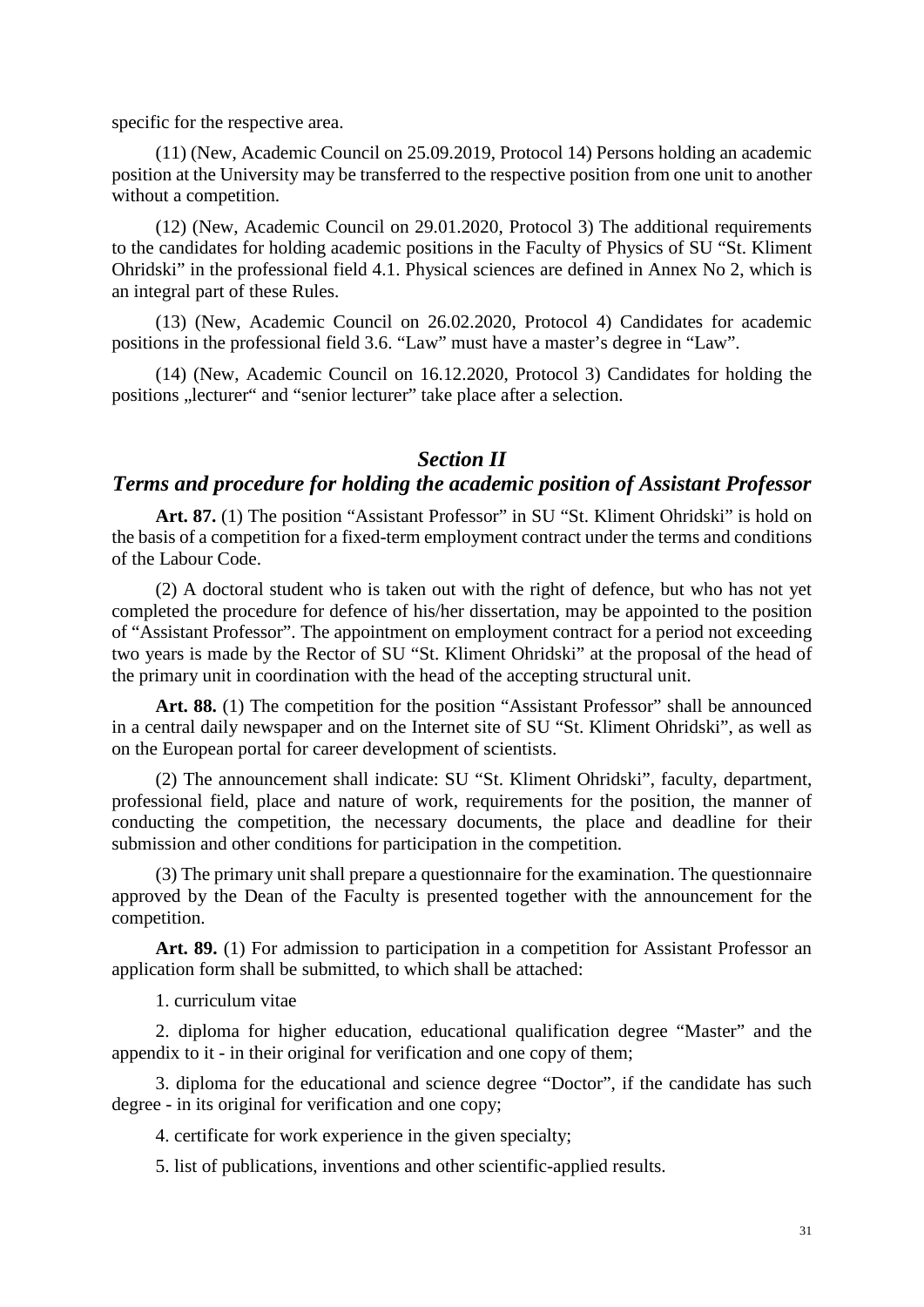(2) The term for submission of documents for participation in the competition shall be not less than two months from the date of the announcement.

**Art. 90.** Those who have acquired the scientific titles of "Associate Professor" and "Professor" under the repealed Science Degrees and Scientific Titles Act may not apply for the academic position of "Assistant Professor" in SU "St. Kliment Ohridski".

Art. 91. (1) The candidates shall be admitted to participation in the competition by a commission appointed by the Rector, which shall check the conformity of the submitted documents with the requirements in the announcement, for which a protocol shall be drawn up. The minutes shall be signed by all members.

(2) (Amended, Academic Council on 29.05.2019, Protocol 10) The commission shall notify in writing the reasons for its refusal to the ineligible candidates within 7 days. Within 3 days from the announcement, they can make a written objection to the Rector. The Rector shall rule on the appeal within 7 days of its receipt. The decision of the Rector is final.

(3) The chairperson of the commission shall notify in writing the admitted candidates to the e-mail addresses indicated by them in their application under Art. 89, Para. 1 for the date, time and place for conducting the competitive exam, and shall provide them with a questionnaire for the exam, prepared by the primary unit and approved by the Dean of the respective faculty.

Art. 92. The competitive examination shall be conducted by a commission appointed by the Rector consisting of three habilitated persons or doctors of sciences in the respective scientific area, and if possible - also in the respective professional field. A proposal for the composition of the commission is made by the primary unit, for the needs of which the competition has been announced, and is approved by the Faculty Council, respectively by the Council of the Department.

**Art. 93.** (1) The competitive examination shall be written and oral. Only candidates who in the written examination have received an arithmetic mean grade of at least "very good" (4.50) are admitted to the oral exam.

(2) The grade shall be formed as an arithmetic mean of the scores from the individual members of the commission, expressed explicitly. Scores are formed with an accuracy of 0.25.

(3) The examination commission shall rank the participants according to the result from the examinations. Only candidates who have received an arithmetic mean grade of at least "very good" (5.00) from the written and oral exams are included in the ranking. The minutes shall be signed by the chairperson and the members of the commission.

(4) All candidates shall be notified in writing to the e-mail addresses indicated by them in their application for the result of the conducted competitive examination.

**Art. 94.** (1) The employment relationship shall arise with the person, ranked first, from the day, in which the chairperson of the commission has notified him/her in writing to the email address indicated by him/her in his/her application of the result of the conducted competitive examination.

(2) The person with whom the employment relationship has arisen shall be obliged to start working within 2 weeks from the receipt of the notification. For valid reasons, this period is up to 3 months.

(3) If the person does not go to work within the term under Para. 2, the employment relationship shall be deemed not to have arisen. In this case, the employment relationship arises with the next person in the ranking who has passed the competition, for which he/she is notified in writing to the e-mail address specified by him/her in his/her application.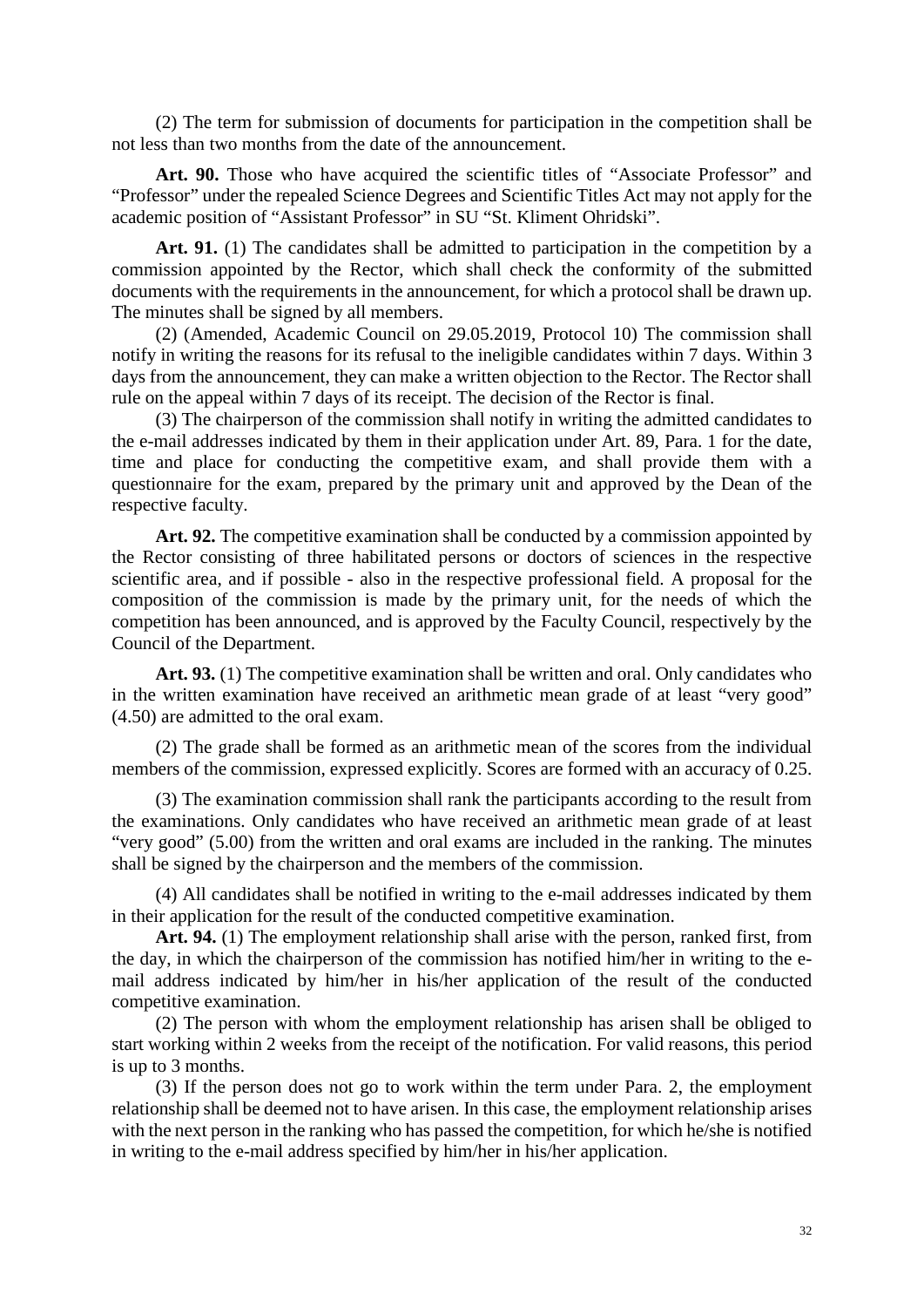(4) Before starting work, an additional agreement shall be concluded between the Rector and the Assistant Professor who has won the competition, which shall determine the remuneration and other conditions in connection with the performance of the work.

(5) The fulfillment of the obligations under the employment relationship shall begin with the commencement of work.

Art. 95. (1) The employment contract with the person, appointed to the position "Assistant Professor" shall be for a term not longer than four years.

(2) The person who holds the position "Assistant Professor" shall undertake actions, within the term of the contract, for acquisition of educational and science degree "Doctor".

(3) After the expiration of the term of the contract a new fixed-term employment contract with the same person may not be concluded.

### *Section III Terms and procedure for holding the academic position of Chief Assistant Professor*

**Art. 96.** (1) (Amended, Academic Council on 21.10.2020, Protocol 1) The academic position "Chief Assistant Professor" may be hold by a person who meets the minimum national requirements for the respective scientific area and/or professional field, and the additional requirements of SU "St. Kliment Ohridski", and holds the educational and science degree "Doctor" on the basis of competition and selection.

(2) For the specialties of the regulated professions the educational and science degree "Doctor" must correspond to the announced competition.

(3) Those who have acquired the scientific titles "Associate Professor" and "Professor" under the repealed Science Degrees and Scientific Titles Act may not appear in a competition for the academic position of "Chief Assistant Professor".

Art. 97. (1) The candidates for holding the academic position "Chief Assistant Professor" shall be evaluated according to the following requirements, if they are applicable for the respective area:

1. educational work:

(a) auditorium and out-of-auditorium classes, incl. use of e-learning;

(b) work with students and doctoral students, incl. co-operation with students in research and creative projects;

2. research and/or creative work:

(a) research work - participation in research projects completed with scientific results;

(b) creative work - creation of works of art with national recognition; membership in a creative organization;

(c) scientific publications - printed as well as electronic scientific publications, including in the scientific electronic archive of SU "St. Kliment Ohridski" ;

(d) creative performances - at least one creative performance at an internationally recognized forum;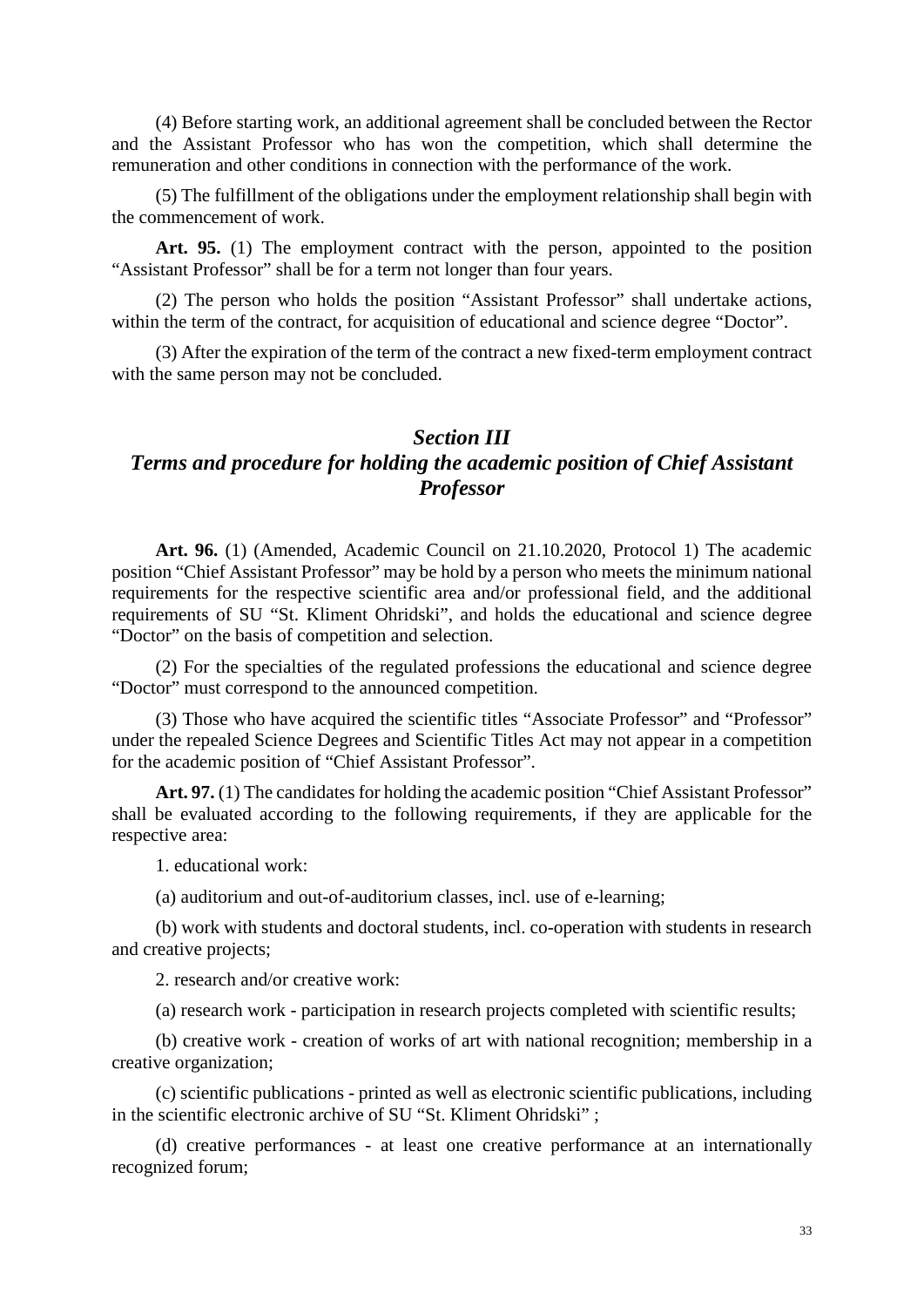(e) work on a curriculum or a course.

(2) For the scientific specialties in the field of arts, the artistic work may be evaluated instead of the research work.

Art. 98. The competition is announced in the State Gazette, on the European portal for career development of scientists and on the website of SU "St. Kliment Ohridski" on the basis of a decision of the Academic Council on the proposal of the Faculty, respectively of the Council of the Department. The announcement shall indicate the place and the term for the submission of the documents under **Art. 99**, as well as other conditions for participation in the competition.

Art. 99. (1) The candidates for participation in the competition for academic position "Chief Assistant Professor" shall submit an application for admission and the following documents:

1. curriculum vitae

2. diploma for higher education and the appendix to it - in their original for verification and one copy of them;

3. diploma for the educational and science degree "Doctor" - in its original for verification and one copy;

4. medical certificate;

5. certificate of criminal record, certifying the absence of imposed punishment "deprivation of the right to practice a certain profession or activity";

6. certificate of work experience in the specialty, if any;

7. list of publications, inventions and other scientific-applied results;

8. list of publications, conferences, projects and scientific manuals, generated by the "Authors" system, in the cases when the candidate already holds an academic position in SU "St. Kliment Ohridski".

9. information according to a template for the implementation of the respective minimum national requirements for the respective scientific area and the additional requirements of SU "St. Kliment Ohridski", to which the necessary evidence is attached.

10. information about the circumstances under Art. 97 with appropriate evidence (with inventory and appendices).

(2) All documents shall be also submitted in pdf format on 6 digital media.

(3) The term for submission of documents for participation in the competition shall be not less than two months from the date of the announcement in the State Gazette.

Art. 100. (1) The competition shall be conducted by a scientific panel consisting of five habilitated persons. At least two of the members of the panel shall be external to SU "St. Kliment Ohridski". A member of the panel who is internal to SU "St. Kliment Ohridski" shall be appointed as the chairperson of the panel.

(2) The composition of the scientific panel shall be determined not later than two months from the announcement of the competition in the State Gazette.

(3) The scientific panel shall be determined by an order of the Rector of SU "St. Kliment Ohridski" at the proposal of the primary unit and after its approval by the faculty (scientific) council.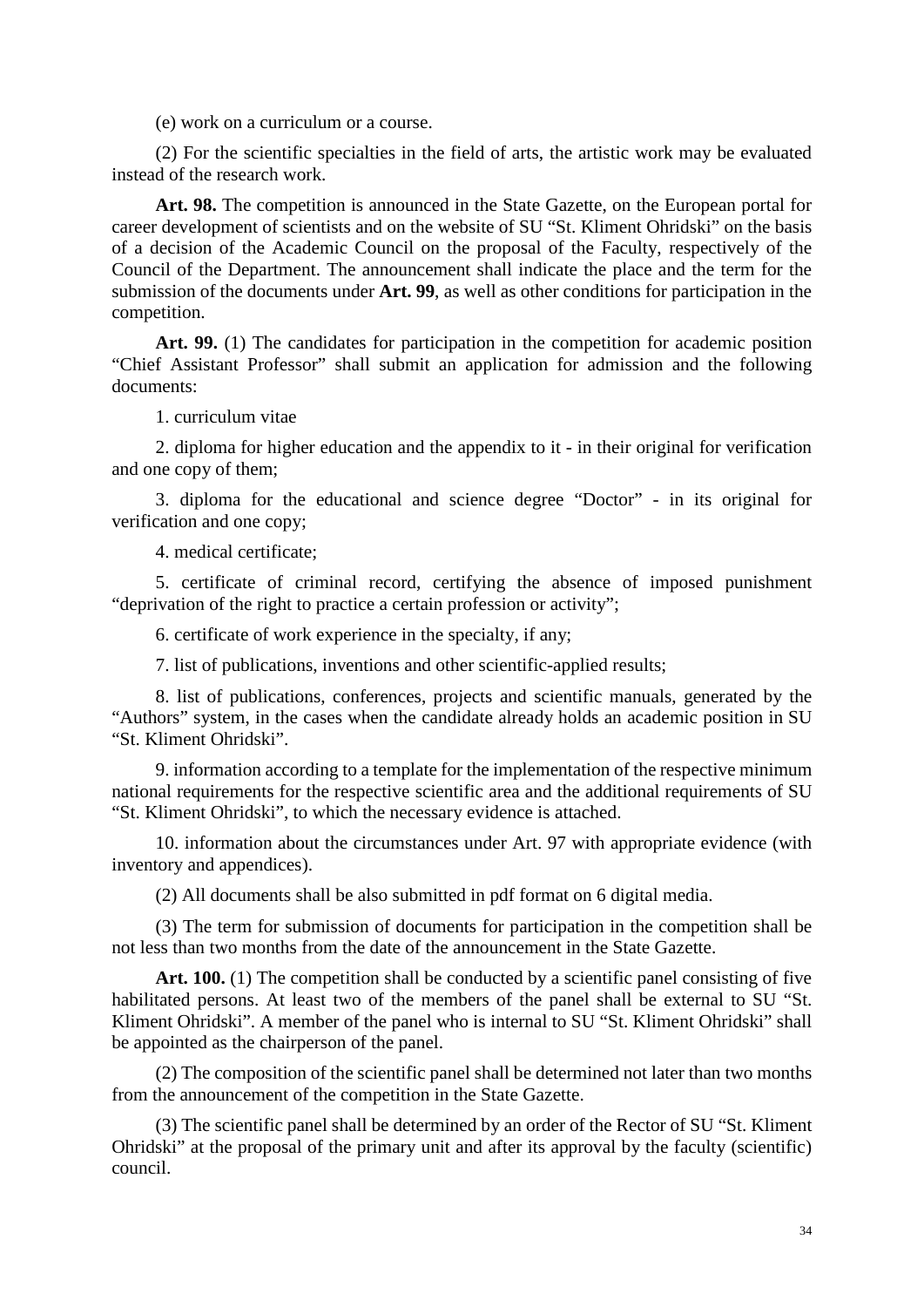(4) Within 7 days from the issuance of the order of the Rector, the candidates may get acquainted with the order in the Dean's Office of the main unit and request replacement of a member of the panel under Art. 6, Para. 12 of these Rules.

(5) The faculty (scientific) council shall decide on the request not later than 14 days after the expiration of the term for submission of a request for replacement of a member of the panel. Within 7 days from the decision of the faculty (scientific) council, the Rector issues a new order for approval of the composition of the scientific panel.

Art. 101. (1) The candidates, who meet the legal requirements, including the minimum national requirements and the additional requirements of SU "St. Kliment Ohridski" shall be allowed to participate in the competition for holding the academic position "Chief Assistant Professor".

(2) The eligibility requirements with the exception of the minimum national requirements and the additional requirements of SU "St. Kliment Ohridski" are checked by a commission, which includes the head of the accepting structural unit, for the needs of which the competition is held, and the head of the primary unit, which has made the proposal for the competition. The chairperson and the other members of the commission, as well as their total number are determined by an order of the Rector of SU "St. Kliment Ohridski" , issued on a proposal of the head of the accepting structural unit no later than the expiration of the deadline for submission of documents. The commission shall take a decision for admission of the candidates within 3 working days from the expiration of the term for submission of documents. The commission draws up a protocol for the admission of the candidates to participate in the competition, which is signed by all members.

(3) The compliance with the minimum national requirements and with the additional requirements of SU "St. Kliment Ohridski" is checked by the scientific panel.

(4) When, during the evaluation of the publications of the candidates, a member of the scientific panel establishes, or receives a written alert for, plagiarism under Art. 4, Para. 11 of DASRBA, the members of the scientific panel are obliged to give an opinion on the presence or absence of plagiarism in the publications submitted for evaluation. The secretary of the scientific panel shall notify the candidate to the e-mail address indicated by him/her in his/her application under Art. 99, Para. 1 within 1 working day from the establishment of the plagiarism by a member of the scientific panel or the receipt of a written alert. The candidate may present his/her opinion within 3 working days through the secretary of the scientific panel.

(5) In the cases under par. 4, the scientific panel shall rule with a decision, which shall be adopted by a simple majority, regarding the presence or absence of plagiarism. The decision shall be taken within the term under Para. 6. The candidate is not allowed to participate in the competition when the scientific panel has decided on the presence of plagiarism in the evaluated papers.

(6) All candidates shall be notified in writing to the e-mail addresses indicated by them in their application under Art. 99, Para. 1 by the chairperson of the scientific panel for the result of the admission procedure within 14 days after the nomination of the panel, and the reasons for the refusal shall be communicated to the ineligible candidates.

(7) The admitted candidates shall be notified in writing to the e-mail addresses indicated by them in their application for the date, time and place of conducting the competition within the term under Para. 6.

**Art. 102.** (1) In the cases of non-admission to participation in the competition on the basis of a decision of the commission under Art. 101, Para. 2, the ineligible candidates may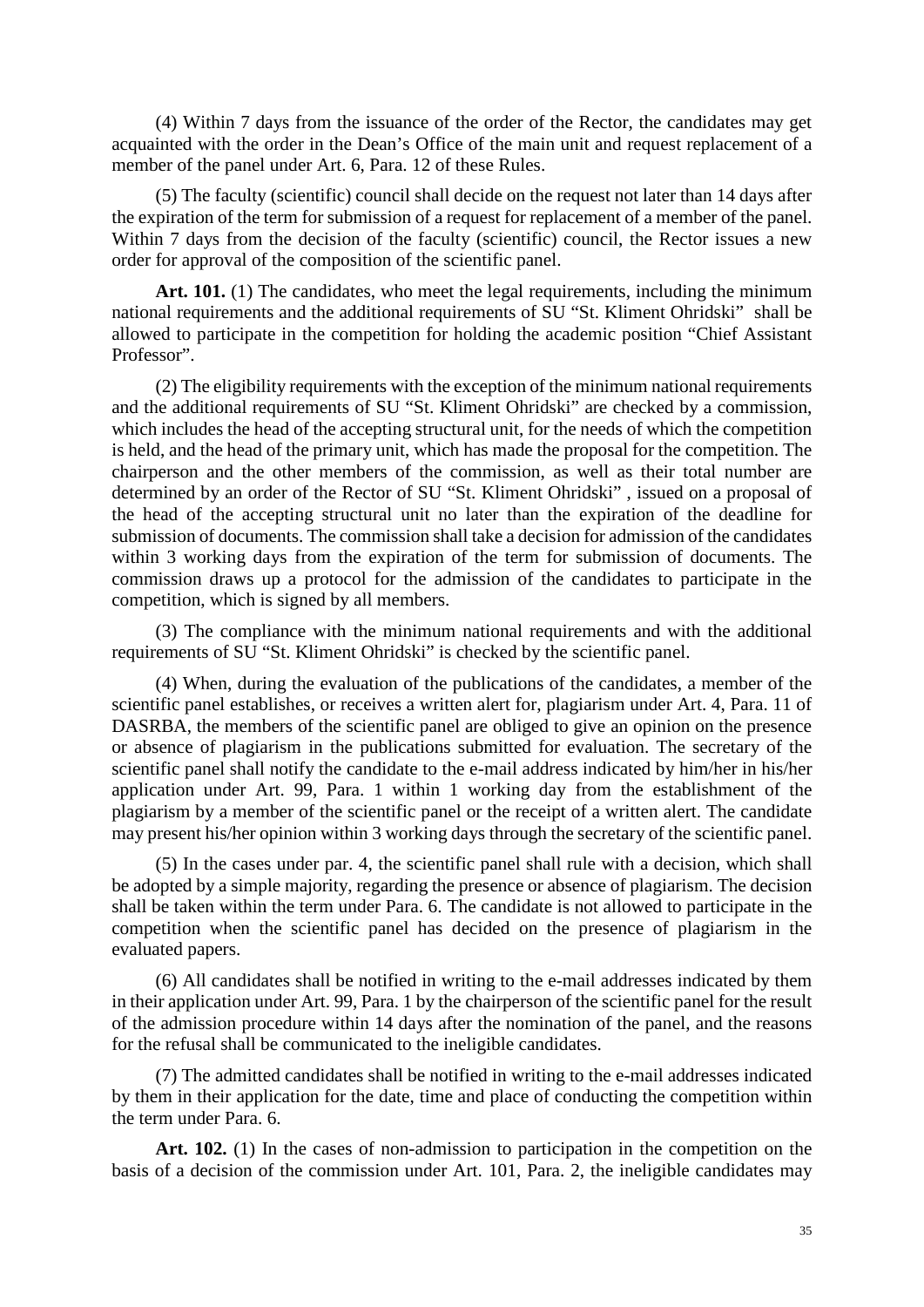appeal the refusal to the Rector within 3 days from the notification of the candidate to the email address indicated by him/her in his/her application. The Rector shall rule on the appeal within 7 days of its receipt. The decision of the Rector is final.

(2) In the cases of non-admission to participation in the competition on the basis of a decision of the scientific panel under Art. 101, Para. 3 and Para. 5, the decision of the scientific panel may be challenged before the faculty (scientific) council within 7 days from the notification of the candidate.

(3) The faculty (scientific) council shall take a decision by a majority under Art. 6 Para. 1 for the presence or absence of plagiarism, respectively for admitting the candidate to participate in the competition within 14 days from the application of the candidate.

Art. 103. (1) The competition shall be conducted on the basis of the documents not later than one month from sending the notification under Art. 101 Para. 6.

(2) Each member of the panel evaluates the candidates with positive or negative evaluation.

(3) Each member of the panel evaluates the candidates separately on the basis of fulfillment of the minimum national requirements and of the additional requirements of SU "St. Kliment Ohridski" , and the members of the panel review the results and the contributions and evaluate each candidate positively or negatively. The evaluation of each member of the panel is written and motivated.

(4) (Amended, Academic Council on 23.01.2019, Protocol 6) 1. At their first meeting the members of the scientific panel shall decide on 5 topics from the educational content of the disciplines, corresponding to the announced competition, which shall be submitted to the candidates. 2. At the beginning of the final meeting, the candidates make a short presentation on a topic of their choice, corresponding to the announced competition, and answer questions from the members of the panel.

Art. 104. (1) The chairperson of the panel shall present a summarized report-conclusion on the results of the competition not later than 7 days after its holding to the faculty (scientific) council with a proposal for conducting a selection. The report shall also include the decision under Art. 101, Para. 3 for compliance with the minimum national requirements and with the additional requirements of SU "St. Kliment Ohridski" and Para. 5 for the presence, respectively the absence of plagiarism. The report is signed by all members of the panel.

(2) If there is more than one candidate, who has passed the competition, the panel shall make a motivated proposal for selection in its report to the faculty (scientific) council.

(3) The faculty (scientific) council shall make the selection not later than 14 days after the proposal of the panel. Only the members of the faculty council who are habilitated persons and the persons holding the educational and science degree "Doctor" and/or the science degree "Doctor of Sciences" take part in the voting.

(4) (Amended, Academic Council on 29.01.2020, Protocol 3) The decision under the preceding paragraph shall be taken by open vote and by a majority of more than half of the reduced composition of the members of the council with the right to vote under Para. 3. When determining the reduced composition, the persons on leave in case of temporary incapacity for work due to pregnancy, childbirth and adoption and for raising a small child or on a business trip abroad are excluded. The total number of these persons may not be more than a quarter of the number of persons with voting rights under Para. 3.

(5) The candidates, who have appeared at the competition, shall be notified in writing to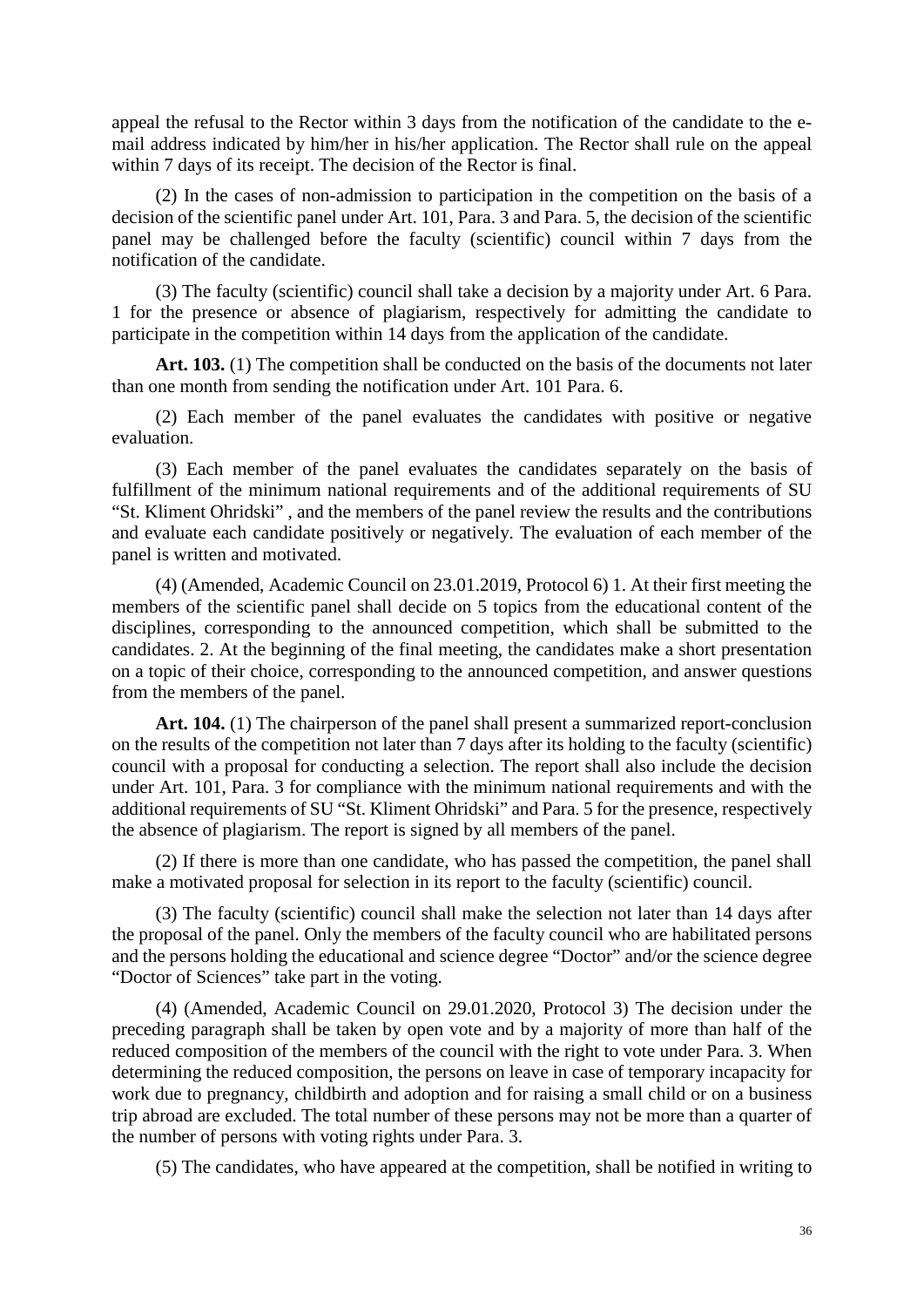the e-mail addresses indicated by them in their application of the result of the competition and the selection within 7 days after the meeting of the faculty (scientific) council.

(6) Within one month from the selection by the Faculty council, the Rector shall conclude with the selected candidate an employment contract or an additional agreement for amendment of his/her employment relationship.

# *Section IV Terms and procedure for holding the academic position of Associate Professor*

Art. 105. (1) The academic position "Associate Professor" shall be held by persons who:

1. have an educational and science degree "Doctor", which for the specialties of the regulated professions must be of the same specialty;

2. not less than two years:

(a) have held the academic position of "Assistant Professor", "Chief Assistant Professor";

(b) or have been lecturers, including part-time, or members of a research team at the same or another higher education institution or research organization;

c) or have practiced artistic activity;

(d) or have been practitioners and have proven achievements in their field;

3. have submitted a published monographic paper or equivalent publications in specialized scientific publications in the field of the competition or evidence of corresponding artistic achievements in the field of arts, which shall not repeat those presented for the acquisition of educational and science degree "Doctor" and for the acquisition of the science degree "Doctor of Science";

4. meet the minimum national requirements for the respective scientific area and/or professional field and the additional requirements of SU "St. Kliment Ohridski" ;

5. do not have plagiarism in the scientific papers proven under statutory procedure.

(2) The academic position "Associate Professor" shall be held on the basis of competition and selection.

(3) A competition for holding the academic position "Associate Professor" shall be opened, if the respective teaching load under **Art. 86**, Para. 2 can be provided.

Art. 106. The competition is announced in the State Gazette and on the website of SU "St. Kliment Ohridski", as well as on the European portal for career development of scientists, based on a decision of the Academic Council on the proposal of the faculty (scientific) council. The announcement shall indicate: the place and the term for the submission of the documents under Art. 107, as well as other conditions for participation in the competition.

Art. 107. (1) The candidates for participation in the competition for academic position "Associate Professor" shall submit an application for admission and the following documents:

1. curriculum vitae;

2. diploma for higher education and the appendix to it - in their original for verification and 1 copy of them

3. diploma for the educational and science degree "Doctor" - in its original for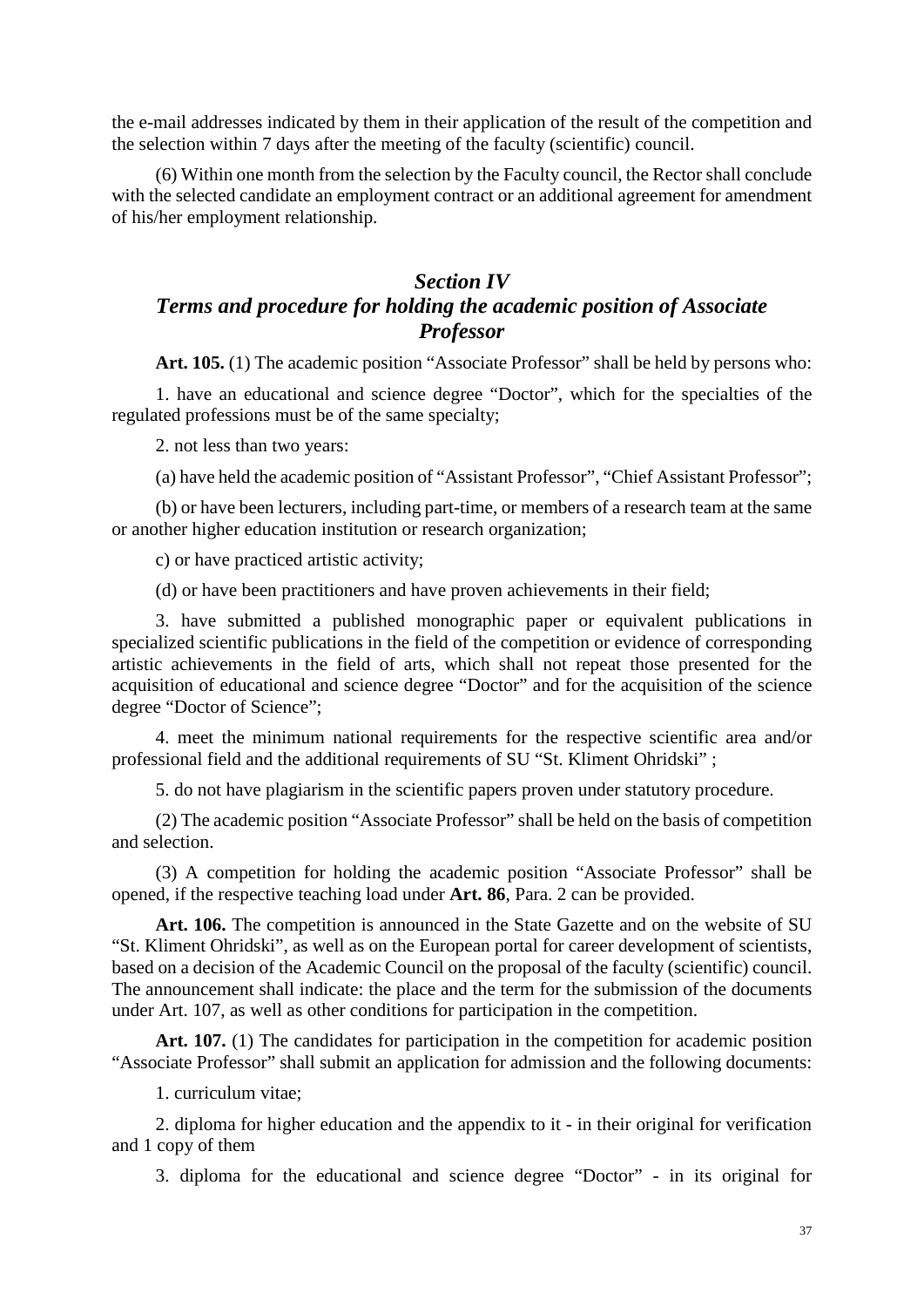verification and 1 copy;

4. diploma for the science degree "Doctor of Sciences", if the candidate has one - in its original for verification and 1 copy;

5. document for scientific title or academic position - in its original for verification and 1 copy;

6. certificate for work experience in the specialty;

7. Documents proving the fulfillment of the requirements under Art. 105, Para. 1, item 2 (official notes and certificates from an employer, project manager, financing organization or assignor of a project, references and reviews, awards and other appropriate evidence);

8. medical certificate, certifying his/her mental and physical health - original;

9. certificate of criminal record, certifying the lack of imposed punishment "deprivation of the right to practice a certain profession or activity" - original;

10. list of publications, inventions and other scientific- applied results:

a. list of all publications;

b. list of publications submitted for participation in the competition

11. list of publications, conferences, projects and scientific manuals, generated by the "Authors" system, in cases when the candidate already holds an academic position in SU "St. Kliment Ohridski"

12. information according to a template for fulfillment of the minimum national requirements for the respective scientific area and the additional requirements of SU "St. Kliment Ohridski", to which the necessary evidence is attached;

13. information on the citations with full bibliographic description of the cited and the citing publications;

14. information on the original scientific contributions, to which the respective evidence is attached.

15. Information on the indicators under Art. Art. 112, Para. 2 with appropriate evidence (with inventory and appendices);

16. Scientific papers submitted for participation in the competition, structured and numbered according to the list under item 10b;

17. Summaries of reviewed publications in Bulgarian and in one of the languages traditionally used in the relevant scientific area (in one document);

18. Copy of the announcement in the State Gazette.

(2) All documents shall be also submitted in pdf format on 8 digital media.

Art. 108. (1) The competition for holding the academic position "Associate Professor" shall be conducted by a scientific panel consisting of seven habilitated persons. At least three of the members of the panel are external to SU "St. Kliment Ohridski" and at least three are professors. An internal to SU "St. Kliment Ohridski" member of the panel is appointed as the chairperson of the panel.

(2) The composition of the scientific panel shall be determined not later than two months from the announcement of the competition in the State Gazette.

(3) The scientific panel shall be appointed by an order of the Rector of SU "St. Kliment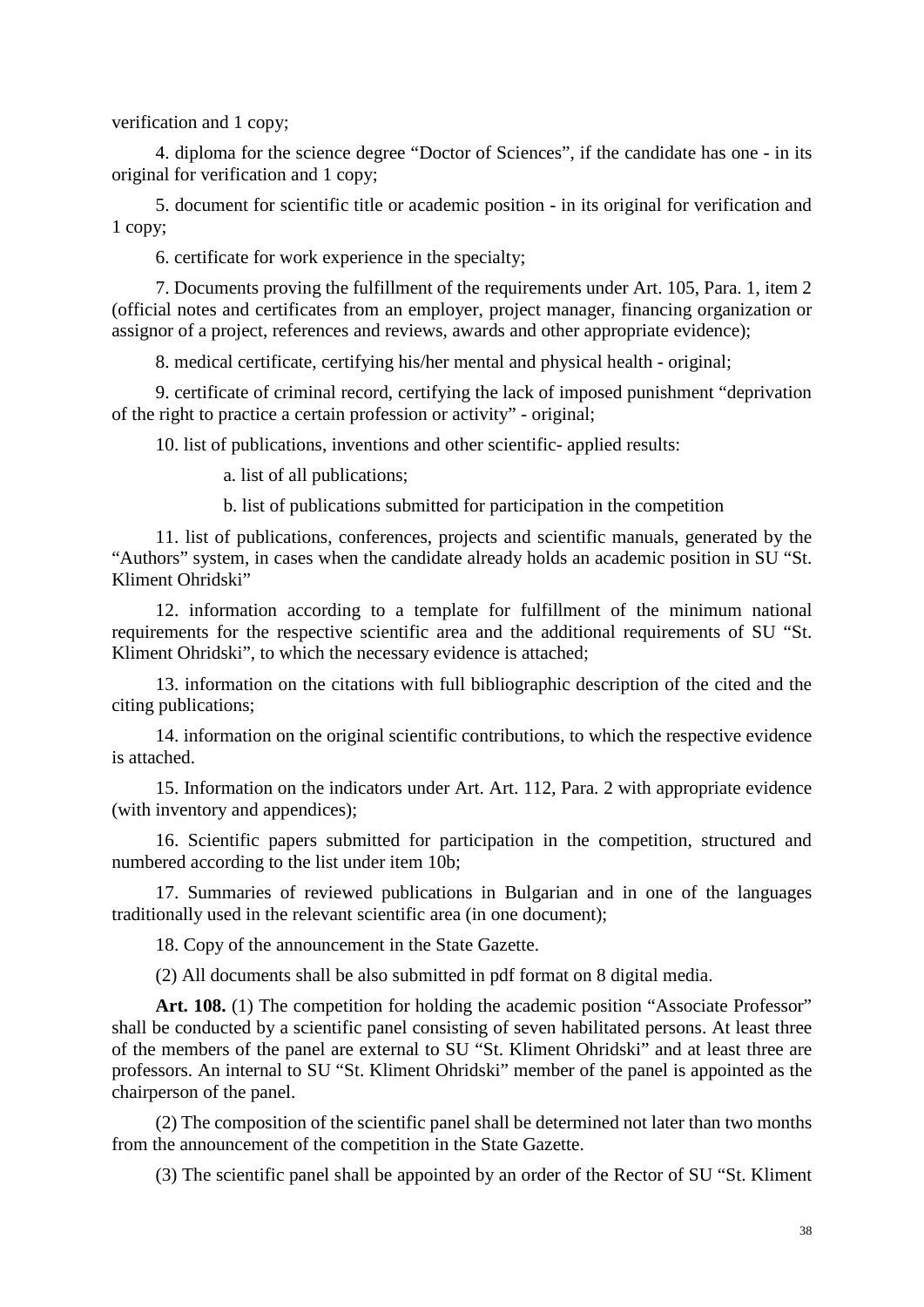Ohridski" on the proposal of the primary unit and after its approval by the faculty (scientific) council.

(4) Within 7 days from the issuance of the order of the Rector the candidates may get acquainted with the order in the dean's office of the main unit and may request replacement of a member of the panel under Art. 6, Para. 12 of these Rules.

(5) The faculty (scientific) council shall decide on the request not later than 14 days after the expiration of the term for submission of a request for replacement of a member of the panel. Within 7 days from the decision of the faculty (scientific) council, the Rector issues a new order for approval of the composition of the scientific panel.

**Art. 109.** (1) The persons who meet the conditions of Art. 105, Para. 1, including the minimum national requirements and the additional requirements of SU "St. Kliment Ohridski", are admitted to evaluation.

(2) The eligibility requirements with the exception of the minimum national requirements and the additional requirements of SU "St. Kliment Ohridski" are checked by a commission, which includes the head of the accepting structural unit, for the needs of which the competition is held, and the head of the primary unit, which has made the proposal for the competition. The Chairperson and the other members of the commission, as well as their total number are determined by an order of the Rector of SU "St. Kliment Ohridski" issued not later than the expiration of the term for submission of documents on the proposal of the head of the accepting structural unit. The commission decides on the admission of the candidates within 3 working days. For the admission of the candidates to participate in the competition the commission draws up a protocol, which is signed by all members.

(3) The compliance with the minimum national requirements and with the additional requirements of SU "St. Kliment Ohridski" is checked by the scientific panel.

(4) Within 14 days after the expiration of the term for submission of documents the scientific panel shall take a decision for the admission of the candidates for evaluation and shall appoint two reviewers for the admitted candidates, of which reviewers at least one shall hold the academic position "Professor". The other members of the panel prepare opinions.

(5) All candidates shall be notified in writing by the chairperson of the scientific panel to the e-mail addresses indicated by them in their applications under Art. 107, Para. 1 of the result of the admission procedure within 14 days after the nomination of the panel, and the reasons for the refusal shall be communicated to the ineligible candidates.

(6) The admitted candidates shall be notified in writing to the e-mail addresses indicated by them in their applications of the date, time and place of holding the final meeting of the scientific panel within the term under Para. 4.

Art. 110. (1) In the cases of non-admission to participation in the competition on the basis of a decision by the commission under Art. 109, Para. 2, the ineligible candidates may appeal the refusal before the Rector within 3 days from the notification under Art. 109, Para. 6. The Rector shall rule on the appeal within 7 days of its receipt. The decision of the Rector is final.

(2) In the cases of non-admission to participation in the competition on the basis of a decision of the scientific panel under Art. 109, Para. 3, the ineligible candidates may challenge the decision under the procedure in Art. 111, Para. 6.

Art. 111. (1) The members of the scientific panel shall submit to the secretary of the scientific panel their reviews and opinions in Bulgarian and in one of the languages, which are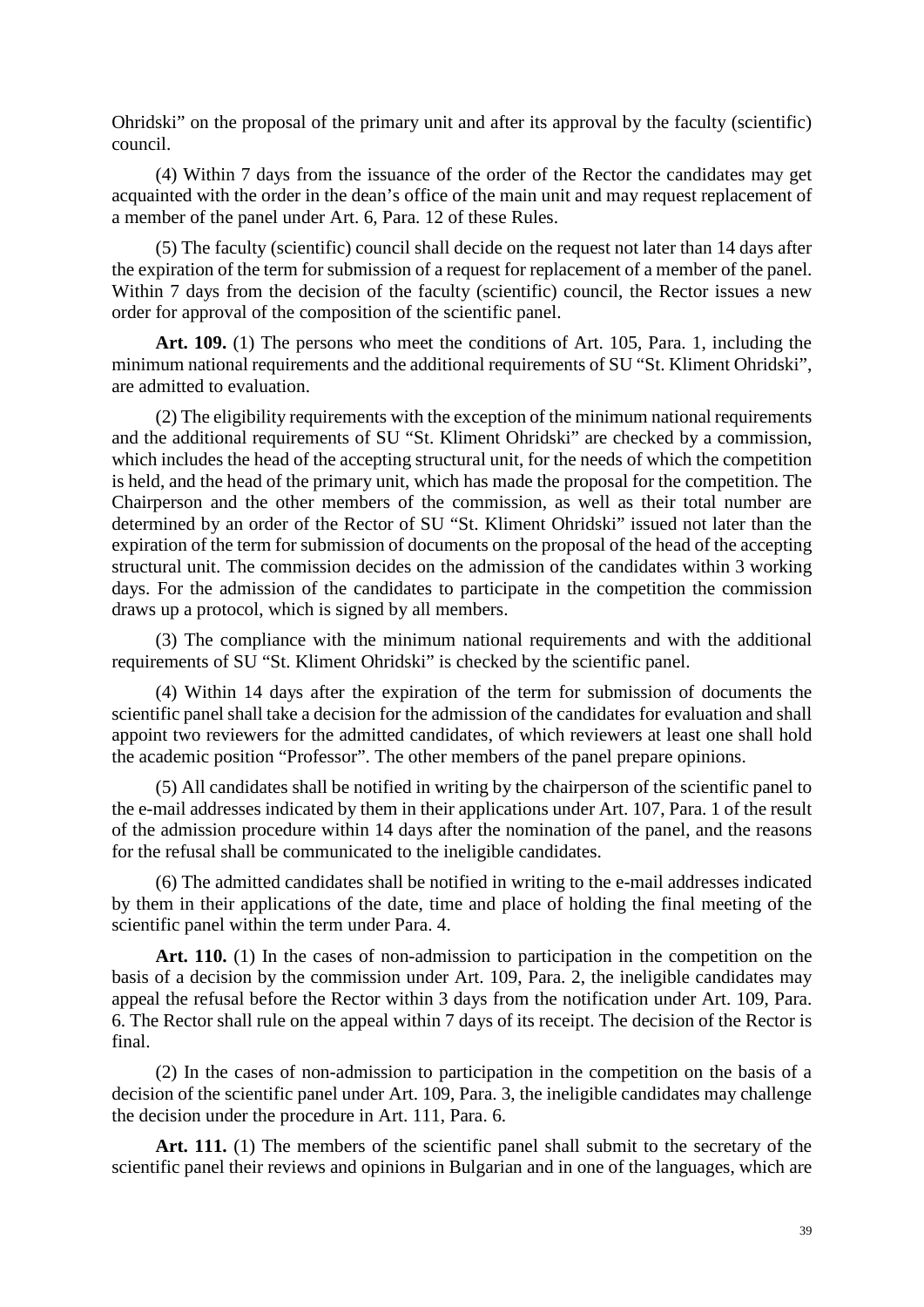traditionally used in the respective scientific area, within two months from their nomination for the scientific panel.

(2) The reviews and opinions shall end with a positive or negative conclusion for selection.

(3) Not less than 15 days before the final meeting of the scientific panel on the website of SU "St. Kliment Ohridski" shall be published the summaries prepared by the participants in the procedure of their papers, as well as the reviews and opinions of the members of the panel, including the decision under Para. 5. The materials shall be published under the procedure in Art. 6, Para. 23 of these Rules.

(4) The scientific panel shall conduct the competition within 6 months from the announcement in the State Gazette.

(5) When during the evaluation of the publications of the candidates a member of the scientific panel establishes, or receives a written alert for, plagiarism under Art. 4, Para. 11 of DASRBA, the members of the scientific panel must give an opinion on the presence or absence of plagiarism in the publications submitted for evaluation, and the scientific panel shall take a decision by a simple majority not later than the expiration of the term under Para. 3. The secretary of the scientific panel shall notify the candidate to the e-mail address indicated by him/her in his/her application under Art. 107, Para. 1 within 1 working day from the establishment of the plagiarism by a member of the scientific panel or the receipt of a written alert. Within 3 working days the candidate may present his/her opinion through the secretary of the scientific panel.

(6) The decision of the scientific panel under Para. 5 may be challenged before the faculty (scientific) council within 7 days from the notification of the candidate.

(7) The faculty (scientific) council shall take a decision by a majority under Art. 6, Para. 1 for the presence or absence of plagiarism within 14 days from the application of the candidate.

(8) In case of a decision of the Faculty (scientific) council for the presence of plagiarism, the candidate shall not be admitted to evaluation.

Art. 112. (1) The scientific panel shall evaluate the candidates for holding the academic position "Associate Professor" according to the fulfillment of the conditions under Art. 105, Para. 1 and in accordance with the results of the inquiries under Art. 107, Para. 1, items 12-14.

(2) All conditions under Para. 1 being equal, the scientific panel shall also take into account the general assessment obtained from the assessment of these of the following additional indicators, which are applicable to the respective area:

1. related to educational activity:

(a) auditorium and out-of-auditorium classes; innovations in teaching methods, providing classes in a practical environment outside the university or scientific organization;

(b) work with students and doctoral students, including cooperation with students and doctoral students in research and artistic projects;

2. related to research activity:

(a) membership of an authoritative creative and/or professional organization in the relevant scientific area;

(b) applied in practice results of scientific research; inventions and other intellectual property products;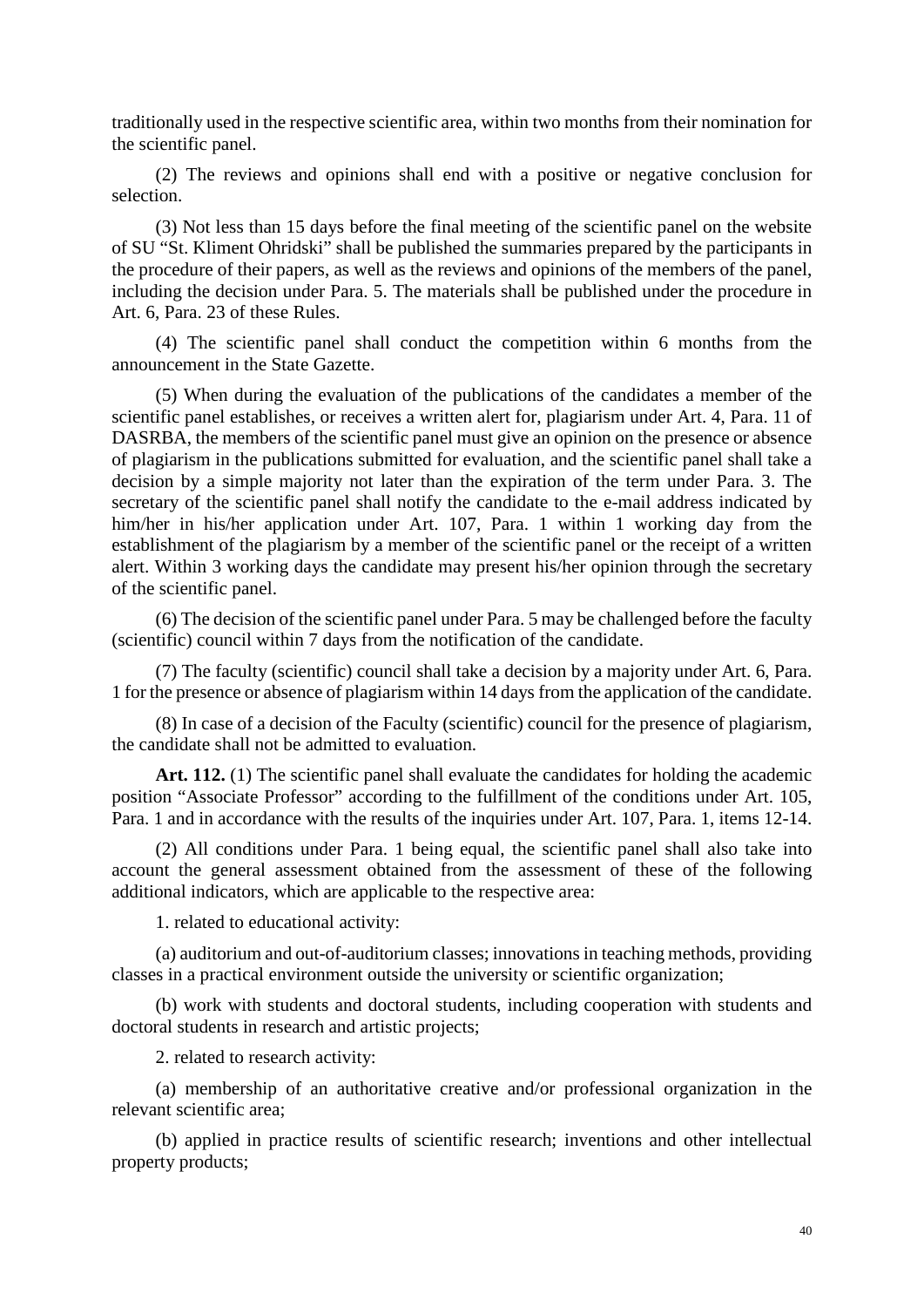3. related to artistic or sports activity:

(a) participation in projects; membership in a creative or sports organization;

(b) creation of works of art or sport achievements of international recognition.

(3) Regarding the scientific specialties in the field of arts, instead of the research activity, the artistic activity may be evaluated.

(4) At the beginning of the final session the candidates shall make a short presentation on a topic chosen by them and corresponding to the announced competition, and shall respond to the remarks indicated in the reviews and opinions, as well as to the questions addressed to them by the members of the scientific panel.

Art. 113. (1) The panel shall rank the candidates by open vote and shall propose them for selection by the faculty (scientific) council. Within 7 days from the meeting of the panel it shall submit to the Faculty council (scientific council) a motivated proposal, which is prepared by the chairperson of the scientific panel and signed by all members.

(2) The faculty (scientific) council shall take a decision for selection of "Associate Professor" on the proposal of the scientific panel. The selection shall be made no later than one month after the receipt of the proposal. Only the members of the faculty council who are habilitated persons and the persons holding the educational and science degree "Doctor" and/or the science degree "Doctor of Sciences" take part in the voting.

(3) (Amended, Academic Council on 29.01.2020, Protocol 3) The decision under the preceding paragraph shall be taken by open vote and by a majority of more than half of the reduced composition of the members of the council with the right to vote under Para. 2. When determining the reduced composition, the persons on leave in case of temporary incapacity for work due to pregnancy, childbirth and adoption and for raising a small child or on a business trip abroad are excluded. The total number of these persons may not be more than a quarter of the number of persons with voting rights under Para. 2.

(4) The faculty (scientific) council may, with a motivated decision, reject the proposal made by the scientific panel on the basis of the statements made.

(5) Within 7 days after the selection, each of the candidates admitted to participate in the competition shall be notified of the result in writing by the Dean to the e-mail addresses indicated by the candidates in their applications.

Art. 114. (1) The employment relationship with the selected candidate shall arise from the date of approval of the selection by the Rector. Within the term under Art. 62 (3) of the Labour Code, the Rector of SU concludes an employment contract or an additional agreement with the selected candidate.

(2) The selected Associate Professor delivers a public academic lecture to the academic community at SU "St. Kliment Ohridski".

#### *Section V*

#### *Terms and procedure for holding the academic position of Professor*

Art. 115. (1) The academic position "Professor" shall be held by a person, who:

1. has the educational and science degree "Doctor" which, for the specialties of the regulated professions, must be from the same specialty;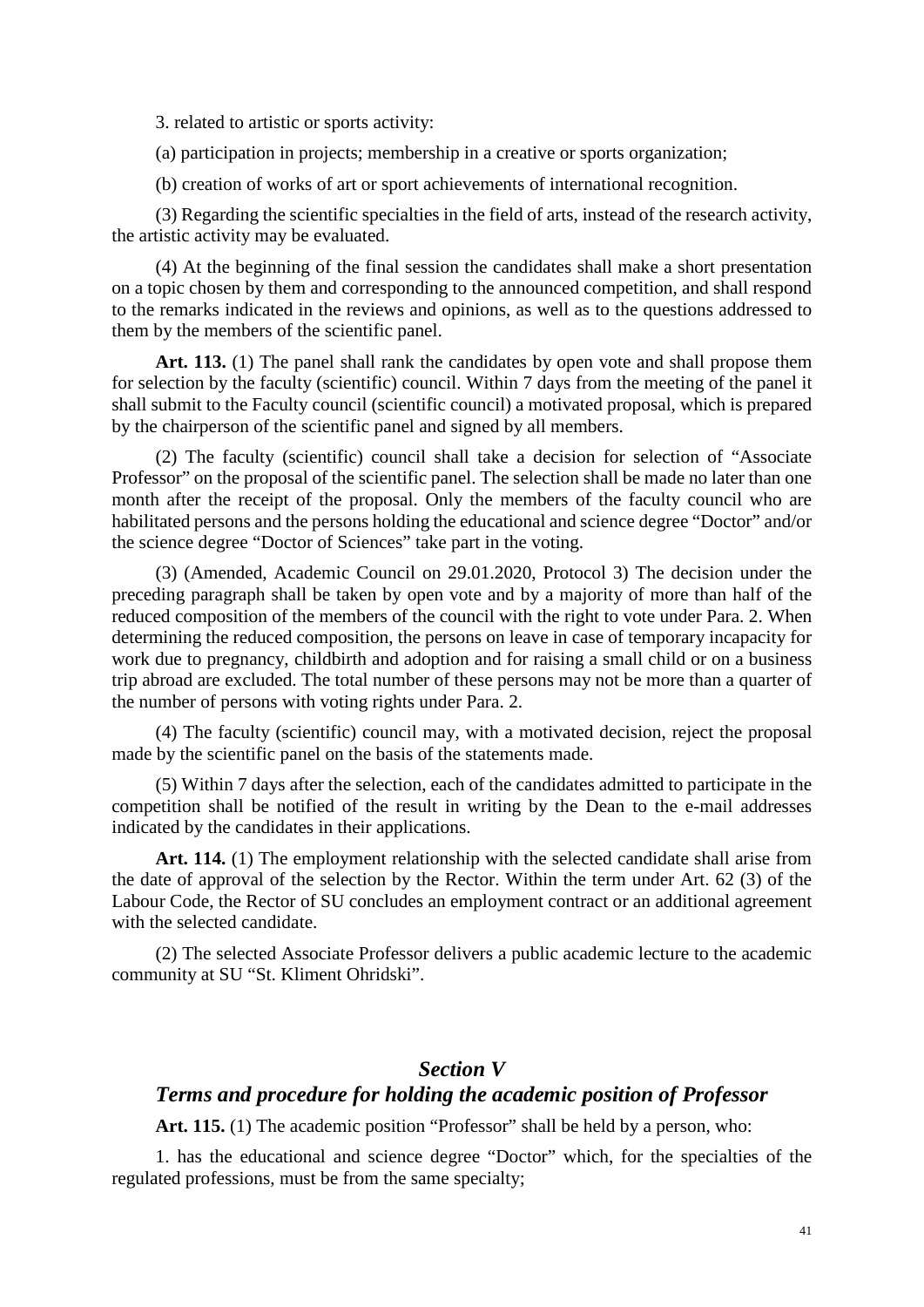2. has held the academic position of "Associate Professor" at SU "St. Kliment Ohridski" or in another higher school or scientific organization for not less than two academic years or not less than five years:

(a) has been a lecturer, including part-time, or a member of a research team at SU "St. Kliment Ohridski" or in another higher school or scientific organization;

(b) or has practiced artistic activity;

(c) or has been a practitioner with proven track record in the relevant area;

3. has submitted a published monographic paper or equivalent publications in specialized scientific publications in the field of the competition or evidence of corresponding artistic achievements in the field of arts, which do not repeat those presented for obtaining the educational and science degree "Doctor", the science degree "Doctor of Science" and for holding the academic position "Associate Professor";

4. has presented other original research papers, publications, inventions and other scientific and applied scientific works or artistic achievements, which are evaluated as a whole;

5. (Amended, Academic Council on 17.07.2019, Protocol 12) meets the minimum national requirements under Art. 2b, Paras. 2 and 3 of DASRBA, respectively the additional requirements of SU "St. Kliment Ohridski" :

(a) A candidate for the competition for "Professor", announced for the needs of FMI-SU, who is entered in the Register of Academic Staff in the Republic of Bulgaria with the individual numerical values of his/her scientometric indicators for minimum national requirements (MNR) for the position of "Associate Professor", submits :

(i) information on the implementation of the MNR under Art. 2b of DASRBA for "Professor";

(ii) declaration according to a template that the achievements in the attached information do not replicate the achievements used by the applicant in previous procedures.

(b) A candidate for the competition for "Professor", announced for the needs of FMI-SU, who is not entered in the Register of Academic Staff in the Republic Bulgaria with the individual numerical values of his/her scientometric indicators for minimum national requirements (MNR) for the position of "Associate Professor", submits:

(i) information on the implementation of the MNR under Art. 2b of DASRBA for "Professor";

(ii) information on the implementation of the MNR under Art. 2b of DASRBA for "Associate Professor", in which the mentioned achievements do not duplicate those of the information for "Professor";

(iii) declaration according a template that the achievements in the attached information do not replicate the achievements used by the applicant in previous procedures;

6. there is no plagiarism in the scientific papers proven under statutory procedure.

7. has not reached the age of 65;

8. does not have an extended employment contract under § 11 of the Transitional and Final Provisions of the Higher Education Act.

(2) If the candidates have not held the academic position "Associate Professor", they must submit another published monographic paper or equivalent publications in specialized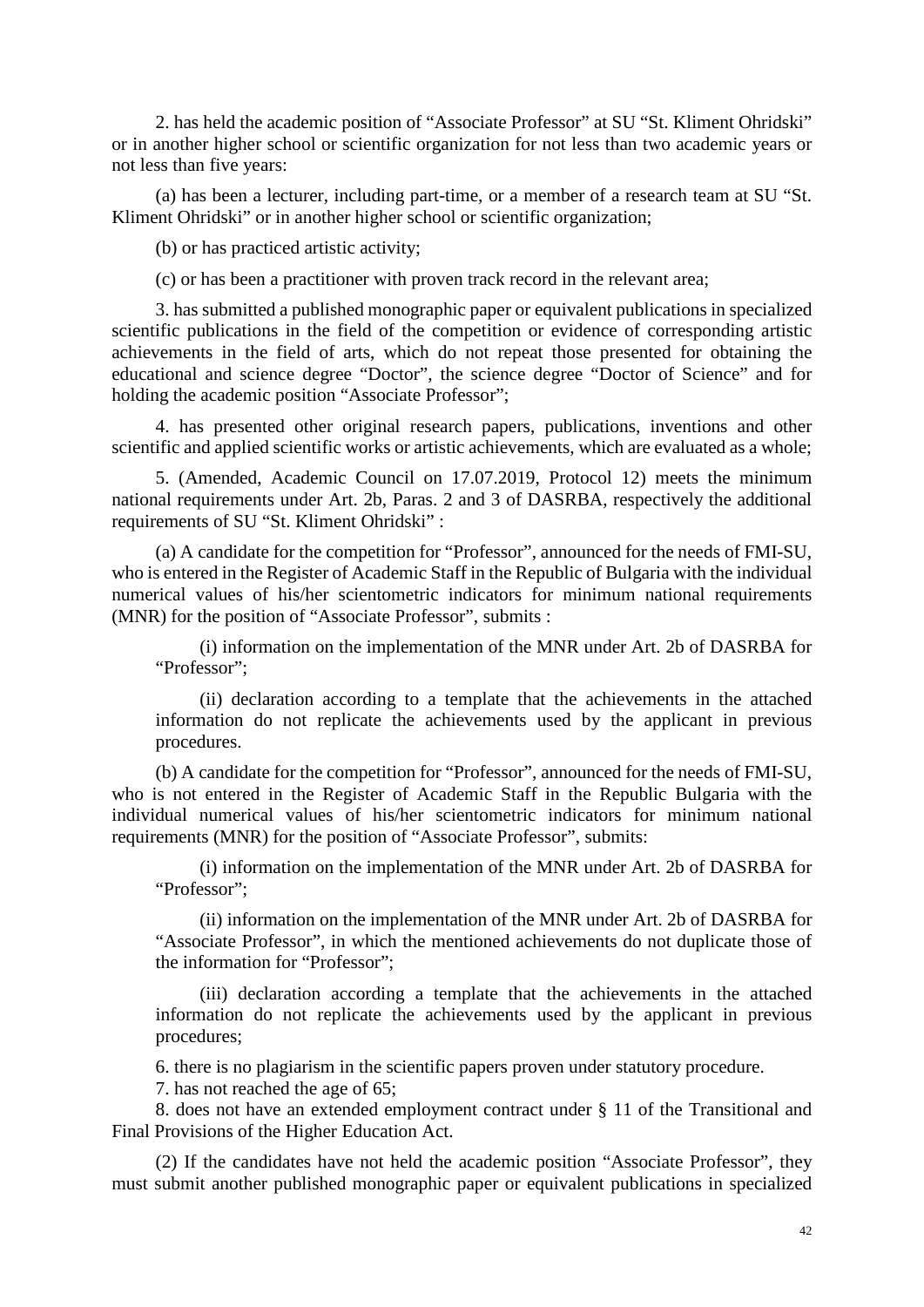scientific publications or relevant evidence of artistic achievements in the field of arts, which shall not repeat those submitted for the acquisition of the educational and science degree "Doctor" and the science degree "Doctor of Sciences".

(3) The academic position "Professor" shall be held on the basis of competition and selection.

(5) A competition for holding the academic position "Professor" shall be opened if the respective teaching load can be ensured Art. 86, Para. 2.

Art. 116. The competition is announced in the State Gazette and on the website of SU "St. Kliment Ohridski", as well as on the European portal for career development of scientists, based on a decision of the Academic Council on the proposal of the faculty (scientific) council. The announcement shall indicate: the place and the term for the submission of the documents under **Art. 117**, as well as other conditions for participation in the competition.

Art. 117. (1) Candidates for participation in the competition for academic position "Professor" shall submit an application for admission and the following documents:

1. curriculum vitae

2. diploma for higher education and the appendix to it - in their original for verification and 1 copy of them;

3. diploma for the educational and science degree "Doctor" - in its original for verification and 1 copy;

4. diploma for the science degree "Doctor of Sciences", if the candidate has one - in its original for verification and 1 copy;

5. document for scientific title or academic position - in its original for verification and 1 copy;

6. certificate for work experience in the specialty;

7. Documents proving the fulfillment of the requirements under Art. 115, Para. 1, item 2 (official notes and certificates from an employer, project manager, financing organization or assignor of a project, references and reviews, awards and other appropriate evidence at the discretion of the candidate);

8. medical certificate, certifying his/her mental and physical health – in original;

9. certificate of criminal record, certifying the lack of imposed punishment "deprivation of the right to practice a certain profession or activity" – in original;

10. list of publications, inventions and other scientific applied results:

a. list of all publications;

b. list of publications submitted for participation in the competition

11. list of publications, conferences, projects and scientific manuals, generated by the "Authors" system in the cases when the candidate already holds an academic position at SU "St. Kliment Ohridski"

12. an information according to a template on fulfillment of the minimum national requirements for the respective scientific area and the additional requirements of SU "St. Kliment Ohridski", to which the necessary evidence and a declaration according to a template are attached (in the cases of Art. 115, para 1, item 5 (a) and (b));

13. information on the citations with full bibliographic description of the cited and the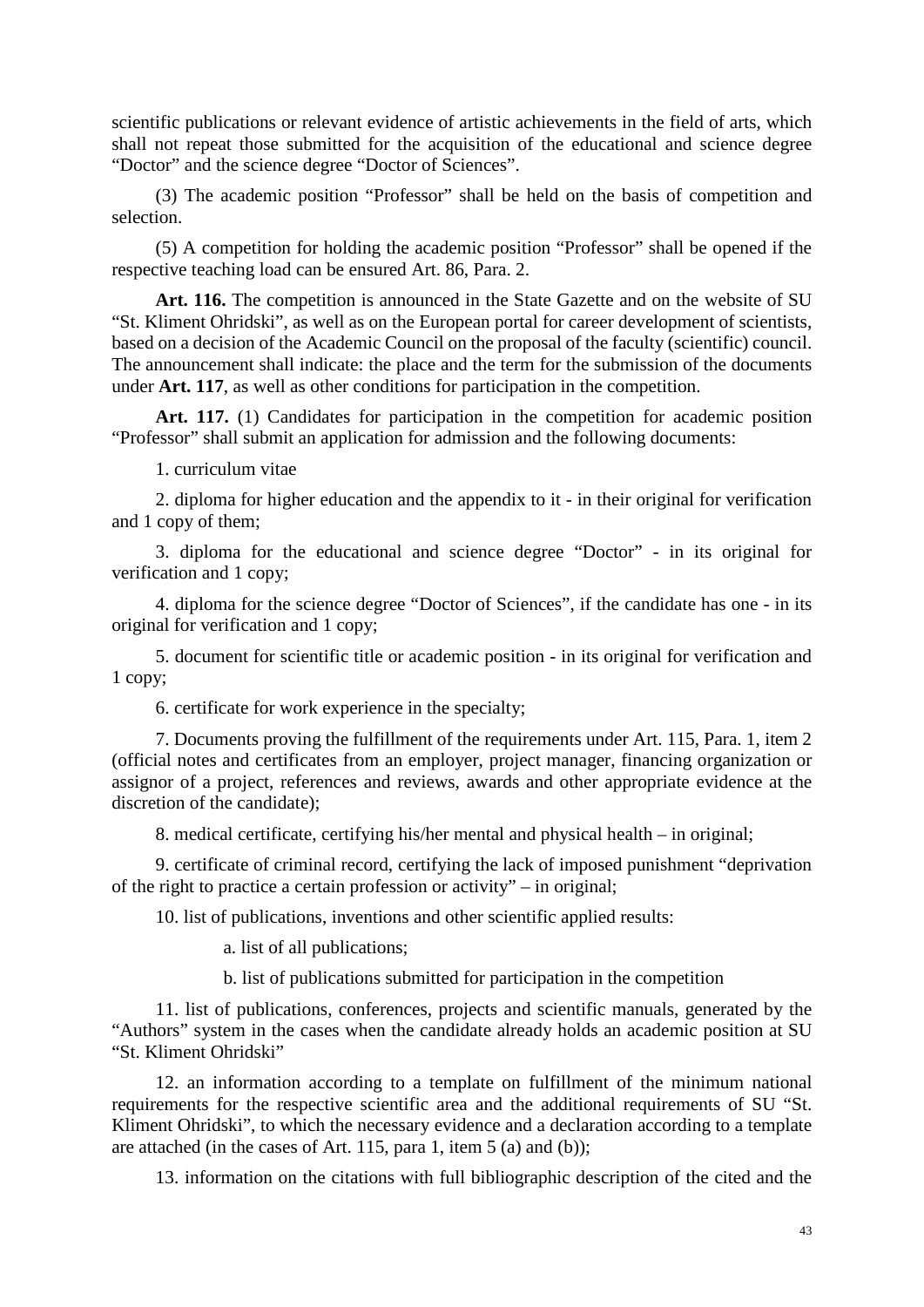citing publications;

14. information on the original scientific contributions, to which the respective evidence is attached;

15. Information on the indicators under Art. 122, Para. 2 with appropriate evidence (with inventory and appendices);

16. Scientific papers submitted for participation in the competition, structured and numbered according to the list under item 10b;

17. Summaries of reviewed publications in Bulgarian and in one of the languages traditionally used in the relevant scientific area (in one document);

18. Copy of the announcement in the State Gazette.

(2) All documents shall be also submitted in pdf format on 8 digital media.

Art. 118. (1) The competition for holding the academic position "Professor" shall be conducted by a scientific panel consisting of seven habilitated persons. At least three of the members of the panel are external to SU "St. Kliment Ohridski" and at least four are professors. An internal to SU "St. Kliment Ohridski" member of the panel shall be appointed as the chairperson of the panel. Three reviews and four opinions shall be prepared.

(2) The composition of the scientific panel shall be determined not later than two months from the announcement of the competition in the State Gazette.

(3) The scientific panel shall be determined by an order of the Rector of SU "St. Kliment Ohridski" at the proposal of the primary unit and after its approval by the faculty (scientific) council.

(4) Within 7 days from the issuance of the order of the Rector the candidates may get acquainted with the order in the dean's office of the main unit and request replacement of a member of the panel under Art. 6, Para. 12 of these Rules.

(5) The faculty (scientific) council shall take a decision on the request not later than 14 days after the expiration of the term for submission of a request for replacement of a member of the panel. Within 7 days from the decision of the faculty (scientific) council, the Rector issues a new order for approval of the composition of the scientific panel.

**Art. 119.** (1) The persons who meet the conditions of Art. 115, Para. 1 and 2, including the minimum national requirements and the additional requirements of SU "St. Kliment Ohridski" shall be admitted to evaluation.

(2) The eligibility requirements with the exception of the minimum national requirements and the additional requirements of SU "St. Kliment Ohridski" are checked by a commission, which includes the head of the accepting structural unit, for the needs of which the competition is held, and the head of the primary unit, which has made the proposal for the competition. The Chairperson and the other members of the commission, as well as their total number are determined by the order of the Rector of SU "St. Kliment Ohridski" issued not later than the expiration of the term for submission of documents on the proposal of the head of the accepting structural unit. The commission decides to admit the candidates within 3 working days. The commission draws up a protocol for the admission of the candidates to participate in the competition, which is signed by all members.

(3) The compliance with the minimum national requirements and with the additional requirements of SU "St. Kliment Ohridski" is checked by the scientific panel.

(4) Within 14 days after the expiration of the term for submission of documents the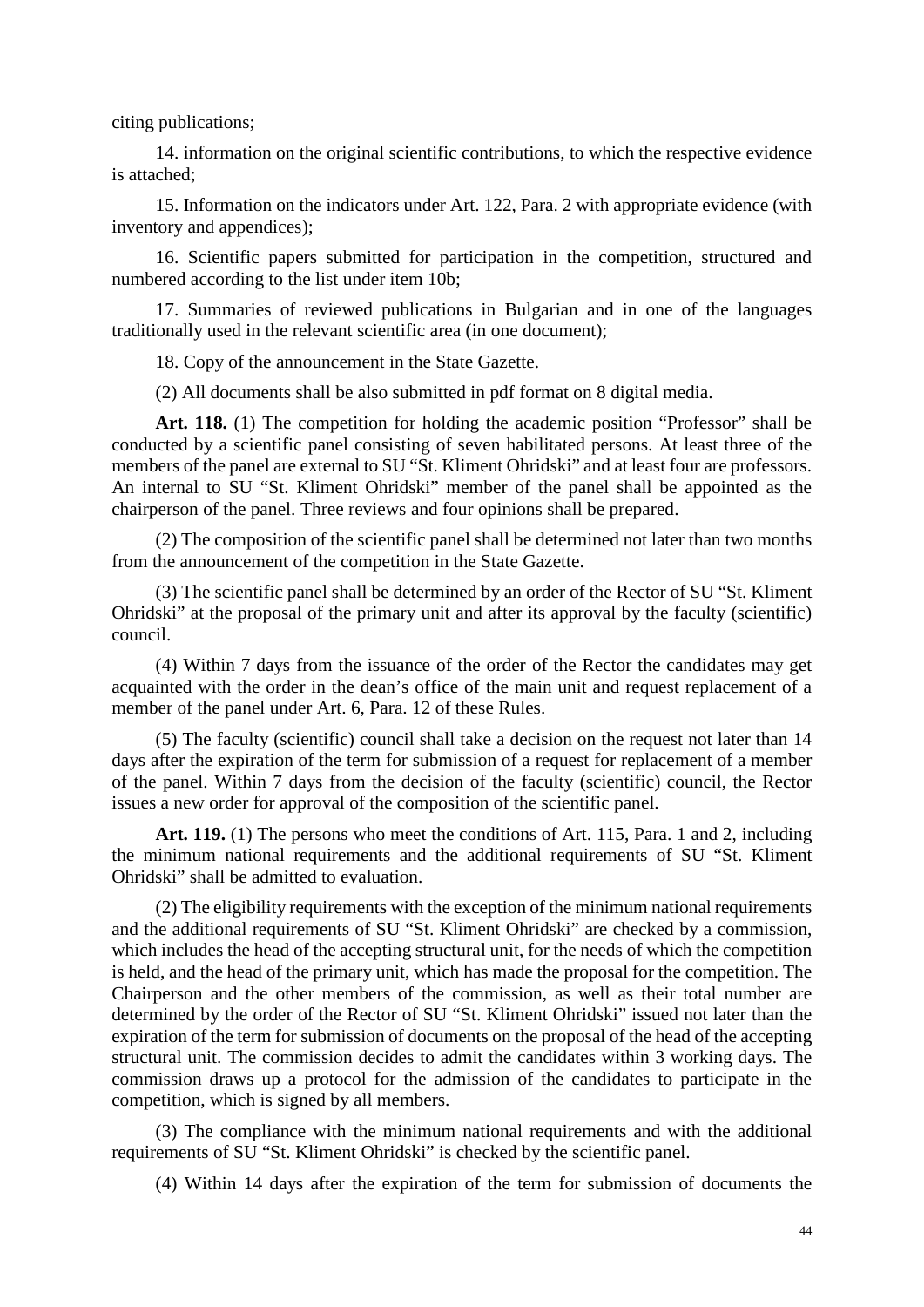scientific panel shall take a decision for admission of the candidates for evaluation and shall appoint for the admitted candidates three reviewers, of which at least one shall hold the academic position "Professor". The other members of the panel prepare opinions.

(5) All candidates shall be notified in writing by the chairperson of the scientific panel to their e-mail addresses indicated in the applications under Art. 117, Para. 1 of the result of the admission procedure within 14 days after the determination of the panel, and the reasons for the refusal shall be communicated to the ineligible candidates.

(6) The admitted candidates shall be notified in writing to the e-mail addresses indicated in their applications of the date, time and place of holding the final meeting of the scientific panel within the term under Para. 4.

Art. 120. (1) In the cases of non-admission to participation in the competition on the basis of a decision by the commission under Art. 119, Para. 2 the ineligible candidates may appeal the refusal before the Rector within 3 days from the notification under Art. 119, Para. 6. The Rector shall rule on the appeal within 7 days of its receipt. The decision of the Rector is final.

(2) In the cases of non-admission to participation in the competition on the basis of a decision of the scientific panel under Art. 119, Para. 3, the ineligible candidates may challenge the decision under the procedure in Art. 121, Para. 6.

Art. 121. (1) The members of the scientific panel shall submit to the secretary of the scientific panel their reviews and opinions in Bulgarian and in one of the languages, which are traditionally used in the respective scientific area within two months from their nomination in the scientific panel.

(2) The reviews and opinions shall end with a positive or negative conclusion for selection.

(3) Not less than 15 days before the final meeting of the scientific panel on the website of SU "St. Kliment Ohridski" shall be published the summaries of the papers prepared by the participants in the procedure, as well as the reviews and opinions of the members of the panel, including the decision under Para. 5. The materials shall be published under the procedure in Art. 6, Para. 23 of these Rules.

(4) The scientific panel shall conduct the competition within 6 months from the announcement in the State Gazette.

(5) When during the evaluation of the publications of the candidates a member of the scientific panel establishes, or receives a written alert for, plagiarism under Art. 4, Para. 11 of DASRBA, the members of the scientific panel must give an opinion on the presence or absence of plagiarism in the publications submitted for evaluation, and the scientific panel takes a decision thereon by a simple majority not later than the expiration of the term under Para. 3. The secretary of the scientific panel shall notify the candidate to the e-mail address indicated in his/her application within 1 working day from the establishment of plagiarism by a member of the scientific panel or the receipt of a written alert. The candidate may present his/her opinion within 3 working days through the secretary of the scientific panel.

(6) The decision of the scientific panel under Para. 5 may be challenged before the faculty (scientific) council within 7 days from the notification of the candidate.

(7) The faculty (scientific) council shall take a decision by a majority under **Art. 6**, Para. 1 for the presence or absence of plagiarism within 14 days from the application of the candidate.

(8) In case of a decision of the Faculty (scientific) council for the presence of plagiarism,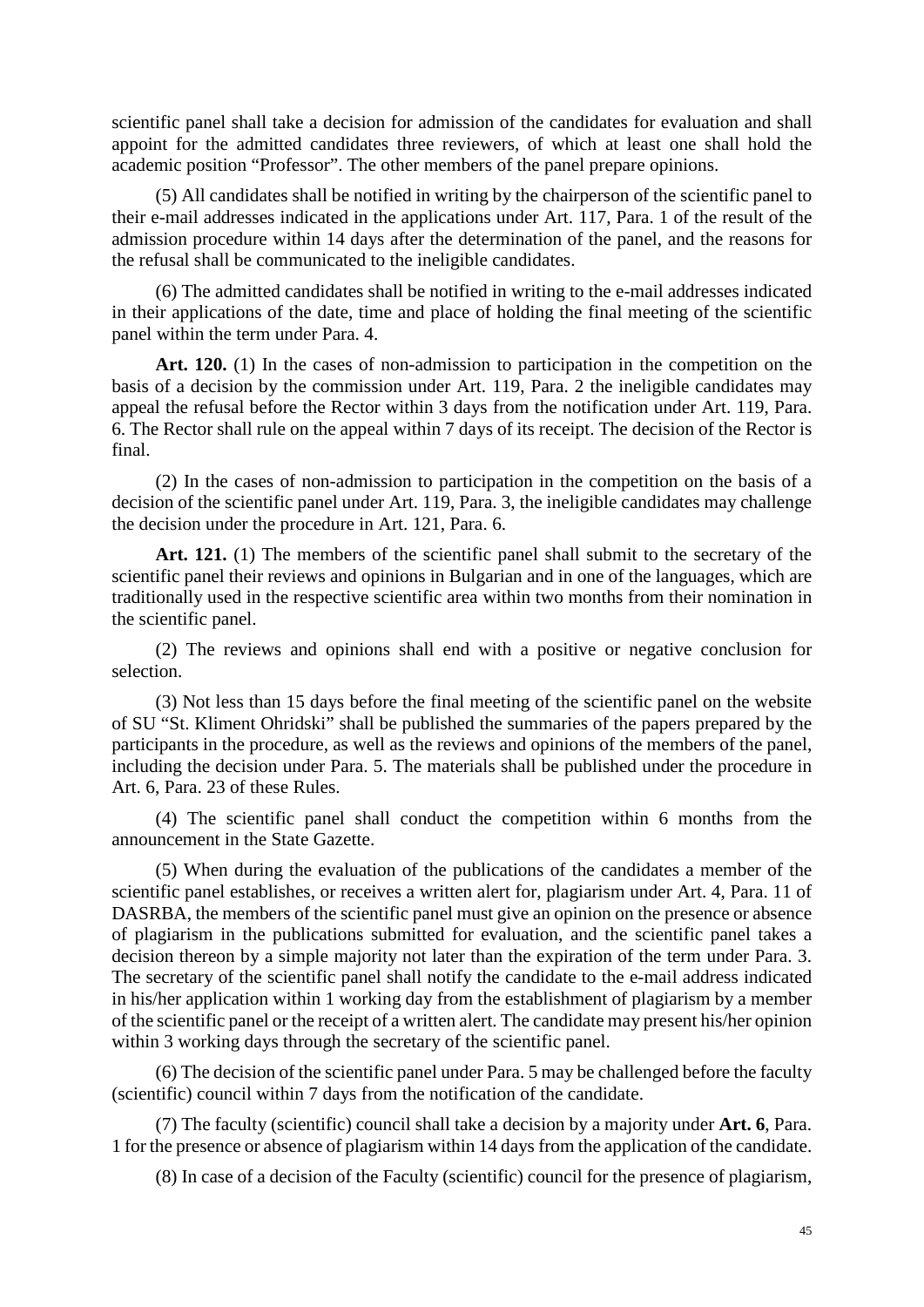the candidate shall not be admitted to evaluation.

**Art. 122.** (1) The scientific panel shall evaluate the candidates for holding the academic position "Professor" according to the fulfillment of the conditions under Art. 115, Paras. 1 and 2 and in accordance with the information under Art. 117, Para. 1, items 12-14.

(2) All conditions under Para. 1 being equal, the scientific panel shall also take into account the general assessment obtained from the assessment of those of the following additional indicators which are applicable to the respective field:

1. related to educational activity:

(a) auditorium and out-of-auditorium classes - sharing experience in teaching and courses and supervision and consulting of colleagues; providing activities in a practical environment outside the respective higher school or scientific organization; teaching a specialty in a foreign language;

(b) activity with students and doctoral students, including guidance of doctoral students appointed to teaching positions in a higher school or scientific organization;

2. related to research activity:

(a) management of research projects; creation of a scientific group of lecturers; membership in an authoritative creative and/or professional organization in the respective scientific area; authoritative reviews; creation of a new field in science; established scientific school; lecturing at foreign universities;

(b) applied in practice results of scientific research; inventions and rationalizations;

3. related to artistic or sports activity:

(a) membership in a creative organization; established creative school; lecturing at foreign universities; artistic or sports performances, including creative or sports performances at internationally recognized forums;

(b) creation of works of art of international recognition.

(3) Regarding the scientific specialties in the field of arts the research activity may be replaced by artistic creation activity.

(4) At the beginning of the final session the candidates shall make a short presentation on a topic chosen by them and corresponding to the announced competition, and shall respond to the remarks indicated in the reviews and opinions, as well as to the questions addressed to them by the members of the scientific panel.

Art. 123. (1) The panel shall rank the candidates by open vote and shall propose them for selection by the faculty (scientific) council. Within 7 days from the final meeting of the scientific panel, its chairperson submits to the Faculty (scientific) council a reasoned proposal for selection, which is signed by all members of the panel.

(2) The faculty (scientific) council may rule on procedures for holding the academic position "Professor" only if at least one third of the members of the council with the right to vote are persons holding the academic position "Professor" or holding the science degree "Doctor of Sciences".

(3) (Repealed, Academic Council on 21.10.2020, Protocol 1)

(4) In case of impossibility to fulfill the condition under Para. 2 for participation in a specific procedure for holding the academic position "Professor", external members who meet the requirements under Para. 2 may also be involved by order of the Rector.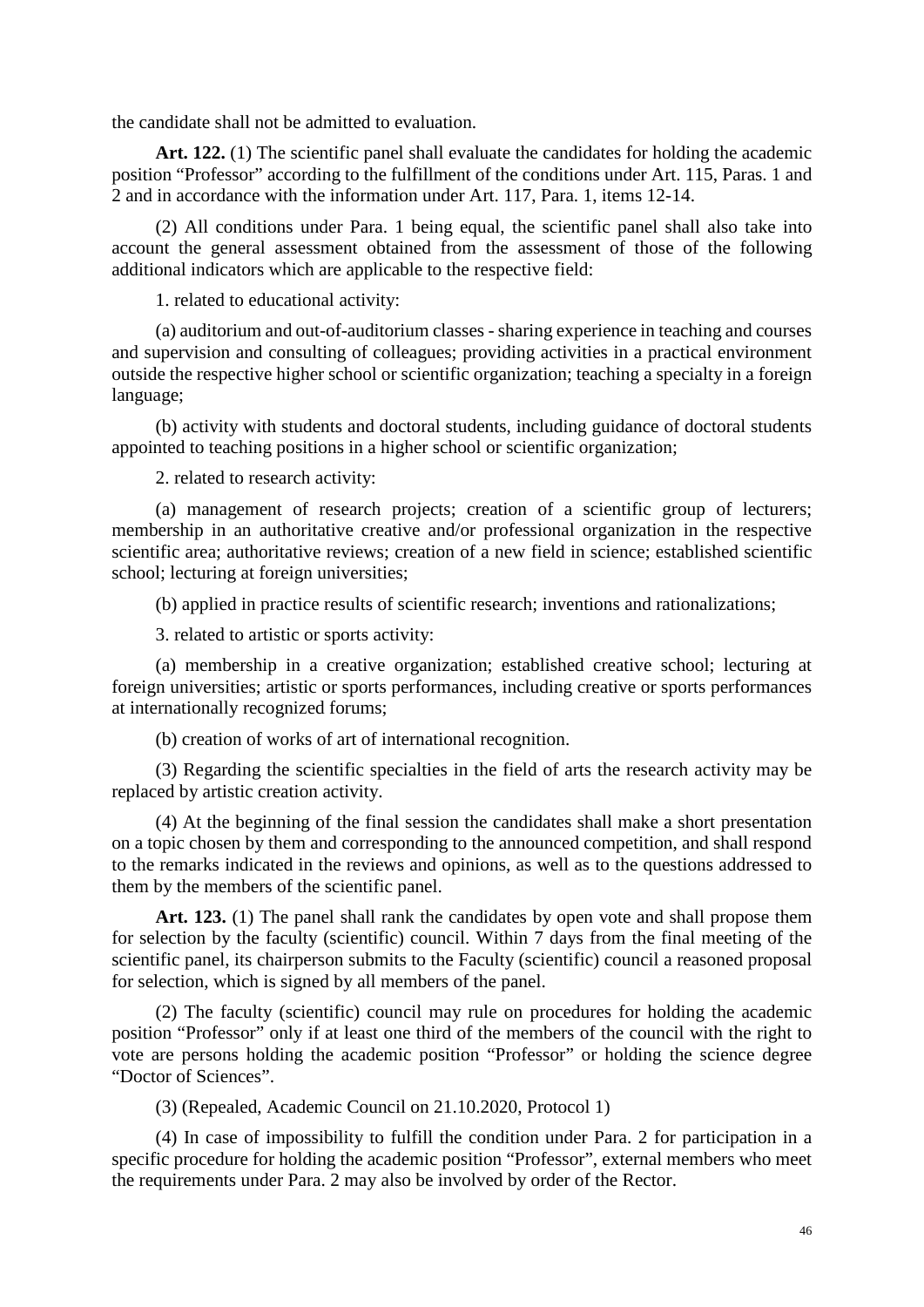(5) The dean of the faculty (the chairperson of the scientific council) shall notify the persons under Paras. 3 and 4 according to the established procedure of the date, time and place of the meeting.

(6) The faculty (scientific) council shall make a decision for selection of a "Professor" on a proposal of the scientific panel. The selection shall be made no later than one month after the receipt of the proposal. Only the members of the extended composition of the faculty (scientific) council, who are habilitated persons, and the persons holding the educational and science degree "Doctor" and/or the science degree "Doctor of Sciences" take part in the voting.

(7) (Amended, Academic Council on 29.01.2020, Protocol 3) The decision under the preceding paragraph shall be taken by open vote and by a majority of more than half of the reduced composition of the members of the council with the right to vote under Para. 6. When determining the reduced composition, the persons on leave in case of temporary incapacity for work due to pregnancy, childbirth and adoption and for raising a small child or on a business trip abroad are excluded. The total number of these persons may not be more than a quarter of the number of persons with voting rights under Para. 6.

(8) The faculty (scientific) council may, with a motivated decision, reject the proposal made by the scientific panel on the basis of the statements made.

(9) Within 7 days after the selection, each of the candidates admitted to participate in the competition shall be notified of the result by the Dean in writing to the e-mail addresses indicated in their applications.

**Art. 124**. (1) The employment relationship with the selected candidate begins from the date of the approval of the selection by the Rector. Within one month from the selection, the Rector of SU "St. Kliment Ohridski" concludes an employment contract or an additional agreement with the selected candidate.

(2) The selected professor delivers a public academic lecture to the academic community at SU "St. Kliment Ohridski".

#### *Section VI*

# *Conditions and procedure for the transfer from an academic position in another higher school or scientific organization to the same or to a respective position in SU "St. Kliment Ohridski"*

(New Section, Academic Council on 29.01.2020, Protocol 3)

**Art. 124a.** (New, Academic Council on 29.01.2020, Protocol 3) (1) In case of necessity of appointment of a new member of the academic staff in the respective professional field, proved in accordance with the requirements of Art. 86, Paras. 2 & 3, and the presence of a potential candidate meeting the requirements of Art. 124b, the primary unit proposes to the faculty (scientific) council to start a procedure under Art. 86, Para.9.

(2) In case of a positive decision of the faculty (scientific) council the primary unit shall notify the potential candidate.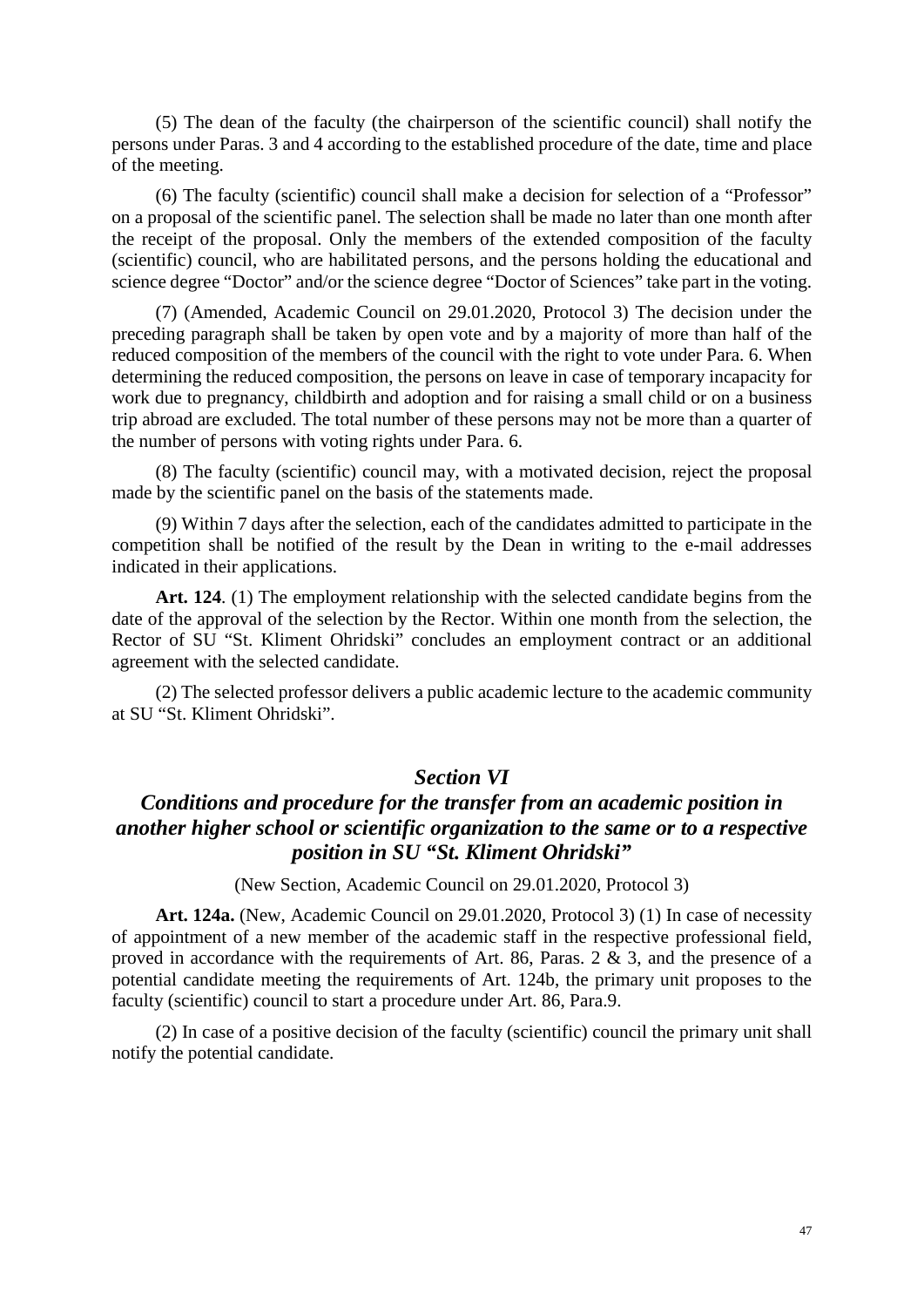**Art. 124b.** (New, Academic Council on 29.01.2020, Protocol 3) (1) A candidate for transfer from an academic position, held in another higher school or scientific organization, to the same or to a respective position in SU "St. Kliment Ohridski" must meet the minimum national requirements for this position in the respective professional field and must have scientific achievements, on the basis of which he/she has accumulated points regarding indicators from group D and group E, exceeding by at least 75 percent the minimum requirements at Sofia University "St. Kliment Ohridski" for holding this position in the respective main unit in the respective professional field.

(2) The qualities and the academic achievements of the candidate shall be proved with the same documents, which are required by these Rules for participation in a competition for holding the respective academic position.

(3) The information according to a template certifying the scientific achievements, required under Para. 1, shall also be checked by the relevant deputy dean.

**Art. 124c** (New, Academic Council on 29.01.2020, Protocol 3) (1) The applicant shall submit an application and the following documents:

1. curriculum vitae

2. a document for the academic position held in another higher school or scientific organization

3. information according to a template on the fulfillment of the minimum national requirements for the respective professional field

4. information according to a template on the scientific achievements of the candidate under group D and group E of the minimum national requirements, proving the fulfillment of the requirements under Art. 124b, Para. 1

5. list of publications, inventions and other scientific-applied results

6. information on the citations with full bibliographic description of the cited and the citing publications

(2) All documents shall be submitted electronically.

**Art. 124d** (New, Academic Council on 29.01.2020, Protocol 3) (1) When the submitted documents under Art. 124в. prove that the candidate meets the conditions of Art. 124b, within three months from the submission of the application under Art. 124в. the primary unit submits to the faculty (scientific) council a proposal for taking the academic position by the candidate.

(2) The proposal shall include evidence for the qualities and the academic achievements of the proposed candidate in accordance with Art. 124b.

(3) The selection shall be carried out by the faculty (scientific) council of a unit within three months from the receipt of the proposal of the primary unit. Only the members of the faculty council who are habilitated persons and the persons holding the educational and science degree "Doctor" and/or the science degree "Doctor of Sciences" take part in the voting.

(4) The decision under the preceding paragraph shall be taken by open vote and by majority of more than half of the composition of the members of the council with the right to vote under Para. 2, which is reduced on the grounds of Art. 36a of the Higher Education Act.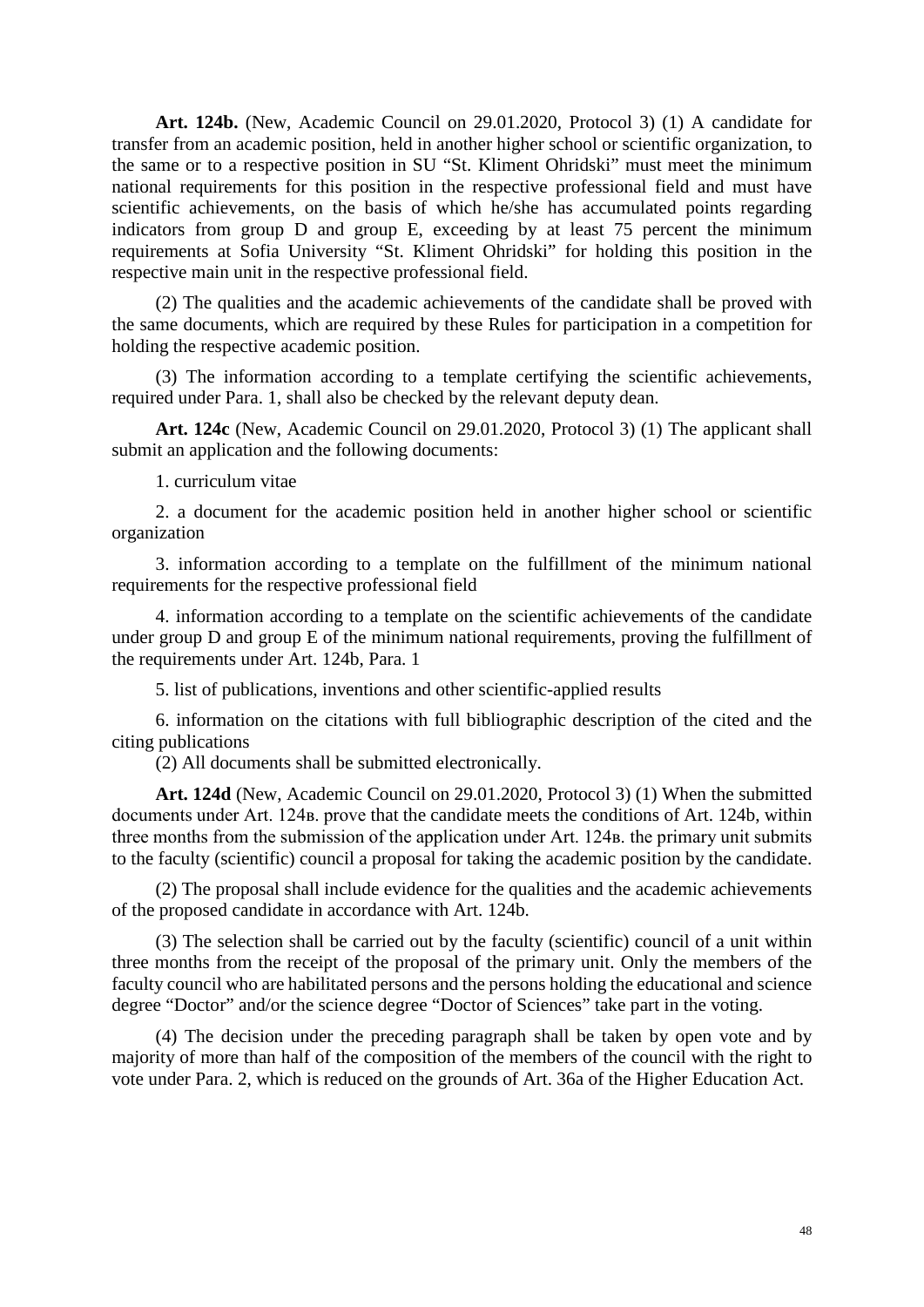**Art. 124e** (New, Academic Council on 29.01.2020, Protocol 3) (1) The employment relationship with the selected candidate begins from the date of approval of the selection by the Rector. Within one month of the selection, the Rector of SU "St. Kliment Ohridski" concludes an employment contract or an additional agreement with the selected candidate.

(2) The selected Associate Professor or Professor shall give a public academic lecture to the academic community at SU "St. Kliment Ohridski".

**Art. 124e.** (New, Academic Council on 29.01.2020, Protocol 3) The same or a respective academic position shall be transferred under the same procedure from a foreign higher school or scientific organization, which is recognized and accredited by the competent authorities of the foreign state.

### **Chapter Four CONTROL**

**Art. 125.** The Minister of Education and Science shall exercise control over the open and unfinished procedures for acquiring a science degree, as well as for holding academic positions regarding their compliance with the requirements of DASRBA, the Regulations on its implementation and the rules of the higher schools, respectively of the scientific organizations, under the procedure of Art. 30-32 of DASRBA.

Art. 126. (1) In case of found violation the Minister of Education and Science shall have the right to suspend the defence of a dissertation, respectively the competition or the selection of a chief assistant professor, associate professor and professor. The suspension order shall specify a term for elimination of the violation and shall be communicated to the higher school or to the scientific organization.

(2) The suspension shall be one-time and for a period of up to one month.

(3) SU "St. Kliment Ohridski" shall eliminate the established violations and shall present evidence therefor within the term for elimination of the violation under Para. 1.

(4) The procedures for acquiring a science degree and for holding an academic position shall be resumed by an order of the Minister of Education and Science, if the violations have been eliminated.

(5) When the conditions under Para. 3 are present and the Minister has not issued an order for resumption after the expiration of the one-month term from the suspension, the procedure may be resumed by the Rector of SU "St. Kliment Ohridski".

(6) In cases of established violation by the Commission for academic ethics and in case of non-elimination of the violations under Art. 30, Para. 2, items 1 and 2 of DASRBA, in case of non-presentation of the respective evidences within the term under Para. 3, as well as in case of plagiarism in the dissertation papers and the publications submitted for evaluation or unreliability of the submitted scientific data, the Minister of Education and Science shall issue an order for termination of the respective procedure.

**Art. 127.** (1) The orders of the Rector of SU "St. Kliment Ohridski" for holding academic positions and the acts for awarding science degrees may be challenged administratively before the Minister of Education and Science for violations under Art. 30, Para. 2, items 1 - 4 of DASRBA.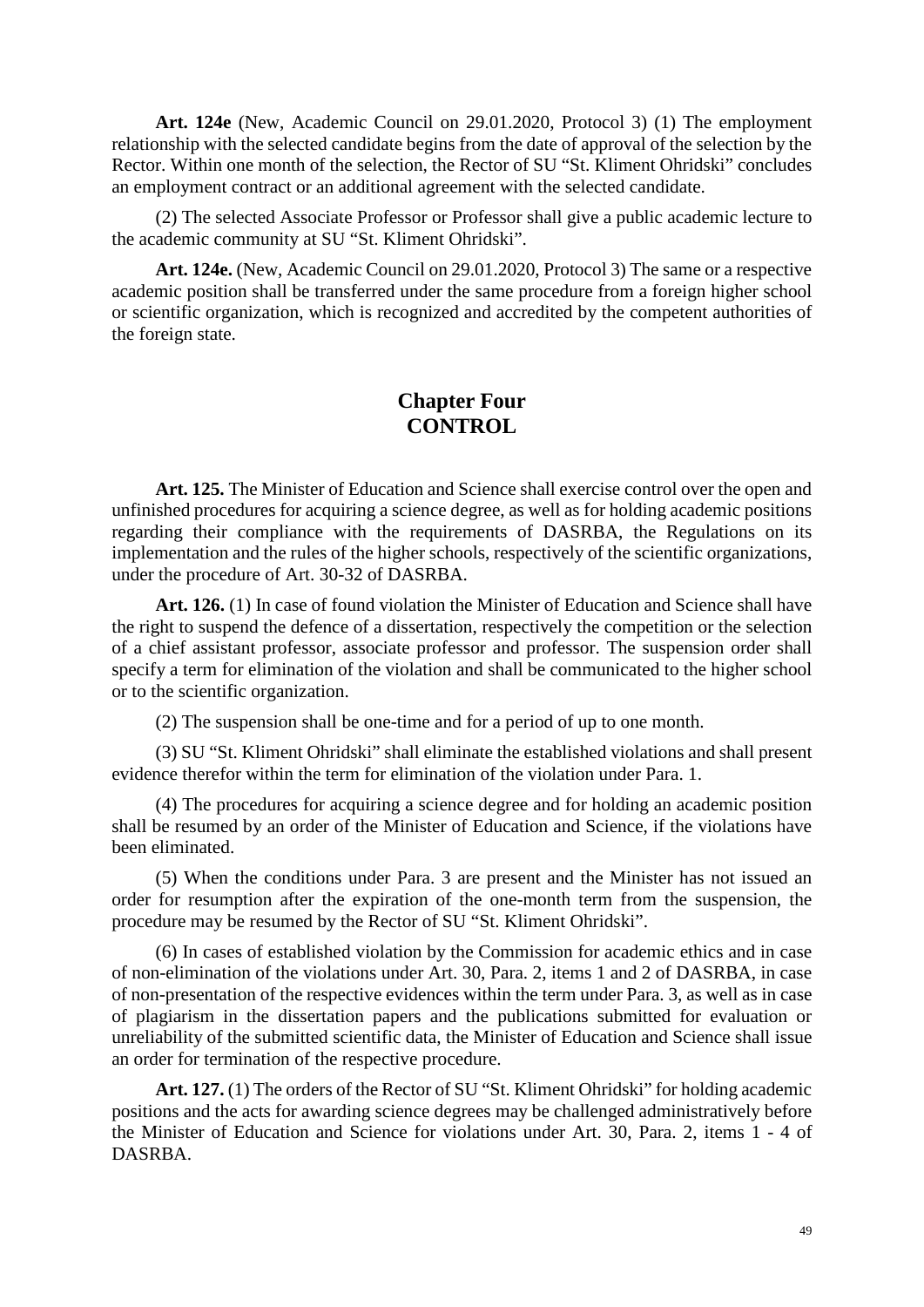(2) The proceedings before the Minister of Education and Science shall begin upon a complaint of the interested person to the Rector of SU "St. Kliment Ohridski" within 14 days from the notification of the adopted acts under Para. 1.

(3) The Rector of SU "St. Kliment Ohridski" may revoke the disputed act under Para. 1 after receiving an opinion on the appeal from the faculty (scientific) council. The opinion shall be prepared by the chairperson of the scientific panel and accepted by the faculty (scientific) council within 10 days from the request of the Rector.

(4) In case the Rector does not annul the disputed act under Para. 1, he/she shall send the appeal and all the documentation with his/her opinion to the Minister of Education and Science within 14 days from the receipt of the appeal.

Art. 128. (1) All acts of the bodies of SU "St. Kliment Ohridski" for the acquisition of a science degree or for holding academic positions under DASRBA, as well as the orders of the Minister of Education and Science issued in connection with the exercise of his/her powers under Chapter Four of DASRBA, may be appealed in court under the conditions and the procedure of the Administrative Procedure Code.

(2) The appeal of the acts under Para. 1 does not suspend their implementation.

Art. 129. The termination of the employment relationship with a person, who holds an academic position, on the grounds provided in Art. 35 of the Development of the Academic Staff in the Republic of Bulgaria Act in connection with obtaining the degree or holding the position, shall be done by the Rector upon proposal of the Faculty (scientific) council.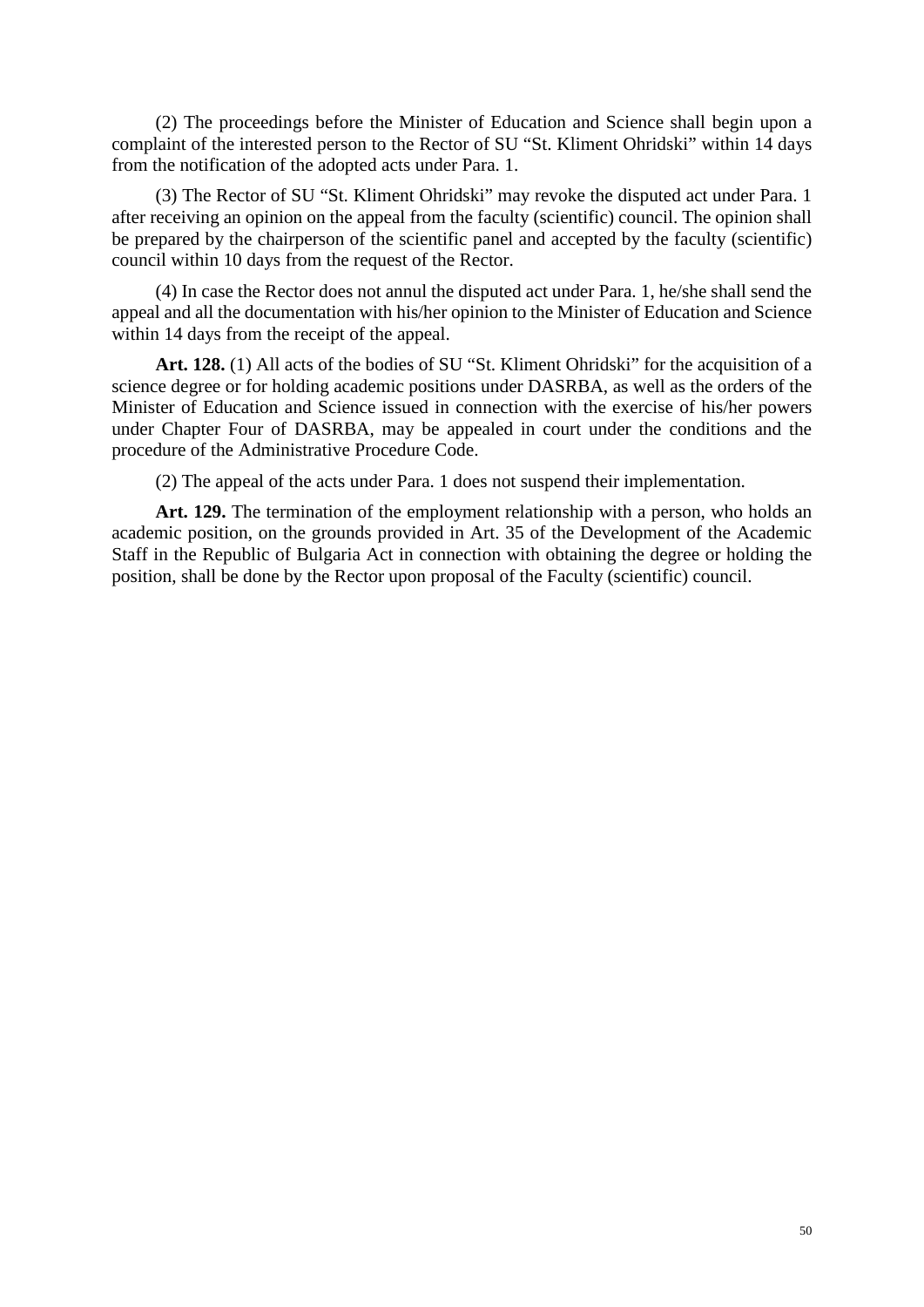# **ADDITIONAL PROVISIONS**

**§ 1.** Within the meaning of these Rules and in accordance with the DASRBA and the Regulations for its implementation:

1. "a primary unit" is a department in a faculty or department of SU "St. Kliment" Ohridski";

2. "accepting structural unit" is a faculty or department of SU "St. Kliment Ohridski", in which doctoral students are accepted and trained or a competition is held for obtaining a science degree or for holding an academic position.

3. "plagiarism" is the presentation as one's own of works which are wholly or partly written or created by another, or the use of scientific results published by another, without reference to or citation in the procedures for acquiring science degrees or for holding academic positions;

4. "uniform state requirements" are the rules for conducting the procedures under DASRBA, the procedure for control over them and the minimum national requirements in professional fields for acquiring science degrees and holding academic positions, defined in DASRBA and in the Regulations for its implementation;

5. "referenced and indexed publications" are publications, in which the articles are published after anonymous review and which are part of the international research area, as referenced and indexed in world-renowned databases of scientific information;

6. "a monograph" is a scientific publication which contains a complete and comprehensive study of a particular subject, problem or person, written by one or several authors adhering to the same view. A monograph is a scientific work which does not duplicate or summarize the existing knowledge and has its scientific editor and/or scientific reviewers, has an ISBN and has a volume of not less than 100 standard pages with 1 800 characters per page. It shall contain extensive content, a comprehensive bibliography and references to other scientific works in its text. In the case of monographs with more than one author, in order for the work to be considered a monograph, the respective author must have his/her own 100 standard pages, proved by a separation protocol. In case of authorship of a smaller number of pages, the participation of the respective author is considered as a study/article;

7. "a chapter from a book" is a separate subdivision of the main text of a scientific work which has a scientific editor and/or scientific reviewers, and which addresses a separate problem or issue from the main topic that is defined in the title or is numbered, and is published in a non-periodical scientific publication that has an ISSN or an ISBN, respectively. It may be from one or more authors;

8. "a study" is a scientific study published in a magazine, collection or separately, which deals with certain aspects of problems and issues, which has its scientific editor and/or scientific reviewers, has ISSN or ISBN, respectively and its volume is between 20 to 99 standard pages with 1 800 characters per page;

9. "a survey" is a scientific study published in a journal, a collection or separately, in which a critical review of the published literature on a particular scientific problem is made, has ISSN or ISBN, respectively and has a volume of 10 to 99 standard pages with 1 800 characters per page;

10. "an article" is a published scientific work corresponding to the requirements under item 8, which contains a description of original scientific research and its volume is of up to 20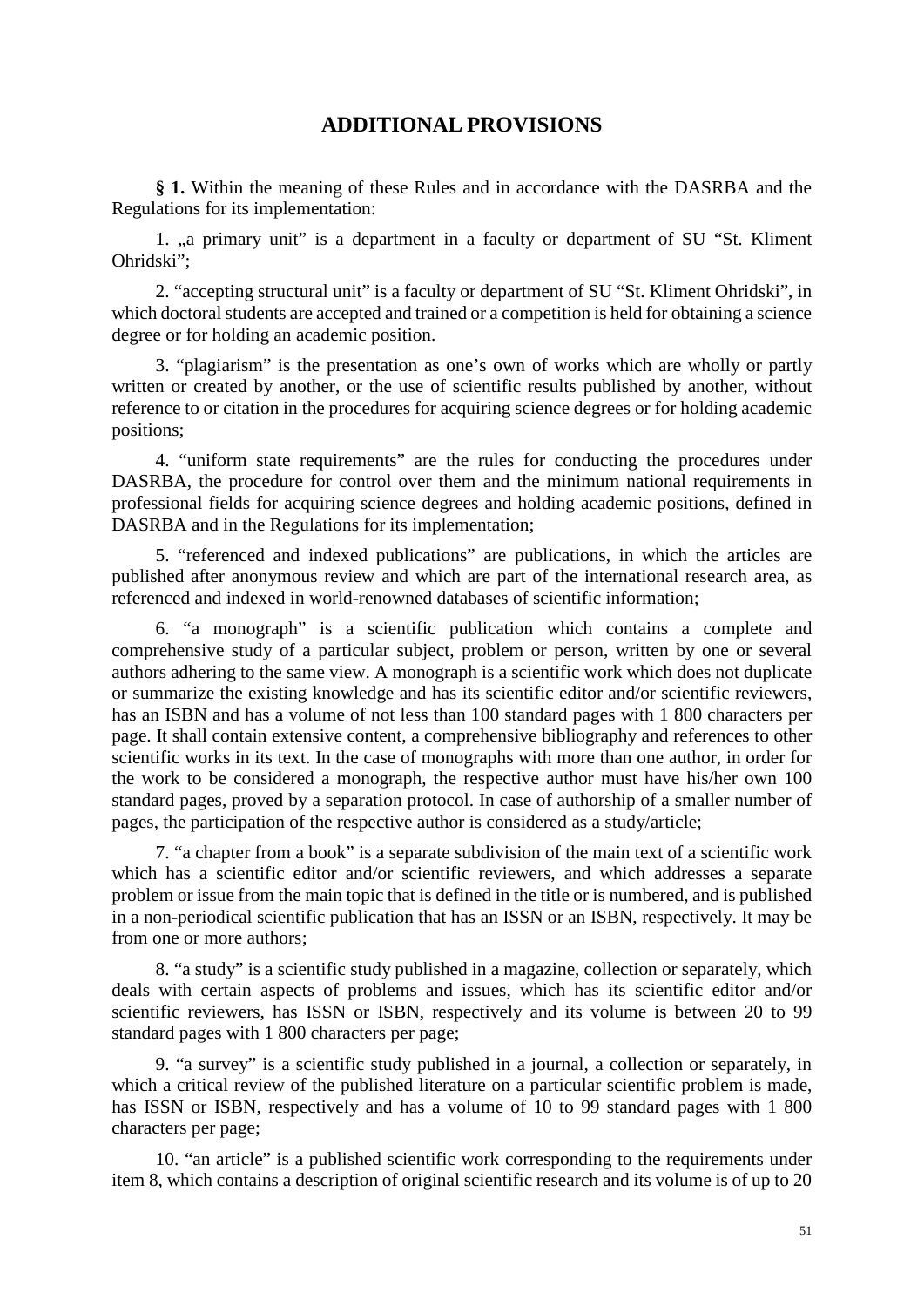standard pages with 1 800 characters per page;

11. "a citation" is a reference to a scientific publication of the author in another scientific publication or a patent. A reference to a publication is considered to be a single citation, regardless of in how many places in the text it is done;

12. "self-citing" is a citation where the publication being cited and the publication citing it have at least one common author;

13. "lack of credibility of the presented scientific data" is the intentional use of false and/or manipulated source data in the creation of scientific work;

14. "habilitated persons" are:

(a) persons who hold or have held the academic positions "Associate Professor" or "Professor", with the exception of the persons whose personal rights have been revoked under Art. 36 of DASRBA;

(b) persons having acquired the scientific title "Associate Professor" or "Senior Research Fellow II degree", respectively or "Professor" or "Senior Research Fellow I degree", respectively within the meaning of the revoked Science Degrees and Scientific Ranks Act;

15. "External members" are persons who as of the date of approval of the scientific panel or at least five years before that date have not exercised teaching or scientific activity under an employment relationship with SU "St. Kliment Ohridski".

16. "faculty council" is the body under Art. 26, Para. 2 of the Higher Education Act;

17. "scientific council" is the body composed of habilitated persons and defined in Art. 53 of the Rules on the structure and activity of SU "Kliment Ohridski;

18. "interested person" is any person who has acquired a science degree in the relevant professional field, or who is a habilitated person as per item 18.

**§ 2.** Decisions related to the conduct of the procedures for holding academic positions at SU "Kliment Ohridski" with the exception of the faculties and departments shall be taken by the Academic Council of SU "St. Kliment Ohridski".

**§ 3.** The professional fields and the scientific areas within the meaning of the Rules shall be determined respectively of the areas of higher education and the professional fields determined by the Classifier of the areas of higher education and professional fields, adopted by Decree No 125 of the Council of Ministers of 2002.

**§ 4.** All announcements on a website under these Rules shall also contain a date of publication, which coincides with the date of publication in the State Gazette. When the information is published only on a website, a protocol is drawn up for the authenticity of the content and the date, signed by the chairperson of the scientific panel, respectively by the Faculty or the scientific council and by at least one candidate in the procedure.

**§ 5.** Materials, which contain classified information, are not published on the website of SU "St. Kliment Ohridski". In these cases, persons with the right of access to such information shall be appointed as members of the scientific panel, and the meetings of the panel shall be in camera under the terms of the Classified Information Protection Act.

**§ 6.** (1) Faculties and departments may elect scientific councils for carrying out the procedures under these Rules. In case the Faculty council also performs the functions of a scientific council, its composition may be expanded once upon a proposal of the council of the primary unit with specialists in the respective scientific area.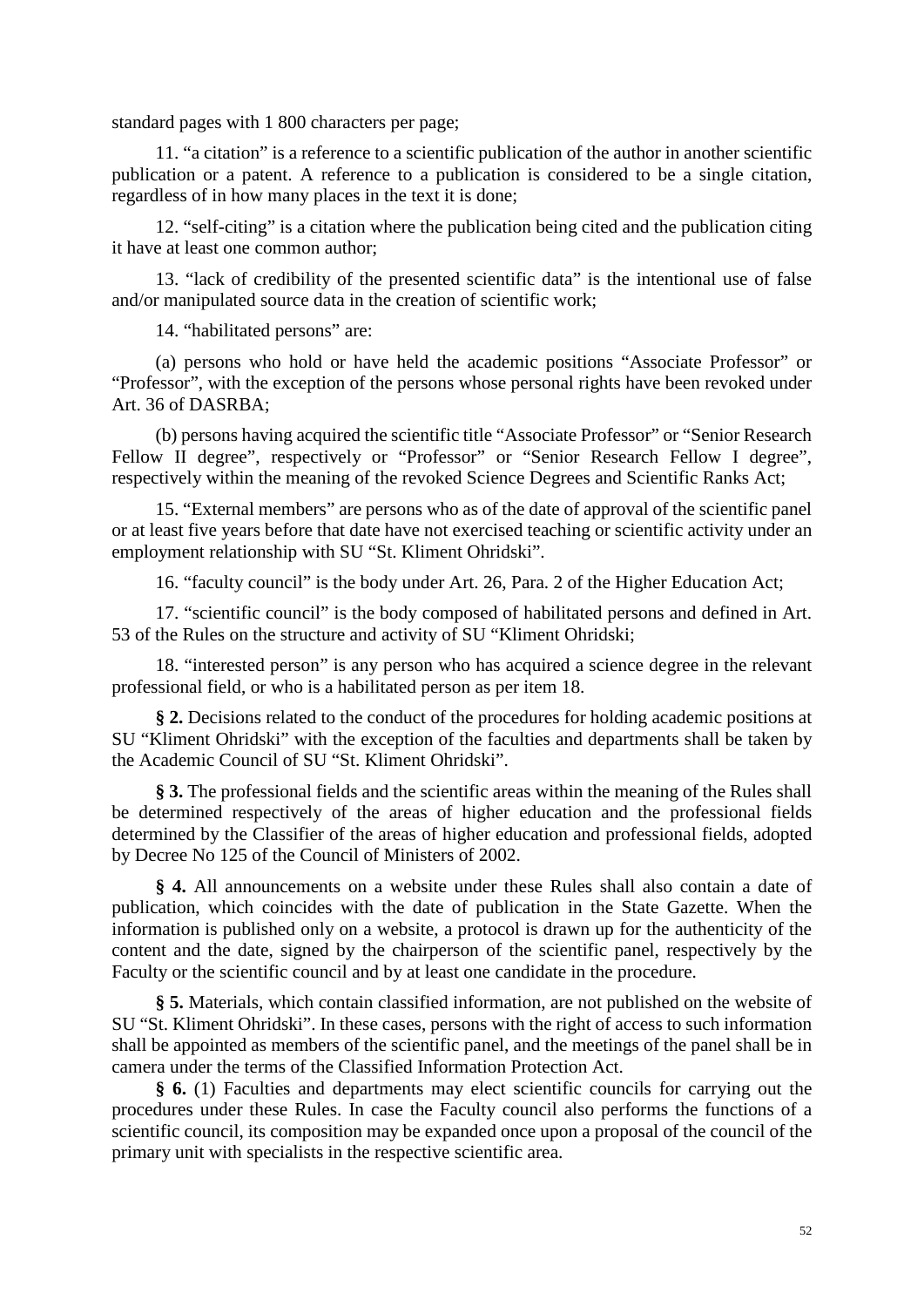(2) The selection for the position of "Chief Assistant Professor" shall be conducted by the Faculty council, which shall include at least 11 habilitated lecturers and persons with science degrees, of which at least five are habilitated or doctors of sciences in the respective or related scientific area.

(3) When the requirements of the previous paragraph are not present, on a proposal of the receiving structural unit the Rector shall issue an order for one-time expansion of the composition of the council of the receiving unit.

(4) When the unit for the purposes of which the procedures for the academic positions "Professor" and "Associate Professor" and for the science degrees "Doctor" and "Doctor of Sciences" are conducted is not a faculty or a department, the Academic Council shall take a decision on proposal of the unit which faculty or scientific council to conduct the procedure. In this case the costs are at the expense of:

1. the candidate - when he/she is a doctoral student admitted under the procedure of Art. 25, Para. 1 of the Higher Education Act and who does not work under a main employment relationship with SU "St. Kliment Ohridski";

2. the unit - in the other cases.

#### **TRANSITIONAL AND FINAL PROVISIONS**

**§ 7.** (1) The procedures opened and not completed before the entry into force of DASRBA (last amended, SG No. 30 of April 3, 2018) for the acquisition of a science degree and for holding an academic position shall be completed under the current conditions and procedure, including according to the Rules on the terms and procedures for acquiring science degrees and holding academic positions in SU "St. Kliment Ohridski".

(2) Open procedures are:

1. The procedures for holding academic positions, in which the decision of the Academic Council of SU "St. Kliment Ohridski" is taken before the entry into force of DASRBA (on the basis of Art. 3, Para. 1, sentence one of DASRBA).

2. The procedures for acquiring the educational and science degree "Doctor", for which the decision of the faculty, respectively the scientific council for enrolment in the respective form of doctoral studies is taken before the entry into force of DASRBA (on the basis of on Art. 7, Para. 3 of DASRBA

3. The procedures for acquiring the science degree "Doctor of Sciences", for which the positive decision of the primary unit is given before the entry into force of DASRBA (on the basis of Art. 12, Para. 6 of DASRBA in connection with Art. 39, Paras 3 and 4 of RIDASRBA).

**§ 8.** All materials on the procedures completed by the entry into force of DASRBA (last amended, SG No. 30 of April 3, 2018), completed under the terms and procedures of the Development of Academic Staff in the Republic of Bulgaria Act, shall be published for public access on the website of SU "St. Kliment Ohridski" under the procedure in Art. 6, Para. 23 of these Rules.

**§ 9.** (1) Within 6 months from the entry into force of DASRBA SU "St. Kliment Ohridski" shall submit information on the persons entered in the register under Art. 2a of DASRBA, respectively declarations for the circumstances under Art. 2a, Para. 5 of the Act and for the compliance with the minimum national requirements under Art. 2b, Paras. 2 and 3 of